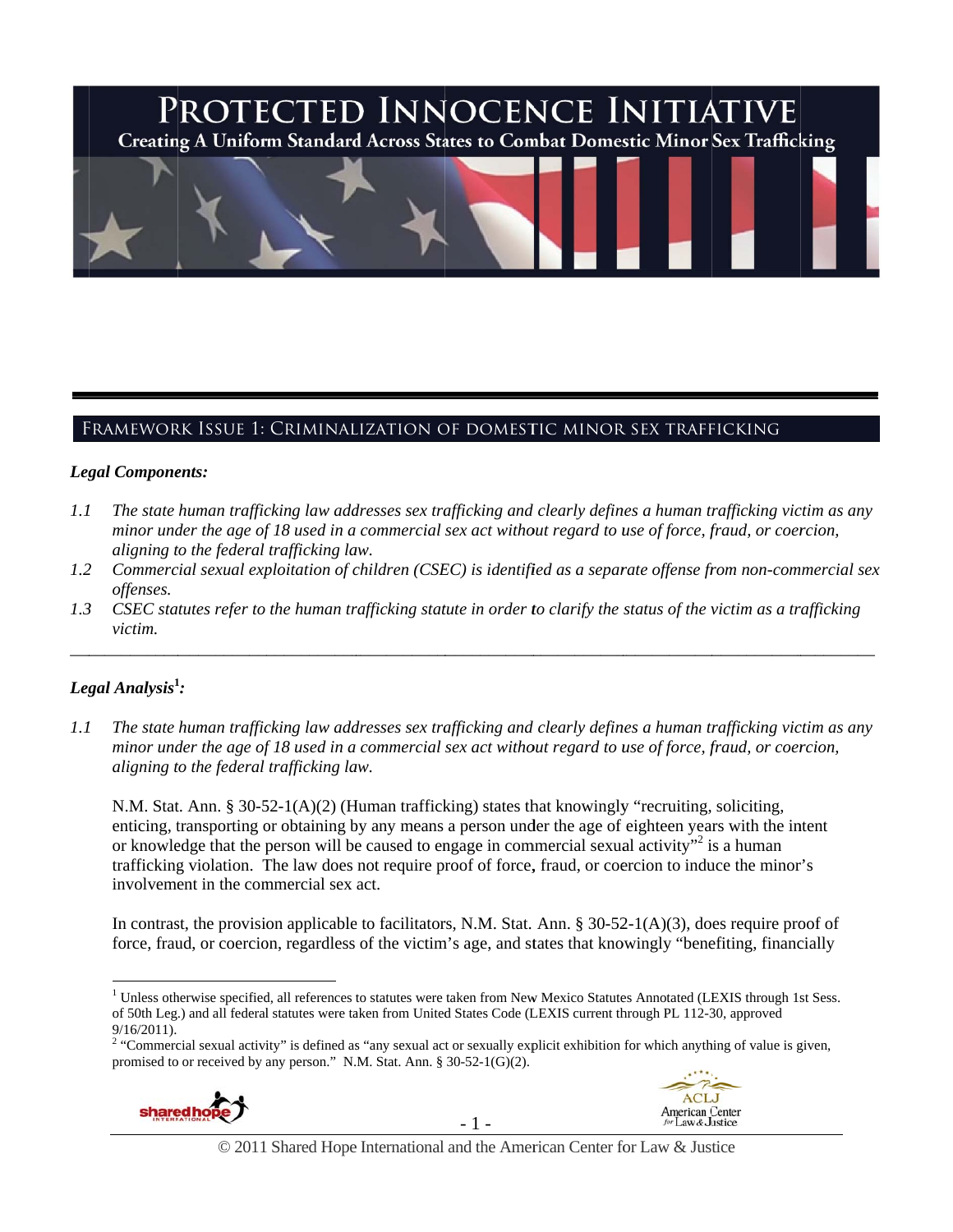or by receiving anything of value, from the labor, services or commercial sexual activity of another person with the knowledge that force, fraud or coercion was used to obtain the labor, services, or commercial sexual activity" is human trafficking.

If the victim is 16–17, a conviction under N.M. Stat. Ann. § 30-52-1(A)(2) or (3), is punishable as a third degree felony by 3 years' imprisonment and a possible fine not to exceed \$5,000. N.M. Stat. Ann. §§ 30-  $52-1(C)$ ,  $31-18-15(A)(9)$ ,  $(E)(9)$ . If the victim is  $13-15$ , the offense increases to a second degree felony punishable by 9 years' imprisonment and a possible fine not to exceed \$10,000, and if the victim is under 13, the offense further increases to a first degree felony punishable by 18 years' imprisonment and a possible fine not to exceed \$15,000.<sup>3</sup> N.M. Stat. Ann. §§ 30-52-1(C)(1)–(2), 31-18-15(A)(3), (A)(6),  $(E)(3)$ ,  $(E)(6)$ .

#### *1.2 Commercial sexual exploitation of children (CSEC) is identified as a separate offense from non-commercial sex offenses.*

The following statutes treat CSEC as distinct crimes:

1. N.M. Stat. Ann. § 30-6A-4 (Sexual exploitation of children by prostitution) criminalizes a wide range of conduct related to the commercial sexual exploitation of a child.

Under N.M. Stat. Ann. § 30-6A-4(A), "Any person knowingly receiving any pecuniary profit as a result of a child under the age of sixteen engaging in a prohibited sexual  $act<sup>4</sup>$  with another is guilty of a second degree felony, unless the child is under the age of thirteen, in which event the person is guilty of a first degree felony." A second degree felony is punishable by 9 years' imprisonment and a possible fine not to exceed \$10,000. N.M. Stat. Ann. § 31-18-15(A)(6), (E)(6). A first degree felony is punishable by 18 years' imprisonment and a possible fine not to exceed \$15,000. N.M. Stat. Ann. §31-18-15(A)(3),  $(E)(3)$ .

N.M. Stat. Ann. § 30-6A-4(B) states that "hiring or offering to hire a child over the age of thirteen and under the age of sixteen to engage in any prohibited sexual act" is punishable as a second degree felony by 9 years' imprisonment and a fine not to exceed \$10,000. N.M. Stat. Ann. §§ 30-6A-4(B), 31-18-  $15(A)(6)$ , (E)(6).

Lastly, N.M. Stat. Ann. § 30-6A-4(C) states,

Any parent, legal guardian or person having custody or control of a child under sixteen years of age who knowingly permits that child to engage in or to assist any other person to engage in any prohibited sexual act or simulation of such an act for the purpose of producing any visual or print

<sup>&</sup>lt;sup>4.</sup> Prohibited sexual act" is defined as "(1) sexual intercourse, including genital-genital, oral-genital, anal-genital or oral-anal, whether between persons of the same or opposite sex; (2) bestiality; (3) masturbation; (4) sadomasochistic abuse for the purpose of sexual stimulation; or (5) lewd and sexually explicit exhibition with a focus on the genitals or pubic area of any person for the purpose of sexual stimulation." N.M. Stat. Ann. § 30-6A-2(A).







 $\overline{a}$ <sup>3</sup> N.M. Stat. Ann. § 31-18-15 varies the punishment level for second and third degree felonies based on whether the offense is a "sexual offense against a child." Unless the statute expressly states the offense is a "sexual offense against a child," this report assumes that the offense is not a "sexual offense against a child." This offense does not expressly state that it is a "sexual offense against a child." However, if it were considered a sexual offense against a child, a second degree felony sexual offense against a child is punishable by 15 years' imprisonment and a possible fine not to exceed \$12,500, and a third degree felony sexual offense against a child is punishable by 6 years' imprisonment and a possible fine not to exceed \$5,000. N.M. Stat. Ann. § 31-18- 15(A)(5), (A)(8), (E)(5), (E)(8). In this report, unless the statute clearly states that it is a "sexual offense against a child," we will assume that it is not.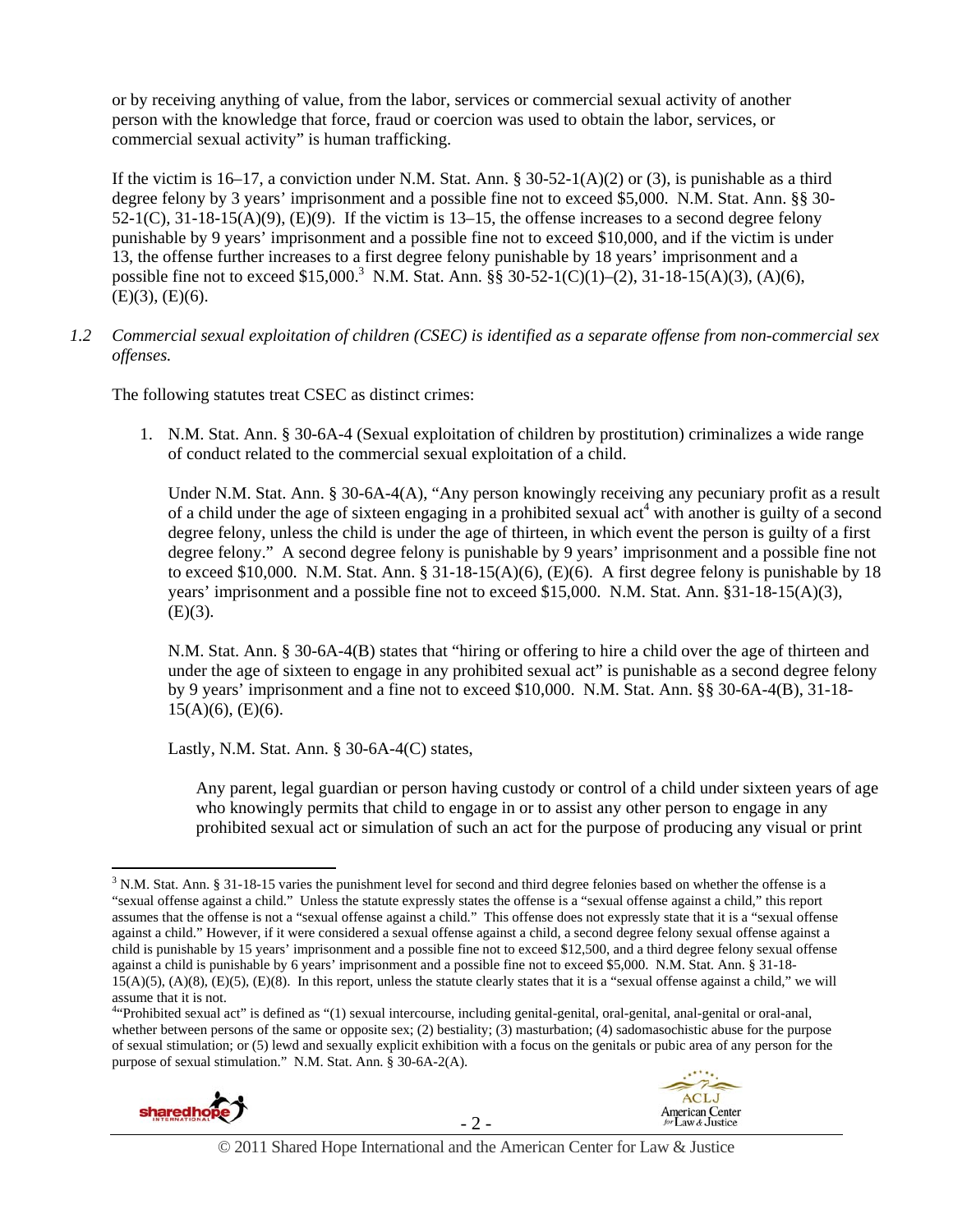medium<sup>5</sup> depicting such an act is guilty of a third degree felony.

A third degree felony is punishable by 3 years' imprisonment and a possible fine not to exceed \$5,000. N.M. Stat. Ann. §31-18-15(A)(9), (E)(9).

- 2. N.M. Stat. Ann. § 30-6A-3(C) (Sexual exploitation of children) states that it is illegal to "intentionally cause or permit a child under eighteen years of age to engage in any prohibited sexual act or simulation of such an act if that person knows, has reason to know or intends that the act may be recorded in any obscene visual or print medium or performed publicly."<sup>6</sup> A conviction under N.M. Stat. Ann. § 30-6A-3(C) is punishable as a third degree felony by 3 years' imprisonment and a possible fine not to exceed \$5,000; however, if the victim is under 13, the crime is a second degree felony punishable by 9 years' imprisonment and a possible fine not to exceed \$10,000. N.M. Stat. Ann. §§ 30-6A-3(C), 31-18-  $15(A)(6)$ ,  $(A)(9)$ ,  $(E)(6)$ ,  $(E)(9)$ .
- 3. Pursuant to N.M. Stat. Ann. § 30-9-1 (Enticement of child),

Enticement of child consists of:

A. enticing, persuading or attempting to persuade a child under the age of sixteen years to enter any vehicle, building, room or secluded place with intent to commit an act which would constitute a crime under Article 9 [30-9-1 to 30-9-9 NMSA  $1978$ ]<sup>7</sup> of the Criminal Code; or B. having possession of a child under the age of sixteen years in any vehicle, building, room or secluded place with intent to commit an act which would constitute a crime under Article 9 of the Criminal Code.

Whoever commits enticement of child is guilty of a misdemeanor.

- 4. A misdemeanor is punishable by a definite term of less than 1 year in county jail, a fine not to exceed \$1,000, or both. N.M. Stat. Ann. § 31-19-1(A).
- 5. N.M. Stat. Ann. §30-37-3.2(A) (Child solicitation by electronic communication device) states,

Child solicitation by electronic communication device<sup>8</sup> consists of a person knowingly<sup>9</sup> and

<sup>[</sup>H]aving general knowledge of, or reason to know, or a belief or reasonable ground for belief which warrants further inspection or inquiry or both, of:





 $\overline{a}$  $<sup>5</sup>$  N.M. Stat. Ann. 30-6A-2(B) defines "visual or print medium" as,</sup>

<sup>(1)</sup> any film, photograph, negative, slide, computer diskette, videotape, videodisc or any computer or electronically generated imagery; or

<sup>(2)</sup> any book, magazine or other form of publication or photographic reproduction containing or incorporating any film, photograph, negative, slide, computer diskette, videotape, videodisc or any computer generated or electronically

generated imagery.<br><sup>6</sup> N.M. Stat. Ann. 30-6A-2(C) defines "performed publically" as an action "performed in a place that is open to or used by the public."

<sup>7</sup> Article 9 (Sexual offenses) includes, among others, N.M. Stat. Ann. § 30-9-1 (Enticement of child), § 30-9-2 (Prostitution), § 30-9-3 (Patronizing prostitutes), § 30-9-4 (Promoting prostitution), § 30-9-4.1 (Accepting earnings of a prostitute), § 30-9-8 (House of prostitution; public nuisance), § 30-9-11 (Criminal sexual penetration), § 30-9-12 (Criminal sexual contact), and § 30- 9-13 (Criminal sexual contact of a minor).

 $8$  N.M. Stat. Ann. 30-37-3.2(F) defines "electronic communication device" as "a computer, video recorder, digital camera, fax machine, telephone, cellular telephone, pager, audio equipment or any other device that can produce an electronically generated image, message or signal."

 $9$  N.M. Stat. Ann. 30-37-1(G) defines "knowingly" as,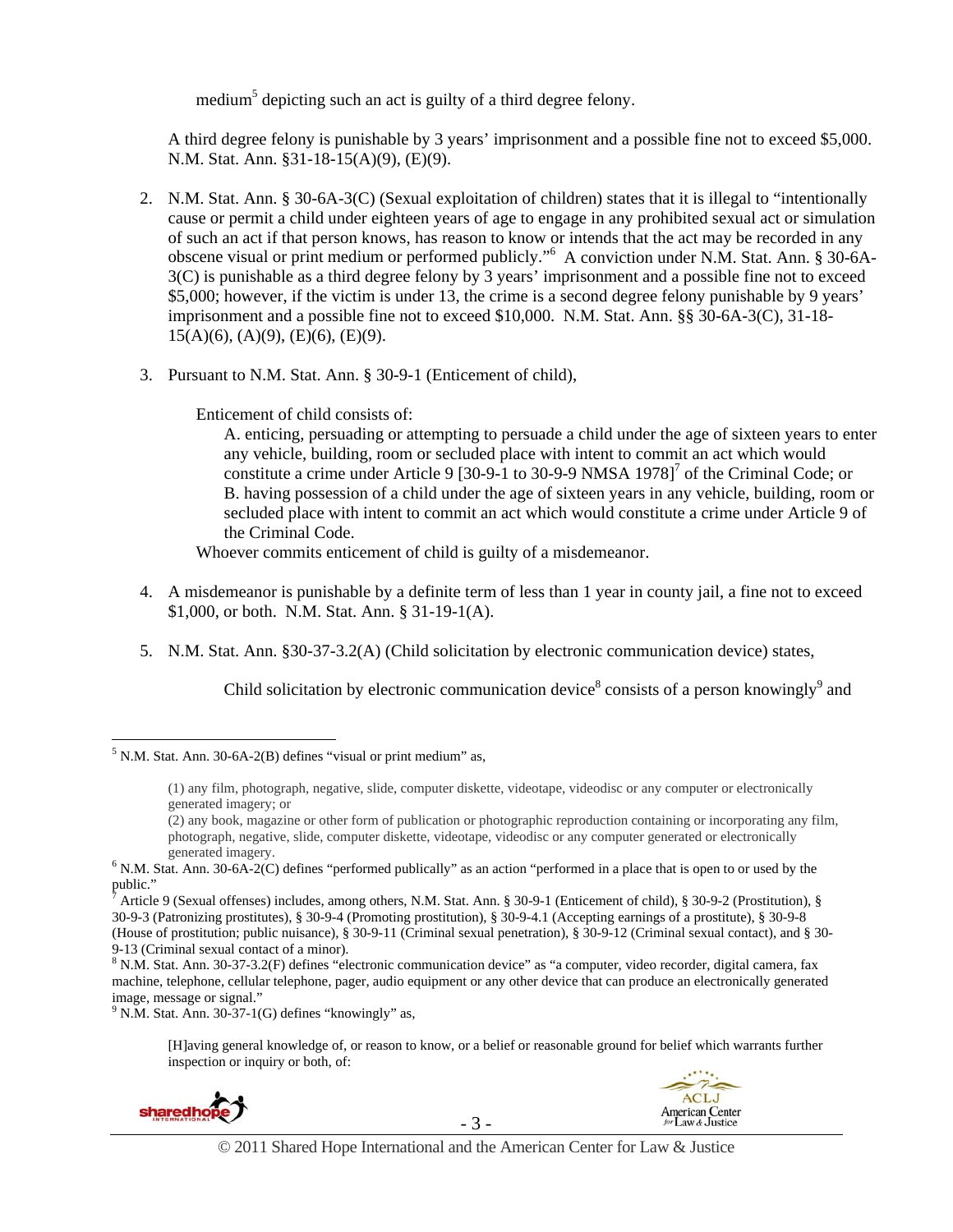intentionally soliciting a child under sixteen years of age, by means of an electronic communication device, to engage in sexual intercourse, sexual contact or in a sexual or obscene performance, or to engage in any other sexual conduct<sup>10</sup> when the perpetrator is at least four years older than the child.

Where the victim is 13–15 years old, a conviction under N.M. Stat. Ann. § 30-37-3.2(A) is punishable as a fourth degree felony by 18 months' imprisonment and a fine not to exceed \$5,000. If, however, the defendant "attends or is present at a meeting that the person arranged pursuant to the solicitation," the crime is punishable as a third degree felony by 3 years' imprisonment and a fine not to exceed \$5,000. N.M. Stat. Ann. §§ 30-37-3.2(B)(1), (C)(1), 31-18-15(A)(9), (A)(10), (E)(9). Where the victim is under 13, a conviction under N.M. Stat. Ann. §30-37-3.2(A) is punishable as a third degree felony by 3 years' imprisonment and a fine not to exceed \$5,000, except that when the defendant "attends or is present at a meeting that the person arranged pursuant to the solicitation," the crime is punishable as a second degree felony by 9 years' imprisonment and a fine not to exceed \$10,000. N.M. Stat. Ann. §§30-37- 3.2(B)(2), (C)(2), 31-18-15(A)(6),(A)(9), E(6),(E)(9).

Although not specifically commercial, the following sexual offense laws could apply to CSEC in New Mexico:

1. N.M. Stat. Ann. § 30-9-11(A) (Criminal sexual penetration) defines "criminal sexual penetration," as "the unlawful and intentional causing of a person to engage in sexual intercourse, cunnilingus, fellatio or anal intercourse or the causing of penetration, to any extent and with any object, of the genital or anal openings of another, whether or not there is any emission."

A person is guilty of criminal sexual penetration in the first degree if the victim is under 13 or the defendant, regardless of the victim's age, uses "force or coercion that results in great bodily harm or great mental anguish to the victim." N.M. Stat. Ann. § 30-9-11(D). A conviction under N.M. Stat. Ann. § 30-9-11(D) is punishable as a first degree felony by 18 years' imprisonment and a possible fine not to exceed \$15,000. N.M. Stat. Ann. §§ 30-9-11(D), 31-18-15(A)(3), (E)(3).

A person is guilty of criminal sexual penetration in the second degree if the act involves, among other things, "the use of force or coercion<sup>11</sup> on a child thirteen to eighteen years of age." N.M. Stat. Ann. § 30-9-11(E)(1). A violation of N.M. Stat. Ann. § 30-9-11(E), as a second degree felony for a sexual offense against a child, is punishable by 15 years' imprisonment, with a mandatory minimum term of 3 years that may not be "suspended or deferred," and a possible fine not to exceed \$12,500. N.M. Stat. Ann. §§ 30-9-11(E), 31-18-15(A)(5), (E)(5).

- (1) the use of physical force or physical violence;
- (2) the use of threats to use physical violence or physical force against the victim or another when the victim believes that there is a present ability to execute the threats;

(3) the use of threats, including threats of physical punishment, kidnapping, extortion or retaliation directed against the victim or another when the victim believes that there is an ability to execute the threats;



. . . .



© 2011 Shared Hope International and the American Center for Law & Justice

 <sup>(1)</sup> the character and content of any material described herein, which is reasonably susceptible of examination by the defendant;

<sup>(2)</sup> the age of the minor.<br><sup>10</sup> N.M. Stat. Ann. § 30-37-1(C) defines "sexual conduct" as an "act of masturbation, homosexuality, sodomy, sexual intercourse or physical contact with a person's clothed or unclothed genitals, pubic area, buttocks or, if such person be female, breast[.]"<br><sup>11</sup> N.M. Stat. Ann. § 30-9-10(A) (Definitions) defines "force or coercion" for purposes of S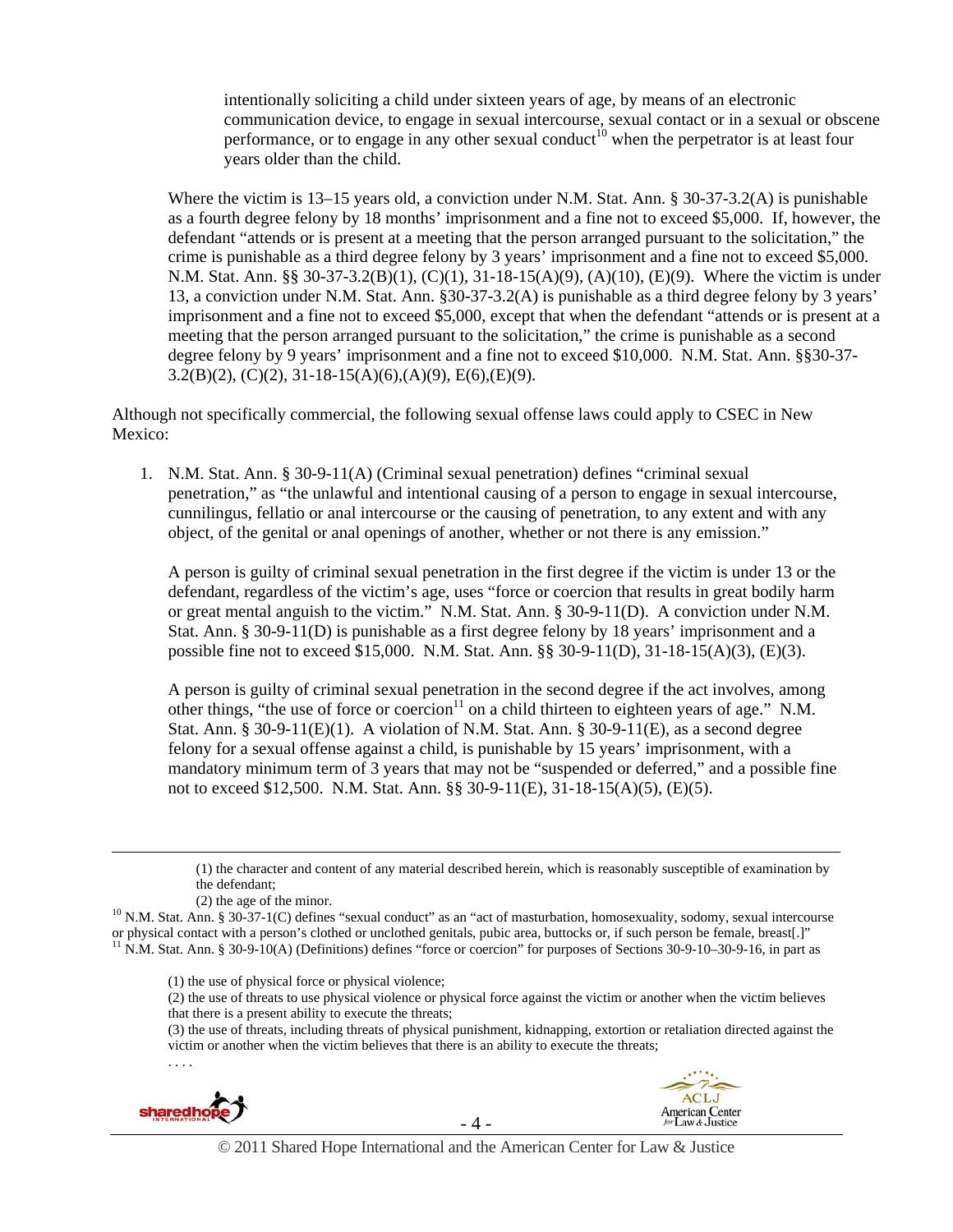Criminal sexual penetration is a fourth degree felony when, among other things, it is "perpetrated on a child thirteen to sixteen years of age when the perpetrator is at least eighteen years of age and is at least four years older than the child" and criminal sexual penetration in the first through third degrees does not apply. N.M. Stat. Ann. § 30-9-11(G). A conviction under N.M. Stat. Ann. § 30-9-11(G) is punishable as a fourth degree felony by 18 months' imprisonment and a possible fine not to exceed \$5,000. N.M. Stat. Ann. §§ 30-9-11(G), 31-18-15 (A)(10), (E)(9).

- 2. N.M. Stat. Ann. § 30-9-13(A) (Criminal sexual contact of a minor) defines "Criminal sexual contact of a minor" as "the unlawful and intentional touching of or applying force to the intimate parts of a minor or the unlawful and intentional causing of a minor to touch one's intimate parts."<sup>12</sup> If the victim is 13–18 years old and certain aggravating conditions are present<sup>13</sup> or anytime the victim is under 13, a violation is punishable as a third degree felony for a sexual offense against a child. N.M. Stat. Ann. § 30-9-13(C). However, if the minor's "intimate parts" are unclothed, the violation is punishable as a second degree felony for a sexual offense against a child. N.M. Stat. Ann. § 30-9-13(B). A violation of N.M. Stat. Ann. § 30-9-13(B) is punishable by 15 years' imprisonment, with a mandatory minimum term of 3 years that may not be "suspended or deferred," and a possible fine not to exceed \$12,500. N.M. Stat. Ann. §§ 30-9- 13(B), 31-18-15(A)(5), (E)(5). A violation of N.M. Stat. Ann. § 30-9-13(C) is punishable by 6 years' imprisonment and possible a fine not to exceed \$5,000. N.M. Stat. Ann. §§ 30-9-13(C), 31-18-15(A)(8), (E)(8).
- 3. Lastly, criminal sexual contact is a fourth degree felony if, among other things, force or coercion was used on a 13–18 year old victim and none of the specifications listed in N.M. Stat. Ann. § 30- 9-13(B), (C) apply. N.M. Stat. Ann. § 30-9-13(D). A violation of N.M. Stat. Ann.§ 30-9-13(D) is punishable by 18 months' imprisonment and a possible fine not to exceed \$5,000. N.M. Stat. Ann. § 31-18-15(A)(10), (E)(9).
- *1.3 CSEC statutes reference the human trafficking statute in order to clarify the status of the victim as a trafficking victim.*

New Mexico's CSEC statutes do not refer to N.M. Stat. Ann. § 30-52-1 (Human trafficking).

1.3.1 Recommendation: Amend N.M. Stat. Ann. § 30-6A-3 (Sexual exploitation of children), § 30-6A-4 (Sexual exploitation of children by prostitution), and § 30-9-1 (Enticement of child) to refer to N.M. Stat. Ann. § 30-52-1 (Human trafficking) to ensure that CSEC victims are properly identified as trafficking victims.

<sup>(</sup>d) the perpetrator is armed with a deadly weapon.





<sup>&</sup>lt;sup>12</sup> "'[I]ntimate parts' means the primary genital area, groin, buttocks, anus or breast." N.M. Stat. Ann. § 30-9-13(A). <sup>13</sup> The conditions listed in N.M. Stat. Ann. § 30-9-13(C)(2) include when

<sup>(</sup>a) the perpetrator is in a position of authority over the child and uses that authority to coerce the child to submit;

<sup>(</sup>b) the perpetrator uses force or coercion that results in personal injury to the child;

<sup>(</sup>c) the perpetrator uses force or coercion and is aided or abetted by one or more persons; or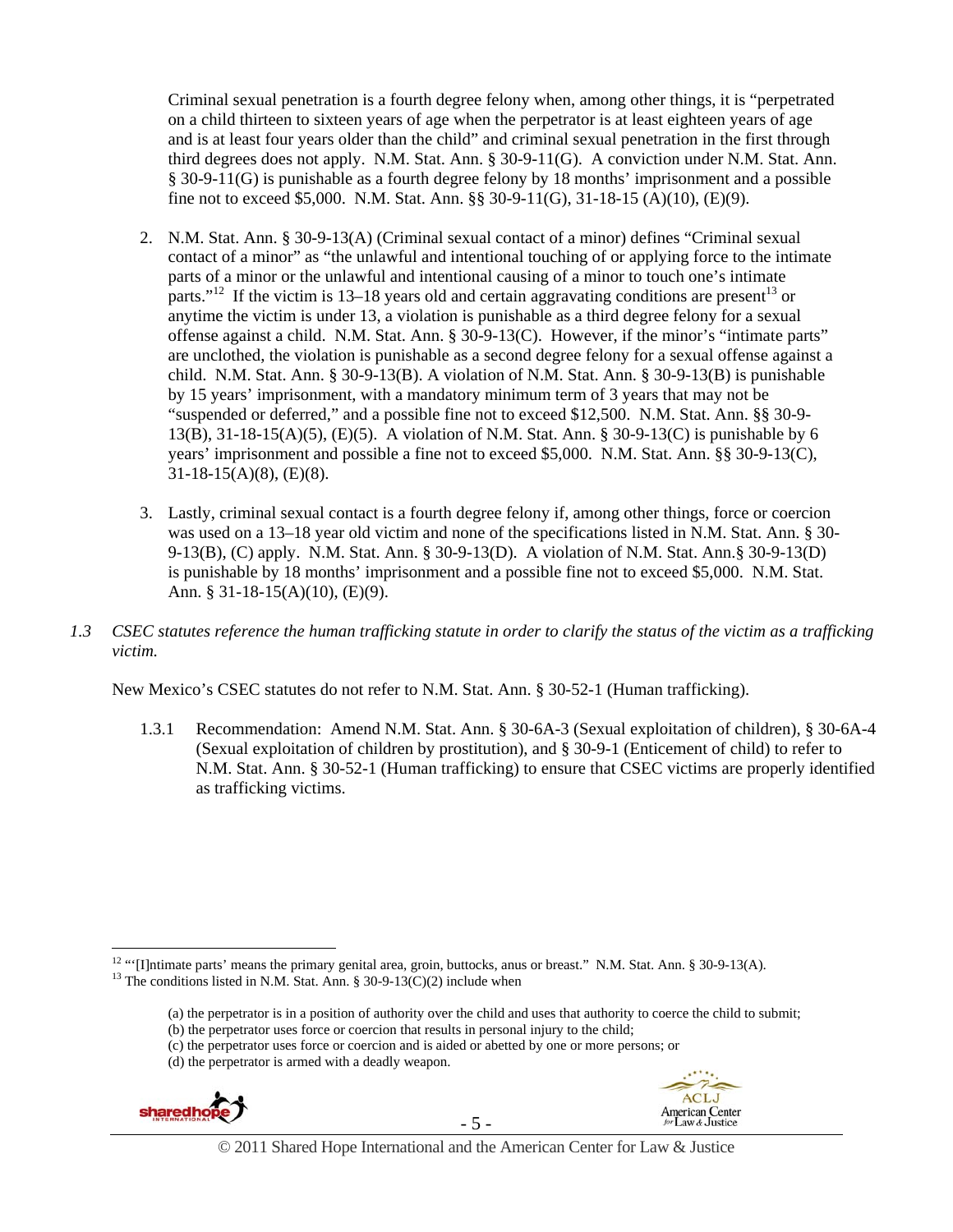## **Framework Issue 2: Criminal provisions for demand**

## *Legal Components:*

- *2.1 The state human trafficking law can be applied to the buyers of sex from a victim of domestic minor sex trafficking.*
- *2.2 CSEC laws and/or sexual offense laws include the crime of buying sex with a minor and/or refer to the human trafficking statute.*
- *2.3 Solicitation laws differentiate buying sex with adults from buying sex with a minor.*
- *2.4 Penalties for buyers of commercial sex with minors are as high as those for federal trafficking offenders of domestic minor sex trafficking.*
- *2.5 Use of the Internet to lure, entice, recruit, or purchase commercial sex acts with a minor is a separate crime and/or results in an enhanced penalty for buyers.*
- *2.6 No age mistake defense is permitted for a buyer of commercial sex with any minor under 18.*
- *2.7 Penalties for buying sex with a minor are sufficiently high for all minors under 18 and not reduced for older minors.*
- *2.8 Significant financial penalties are in place for buyers of sex with minors.*
- *2.9 Buying and possessing child pornography carries penalties as high as those for sex trafficking of a minor and commercial sex abuse of a minor, as well as similar federal offenses.*

\_\_\_\_\_\_\_\_\_\_\_\_\_\_\_\_\_\_\_\_\_\_\_\_\_\_\_\_\_\_\_\_\_\_\_\_\_\_\_\_\_\_\_\_\_\_\_\_\_\_\_\_\_\_\_\_\_\_\_\_\_\_\_\_\_\_\_\_\_\_\_\_\_\_\_\_\_\_\_\_\_\_\_\_\_\_\_\_\_\_\_\_\_\_

*2.10 Convicted buyers of sex with minors are required to register as sex offenders*.

## *Legal Analysis:*

*2.1 The state human trafficking law can be applied to the buyers of sex from a victim of domestic minor sex trafficking.*

N.M. Stat. Ann. § 30-52-1(A)(2) (Human trafficking) prohibits a person from "recruiting, soliciting, enticing, transporting or obtaining by any means a person under the age of eighteen years with the intent or knowledge that the person will be caused to engage in commercial sexual activity." N.M. Stat. Ann. § 30-52-1(A)(2) might apply to buyers of sex from victims of domestic minor sex trafficking through the term "obtain." Federal prosecutors, under the Trafficking Victims Protection Act  $(TVPA)$ ,<sup>14</sup> have applied the crime of human trafficking to attempted buyers of commercial sex with minors by charging that the buyers attempted to "obtain"<sup>15</sup> a person under 18 to engage in commercial sex.<sup>16</sup> It is unsettled whether the courts will uphold this interpretation of the TVPA. It is arguable, therefore, that the term "obtain" in New Mexico's trafficking statute may be similarly applied, and could, therefore, implicate buyers under N.M. Stat. Ann. § 30-52-1(A)(2).

In addition, the term "soliciting" in N.M. Stat. Ann. § 30-52-1(A)(2) may also be used to apply the statute to buyers of sex from a victim of domestic minor sex trafficking.

<sup>16</sup> *See, e.g*., Indictment at 1, United States v. Oflyng, No. 09-00084-01-CR-W-SOW (W.D. Mo. Mar. 10, 2009); *see also* News Release, U.S. Department of Justice, Office of the Unites States Attorney for the Western District of Missouri, Human Trafficking Rescue Project, Operation Guardian Angel, Final Defendant Pleads Guilty to Sex Trafficking of a Child, (Dec. 18, 2009), http://www.justice.gov/usao/mow/news2009/mikoloyck.ple.htm.





 $\overline{a}$ <sup>14</sup> Trafficking Victims Protection Act (TVPA) of 2000, Pub. L. No. 106-386, 114 Stat. 1464, 1466 (codified in scattered sections of 18 and 22 U.S.C.).

 $15$  18 U.S.C. 1591(a).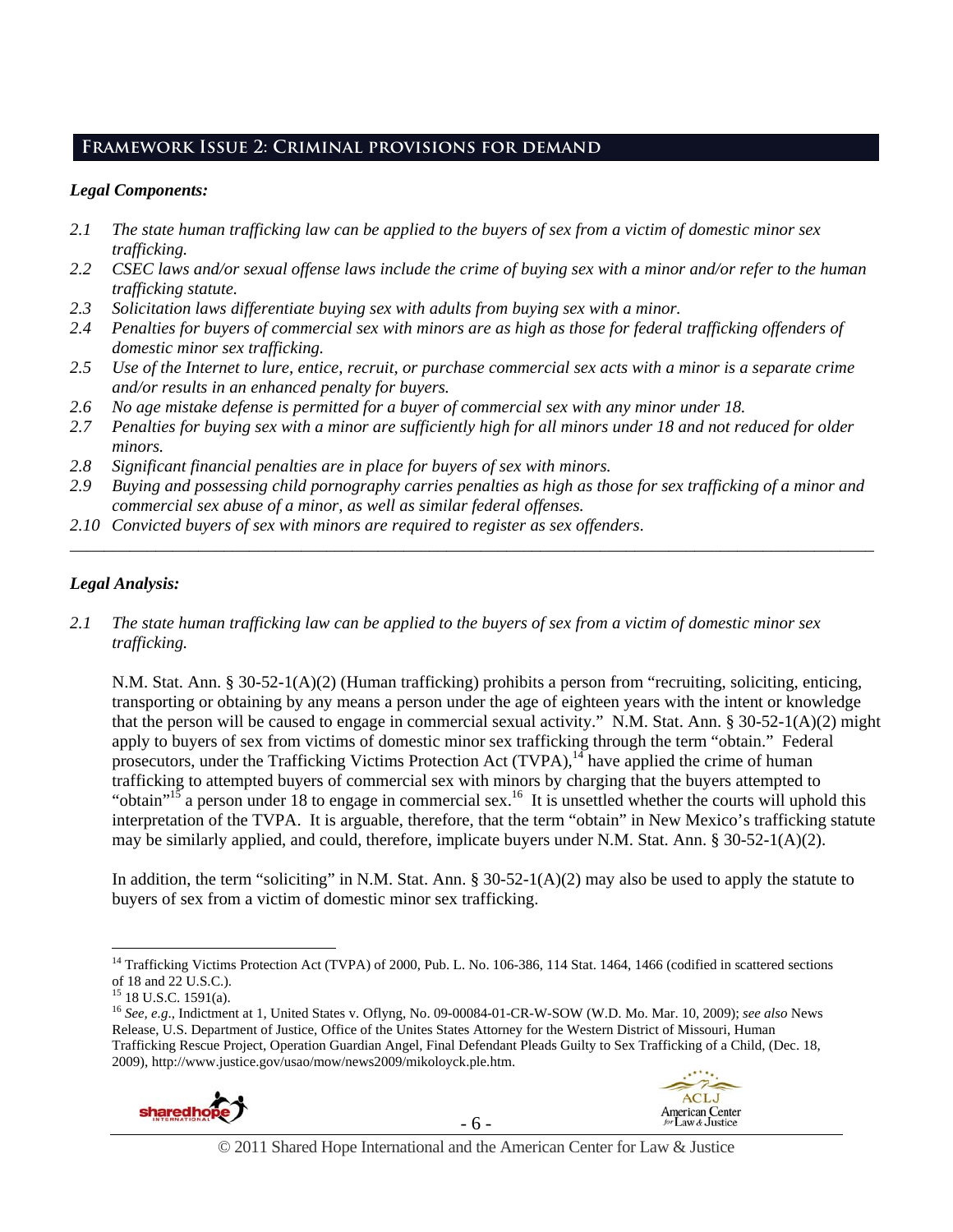2.1.1 Recommendation: Amend N.M. Stat. Ann. § 30-52-1(A)(2) to clearly apply to buyers of commercial sex with minors.

## *2.2 CSEC laws and/or sexual offense laws include the crime of buying sex with a minor and/or refer to the human trafficking statute.*<sup>17</sup>

N.M. Stat. Ann. § 30-6A-4(B) (Sexual exploitation of children by prostitution) states that "hiring or offering to hire a child over the age of thirteen and under the age of sixteen to engage in any prohibited sexual act<sup>"18</sup> is a second degree felony, punishable by a sentence of 9 years' imprisonment and a possible fine not to exceed \$10,000. N.M. Stat. Ann. §§ 30-6A-4(B), 31-18-5(A)(6), (E)(6).

N.M. Stat. Ann. § 30-9-1(B) (Enticement of child) may be used to prosecute buyers "having possession of a child under the age of sixteen years in any vehicle, building, room or secluded place with intent to commit an act which would constitute a crime under Article 9 [Sexual offenses] of the Criminal Code."<sup>19</sup> A conviction under N.M. Stat. Ann. § 30-9-1 is punishable as a misdemeanor by a definite term of less than 1 year in county jail, a fine not to exceed \$1,000, or both. N.M. Stat. Ann. §§ 30-9-1, 31-19-1(A).

Several sexual offenses could be used to prosecute certain buyers of commercial sex acts with a minor but do not specifically criminalize the commercial sexual exploitation of a child and do not refer to the human trafficking statute to bring these criminal offenses within the ambit of human trafficking under N.M. Stat. Ann. § 30-52-1(A)(2) (Human trafficking).<sup>20</sup>

2.2.1 Recommendation: Amend N.M. Stat. Ann. § 30-6A-4(B) (Sexual exploitation of children by prostitution) and § 30-9-1 (Enticement of child) to refer to N.M. Stat. Ann. § 30-52-1 (Human trafficking) in order to prosecute a buyer of commercial sex with a minor for trafficking.

## *2.3 Solicitation laws differentiate buying sex with adults from buying sex with a minor.*

New Mexico differentiates between buying sex with an adult and buying sex with minors who are 14 or 15 by making each a separate crime. Under N.M. Stat. Ann. § 30-6A-4(B) (Sexual exploitation of children by prostitution), buying sex with a minor age 14–15 years old is a second degree felony punishable by a sentence of 9 years' imprisonment and a possible fine not to exceed \$10,000. N.M. Stat. Ann. §§ 30-6A-4(B), 31-18-5(A)(6), (E)(6). Although no statute expressly prohibits patronizing a prostituted child under the age of 14, it is likely that N.M. Stat. Ann. § 30-9-11 (Criminal sexual penetration) and § 30-9-13 (Criminal sexual contact of a minor) would be used to prosecute such cases.

In contrast, hiring a person 16 or older to perform an act of prostitution under N.M. Stat. Ann. § 30-9-3 (Patronizing prostitutes) is a petty misdemeanor punishable by up to 6 months in county jail, a fine not to exceed \$500, or both, unless the buyer has a prior conviction, in which case it is a misdemeanor punishable by less than 1 year in county jail, a fine not to exceed \$1,000, or both. N.M. Stat. Ann. §§ 30-9-3, 31-19-1(A), (B).

2.3.1 Recommendation: Close the gap between N.M. Stat. Ann. § 30-6A-4(B) and § 30-9-11(D)(1) and  $\S 30-9-13(B)(1)$  that leaves 13 year olds unprotected, except when there is force or

<sup>&</sup>lt;sup>17</sup> See discussion of the relevant text of the statutes listed in this section *supra* Section 1.2.<br><sup>18</sup> See supra note 4 for the definition of "prohibited sexual act."<br><sup>19</sup> See supra note **Error! Bookmark not defined.** certain buyers.



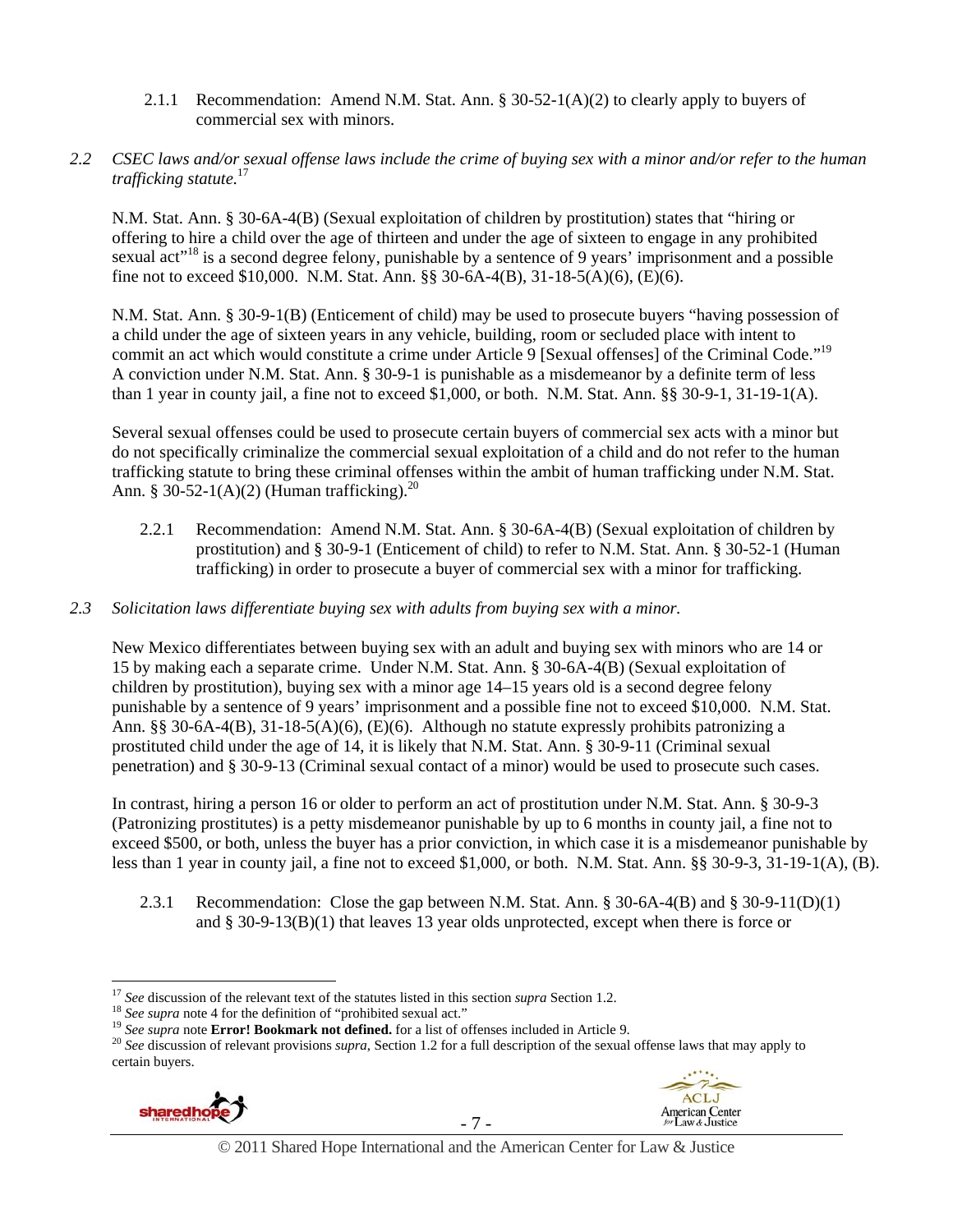coercion under certain provisions in § 30-9-13 and § 30-9-11 that apply to minors aged 13- 18.

## *2.4 Penalties for buyers of commercial sex with minors are as high as those for federal trafficking offenders of domestic minor sex trafficking.21*

If applicable to buyers, a conviction under N.M. Stat. Ann. § 30-52-1(A)(2) (Human trafficking) if the victim is 16–17, is punishable as a third degree felony by 3 years' imprisonment and a possible fine not to exceed \$5,000. N.M. Stat. Ann. §§ 30-52-1(C), 31-18-15(A)(9), (E)(9). If the victim is 13–15 years old, human trafficking is punishable as a second degree felony by 9 years' imprisonment and a possible fine not to exceed \$10,000. N.M. Stat. Ann. §§ 30-52-1(C)(1), 31-18-15(A)(6), (E)(6). If the victim is under 13, the violation further increases to a first degree felony punishable by 18 years' imprisonment and a possible fine not to exceed \$15,000. N.M. Stat. Ann. §§ 30-52-1(C)(2), 31-18-15(A)(3), (E)(3).

N.M. Stat. Ann. § 30-6A-4(B) (Sexual exploitation of children by prostitution) is a second degree felony punishable by 9 years' imprisonment and a possible fine not to exceed \$10,000. N.M. Stat. Ann. §§ 30- 6A-4(B), 31-18-15 (A)(6), (E)(6). N.M. Stat. Ann. § 30-6A-3(A) (Sexual exploitation of children) is a fourth degree felony punishable by 18 months' imprisonment and a possible fine not to exceed \$5,000. N.M. Stat. Ann. §§ 30-6A-3(A), 31-18-15(A)(10), (E)(9). N.M. Stat. Ann. § 30-9-1 (Enticement of child) is a misdemeanor punishable by a definite term of less than 1 year in county jail, a possible fine not to exceed \$1,000, or both. N.M. Stat. Ann. §§ 30-9-1, 31-19-1(A). In contrast, a buyer convicted of N.M. Stat. Ann. § 30-9-3 (Patronizing prostitutes), a petty misdemeanor, may be punished for a first offense by up to 6 months in county jail, a fine not to exceed \$500, or both. N.M. Stat. Ann. §§ 30-9-3, 31-19-1(B).

A buyer who habitually commits any of the above stated noncapital felonies faces enhanced penalties pursuant to N.M. Stat. Ann. § 31-18-17 (Habitual offenders; alteration of basic sentence). A defendant's sentence is increased 1 year if he has 1 prior felony conviction,  $^{22}$  4 years if he has 2 prior felony convictions, and 8 years if he has 3 prior felony convictions. N.M. Stat. Ann. § 31-18-17(A)–(C). In all three cases, the prior felonies had to be "parts of separate transactions or occurrences." N.M. Stat. Ann. §  $31-18-17(A)$ -(C). The 1 year enhancement can be suspended or deferred if "the court makes a specific finding that the prior felony conviction and the instant felony conviction are both for nonviolent felony offenses<sup>23</sup> and that justice will not be served by imposing a mandatory sentence of imprisonment and that there are substantial and compelling reasons, stated on the record, for departing from the sentence

(b) the offense was punishable, at the time of conviction, by death or a maximum term of imprisonment of more than one year; or

<sup>(</sup>c) the offense would have been classified as a felony in this state at the time of conviction. <sup>23</sup> "As used in this section, 'nonviolent felony offense' means application of force, threatened use of force or a deadly we was not used by the offender in the commission of the offense." N.M. Stat. Ann. § 31-18-17(E).





<sup>&</sup>lt;sup>21</sup> *See* discussion of the relevant text of the statutes listed in this section *supra* Section 1.2. <sup>22</sup> N.M. Stat. Ann. § 31-18-17(D) defines "prior felony conviction" as

 <sup>(1)</sup> a conviction, when less than ten years have passed prior to the instant felony conviction since the person completed serving his sentence or period of probation or parole for the prior felony, whichever is later, for a prior felony committed within New Mexico whether within the Criminal Code [30-1-1 NMSA 1978] or not, but not including a conviction for a felony pursuant to the provisions of Section 66-8-102 NMSA 1978; or

<sup>(2)</sup> a prior felony, when less than ten years have passed prior to the instant felony conviction since the person completed serving his sentence or period of probation or parole for the prior felony, whichever is later, for which the person was convicted other than an offense triable by court martial if:

<sup>(</sup>a) the conviction was rendered by a court of another state, the United States, a territory of the United States or the commonwealth of Puerto Rico;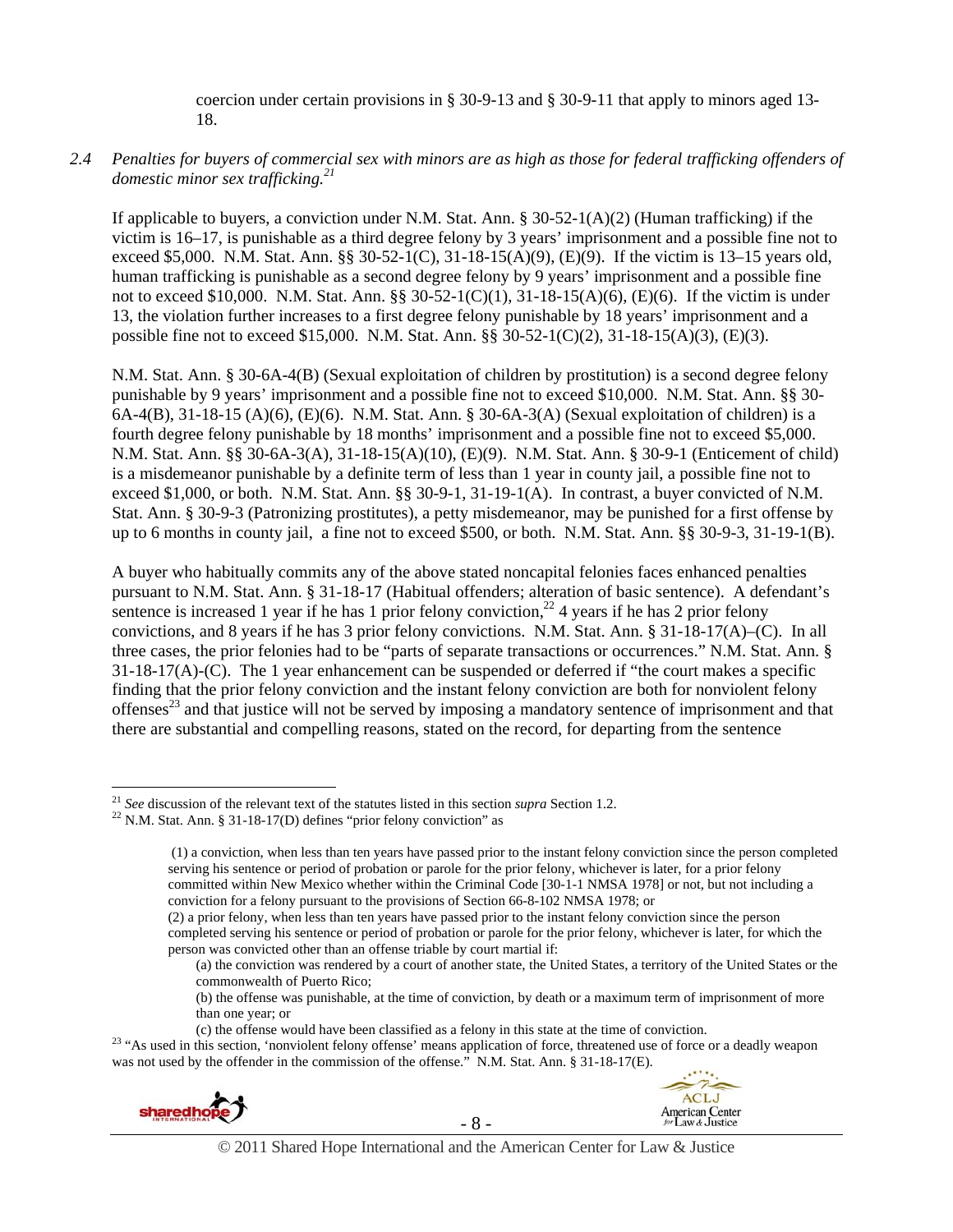imposed pursuant to this subsection." N.M. Stat. Ann. § 31-18-17(A). The other two enhancements "shall not be suspended or deferred." N.M. Stat. Ann. § 31-18-17(B), (C).

Additionally, the base sentences discussed throughout this report will be increased to life imprisonment subject to parole "[w]hen a defendant is convicted of a second violent sexual offense, $^{24}$  and each violent sexual offense conviction is part of a separate transaction or occurrence, and at least the second violent sexual offense conviction is in New Mexico." N.M. Stat. Ann. § 31-18-25(A). If the victim of both offenses was under 13 at the time of the offense, the enhanced punishment is "life imprisonment without the possibility of parole." N.M. Stat. Ann. § 31-18-25(B).

In contrast, if the victim is under the age of 14, a conviction under the TVPA for child sex trafficking is punishable by 15 years to life imprisonment and a fine not to exceed \$250,000. 18 U.S.C. §§ 1591(b)(1),  $3559(a)(1)$ ,  $3571(b)(3)$ . If the victim is between the ages of  $14-17$ , a conviction is punishable by 10 years to life imprisonment and a fine not to exceed \$250,000. 18 U.S.C. §§ 1591(b)(2), 3559(a)(1), 3571(b)(3). A conviction is punishable by mandatory life imprisonment, however, if the buyer has a prior conviction for a federal sex offense<sup>25</sup> against a minor. 18 U.S.C. § 3559(e)(1). To the extent buyers can be prosecuted under other federal CSEC laws,<sup>26</sup> a conviction is punishable by penalties ranging from a fine not to exceed \$250,000 to life imprisonment and a fine not to exceed \$250,000.<sup>27</sup>

*2.5 Use of the Internet to lure, entice, recruit, or purchase commercial sex acts with a minor is a separate crime and/or results in an enhanced penalty for buyers.* 

Although not limited in application to commercial sex acts, the use of the Internet to solicit sexual contact with a child under 16 years of age is illegal under N.M. Stat. Ann. § 30-37-3.2(A) (Child solicitation by electronic communication device), which states that it is a crime to "knowingly and intentionally solicit[] a child under sixteen years of age, by means of an electronic communication device,<sup>28</sup> to engage in sexual intercourse, sexual contact or in a sexual or obscene performance, or to engage in any other sexual conduct when the perpetrator is at least four years older than the child."

camera, fax machine, telephone, cellular telephone, pager, audio equipment or any other device that can produce an electronically generated image, message or signal."







<sup>&</sup>lt;sup>24</sup> "Violent sexual offense" is defined in N.M. Stat. Ann. § 31-18-25(F) as "(1) criminal sexual penetration in the first degree, as provided in Subsection C [D] of Section 30-9-11 NMSA 1978; or (2) criminal sexual penetration in the second degree, as provided in Subsection D [E] of Section 30-9-11 NMSA 1978."

<sup>&</sup>lt;sup>25</sup> Pursuant to 18 U.S.C. § 3559 $(e)(2)$ , "federal sex offense" is defined as

an offense under section 1591 [18 USCS § 1591] (relating to sex trafficking of children), 2241 [18 USCS § 2241] (relating to aggravated sexual abuse),  $2242$  [18 USCS § 2242] (relating to sexual abuse),  $2244(a)(1)$  [18 USCS § 2244(a)(1)] (relating to abusive sexual contact), 2245 [18 USCS § 2245] (relating to sexual abuse resulting in death), 2251 [18 USCS § 2251] (relating to sexual exploitation of children), 2251A [18 USCS § 2251A] (relating to selling or buying of children),  $2422(b)$  [18 USCS § 2422(b)] (relating to coercion and enticement of a minor into prostitution), or  $2423(a)$  [18 USCS § 2423(a)] (relating to transportation of minors).

<sup>&</sup>lt;sup>26</sup> 18 U.S.C. §§ 2251A(b) (Selling or buying of children), 2251(a) (Sexual exploitation of children), 2423(a) (Transportation of a minor with intent for minor to engage in criminal sexual activity), 2422(a) (Coercion and enticement), 2252(a)(2), (a)(4) (Certain activities relating to material involving the sexual exploitation of minors).

<sup>&</sup>lt;sup>27</sup> 18 U.S.C. §§ 2251A(b) (conviction punishable by imprisonment for 30 years to life and a fine), 2251(e) (conviction punishable by imprisonment for 15–30 years and a fine), 2423(a) (conviction punishable by imprisonment for 10 years to life and a fine),  $2422(a)$  (conviction punishable by a fine, imprisonment up to 20 years, or both),  $2252(a)(2)$ , (4) (stating that a conviction under subsection (a)(2) is punishable by imprisonment for  $5-20$  years and a fine, while a conviction under subsection (a)(4) is punishable by imprisonment up to 10 years, a fine, or both.); *see also* 18 U.S.C §§ 3559(a)(1) (classifying all of the above listed offenses as felonies),  $3571(b)(3)$  (providing a fine up to \$250,000 for any felony conviction).<br><sup>28</sup> "Electronic communication device" is defined in N.M. Stat. Ann. § 30-37-3.2(F) as "a computer, video recorder, digital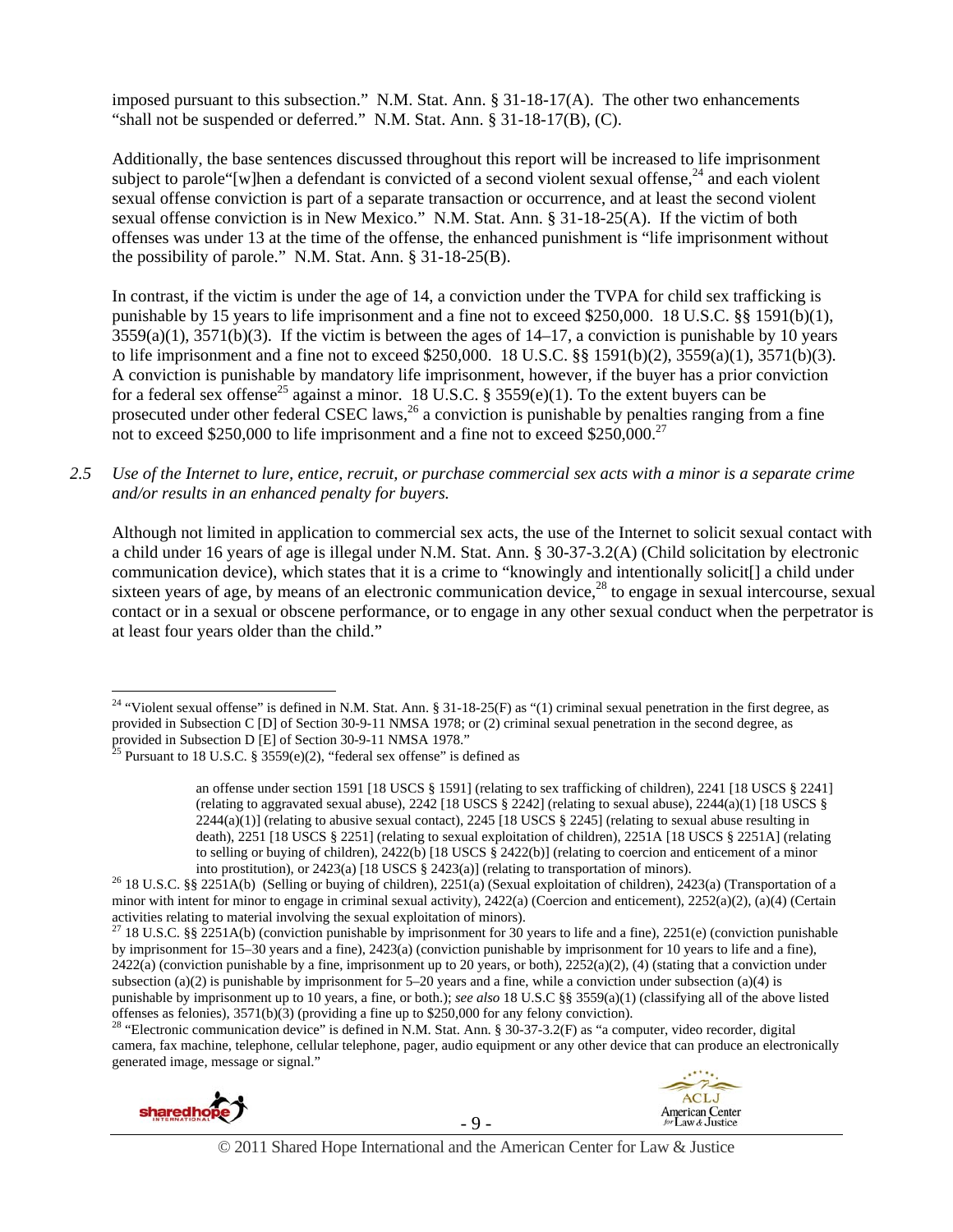If the victim is 13–15, a conviction under N.M. Stat. Ann. § 30-37-3.2(B)(1) is punishable as a fourth degree felony by 18 months' imprisonment and a possible fine not to exceed \$5,000. N.M. Stat. Ann. §§ 30-37- 3.2(B)(1), 31-18-15(A)(10), (E)(9). If the victim is under 13, a violation of N.M. Stat. Ann. § 30-72-3.2(B)(2) increases to a third degree felony punishable by 3 years' imprisonment and a fine not to exceed \$5,000. N.M. Stat. Ann. §§ 30-37-3.2(B)(2), 31-18-15(A)(9), (E)(9). However, if the buyer "also appears for, attends or is present at a meeting that the person arranged pursuant to the solicitation," a violation of N.M. Stat. Ann. § 30-  $37-3.2(C)(1)$  where the victim is  $13-15$  years old increases to a third degree felony punishable by 3 years' imprisonment and a possible fine not to exceed \$5,000, and where the victim is under 13, a violation of N.M. Stat. Ann. § 30-37-3.2(C)(2) increases to a second degree felony punishable by 9 years' imprisonment and a possible fine not to exceed \$10,000. N.M. Stat. Ann. §§ 30-37-3.2(C), 31-18-15(A)(6), (A)(9), (E)(6), (E)(9).

2.5.1 Recommendation: Amend N.M. Stat. Ann. § 30-37-3.2 to apply to the electronic solicitation of all minors under 18.

#### *2.6 No age mistake defense is permitted for a buyer of commercial sex acts with any minor under 18.*

Nothing in N.M. Stat. Ann. § 30-52-1(A)(2) (Human trafficking), § 30-6A-4(B) (Sexual exploitation of children by prostitution), § 30-6A-3(A) (Sexual exploitation of children), or § 30-9-1 (Enticement of child), expressly prohibits a defendant from using the defense of mistake of age.

- 2.6.1 Recommendation: Amend N.M. Stat. Ann. § 30-6A-4(B) (Sexual exploitation of children by prostitution), § 30-6A-3(A) (Sexual exploitation of children), § 30-9-1 (Enticement of child), and §  $30-52-1(A)(2)$  (Human trafficking) to expressly prohibit the use of the defense of mistake of age.
- *2.7 Penalties for buying sex with a minor are sufficiently high for all minors under 18 and not reduced for older minors.*

If N.M. Stat. Ann. § 30-52-1(A)(2) (Human trafficking) may be used to prosecute buyers, the applicable penalties vary based on the age of the minor victim. When the minor is 16–17 years old, a violation of N.M. Stat. Ann. § 30-52-1(A)(2) is a third degree felony punishable by 3 years' imprisonment and a possible fine not to exceed \$5,000. N.M. Stat. Ann. §§ 30-52-1(C), 31-18-15 (A)(9), (E)(9). When the minor is  $13-15$  years old, a violation of N.M. Stat. Ann. §  $30-52-1(A)(2)$  is a second degree felony punishable by 9 years' imprisonment and a possible fine not to exceed \$10,000. N.M. Stat. Ann. §§ 30- 52-1(C)(1), 31-18-15 (A)(6), (E)(6). When the minor is under 13, a violation of N.M. Stat. Ann. § 30-52-  $1(A)(2)$  is a first degree felony punishable by 18 years' imprisonment and a possible fine not to exceed \$15,000. N.M. Stat. Ann. §§ 30-52-1(C)(2), 31-18-15(A)(3), (E)(3).

CSEC (other than N.M. Stat. Ann. § 30-6A-3(A) (Sexual exploitation of children)) statutes do not criminalize purchasing a commercial sex act with a minor over 16. Specifically, N.M. Stat. Ann. § 30-6A-4(B) (Sexual exploitation of children by prostitution) only applies when the victim is 14–15 years old, and a violation of N.M. Stat. § 30-6A-4(B) is punishable as a second degree felony by 9 years' imprisonment and a possible fine not to exceed \$10,000. N.M. Stat. Ann. §§ 30-6A-4(A), 31-18-15(A)(6), (E)(6). Similarly, N.M. Stat. Ann. § 30-9-1 (Enticement of child) only applies if the victim is under 16, and a violation is a misdemeanor punishable by up to 1 year in county jail, a fine not to exceed \$1,000, or both. N.M. Stat. Ann. §§ 30-9-1, 31-19-1(A).

Also, N.M. Stat. Ann. § 30-9-11 (Criminal sexual penetration), in the absence of force or coercion or the involvement of a school employee or volunteer, does not apply to 16–18 year old victims. In the absence of such factors, a violation against a minor under 13 is a first degree felony punishable by 18 years'



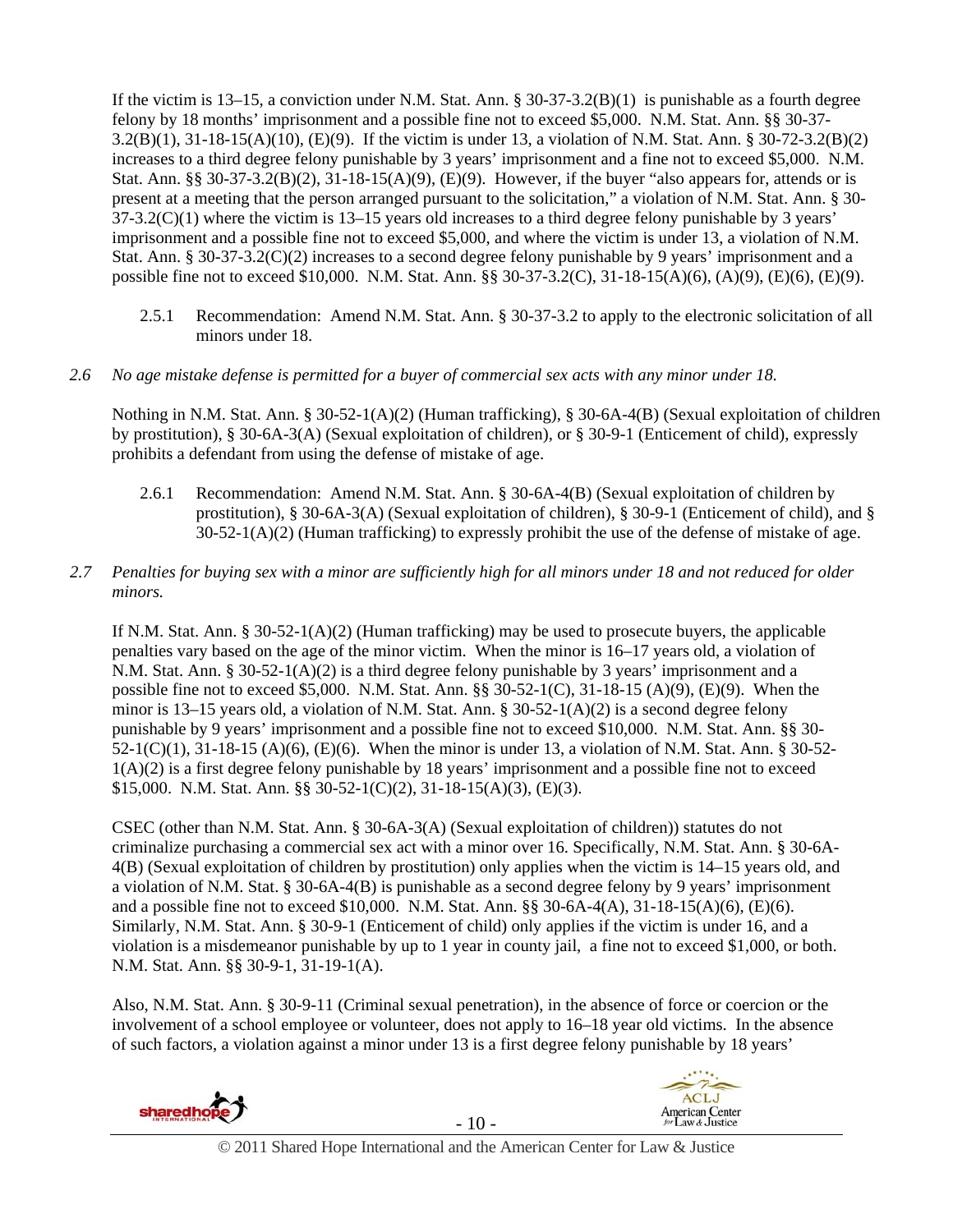imprisonment and a possible fine not to exceed \$15,000, and a violation against a 13–16 year old minor is a fourth degree felony punishable by 18 months' imprisonment and a possible fine not to exceed \$5,000, if the perpetrator is over 18, four years older than the victim, and not married to the victim. N.M. Stat. Ann. §§ 30-9-11(D)(1), (G)(1), 31-18-15(A)(3), (A)(10), (E)(3), (E)(9).

Finally, in the absence of aggravating conditions such as force, authority, or deadly weapons, N.M. Stat. Ann. § 30-9-13 (Criminal sexual contact of a minor) does not apply to victims over the age of 13. Criminal sexual contact of the unclothed intimate parts of a minor under 13 is a second degree felony for a sexual offense against a child punishable by 15 years' imprisonment, 3 years of which "shall not be suspended or deferred," and a possible fine not to exceed \$12,500. N.M. Stat. Ann. §§ 30-9-13(B)(1), 31-  $18-15(A)(5)$ , (E)(5).

The statute that could be used to prosecute buyers of commercial sex from children 16–17 years old would likely be N.M. Stat. Ann. § 30-9-3 (Patronizing Prostitutes). A first violation of N.M. Stat. Ann. § 30-9-3 is generally punishable as a petty misdemeanor by up to 6 months in county jail, a fine not to exceed \$500, or both. N.M. Stat. Ann. § 31-19-1(A), (B).

2.7.1 Recommendation: Amend N.M. Stat. Ann. § 30-52-1(C) (Human trafficking), § 30-6A-4 (Sexual exploitation of children by prostitution), and § 30-9-1 (Enticement of child) to apply consistent penalties for all violations against minors under the age of 18.

#### *2.8 Significant financial penalties are in place for buyers of sex with minors.*

Buyers convicted under N.M. Stat. Ann. § 30-52-1(A) (Human trafficking), New Mexico's CSEC laws and sexual offense laws may be required to pay fines ranging from \$500–\$15,000. To the extent that a buyer may be convicted under N.M. Stat. Ann. § 30-52-1(C) (Human trafficking), the buyer may be required to pay a fine not to exceed \$5,000–\$15,000, depending on the age of the victim. N.M. Stat. Ann. § 30-52-1(C), 13-18-15(E)(3),(6),(9). A buyer convicted of violating N.M. Stat. Ann. § 30-6A-4(B) (Sexual exploitation of children by prostitution) may be required to pay a fine of \$10,000. N.M. Stat. Ann. §§ 30-6A-4(B), 31-18-15(E) (6). A buyer convicted of violating N.M. Stat. Ann. § 30-9-1 (Enticement of child) may be required to pay a fine of \$1,000. N.M. Stat. Ann. §§ 30-9-1, 31-19-1(A), 31-18-15(E)(9). In the absence of force or other listed circumstances, a buyer convicted of violating N.M. Stat. Ann. § 30-9-11 (Criminal sexual penetration) may be required to pay a fine not to exceed \$5,000 if the minor is 13–16 or \$15,000 if the minor is under 13. N.M. Stat. Ann. §§ 30-9-11(D)(1), (G)(1), 31-18- 15(E)(3), (E)(9). Also in the absence of force or other listed circumstances, a buyer convicted of violating N.M. Stat. Ann. § 30-9-13 (Criminal sexual contact of a minor) may be required to pay a fine not to exceed \$12,500 if the minor is under 13 and unclothed. N.M. Stat. Ann. §§ 30-9-13(B)(1), 31-18-  $15(E)(5)$ .

To the extent that a buyer may be convicted under N.M. Stat. Ann. § 30-52-1(A), the buyer will be required "to make restitution<sup>29</sup> to the victim<sup>30</sup> for the gross income or value of the victim's labor or services and any other actual damages $31$  in accordance with Section 31-17-1 NMSA 1978 [Victim restitution]." N.M. Stat. Ann. § 30-52-1(F).

<sup>&</sup>lt;sup>31</sup> "Actual damages" is defined in N.M. Stat. Ann. § 31-17-1(2) as "all damages which a victim could recover against the defendant in a civil action arising out of the same facts or events, except punitive damages and damages for pain, suffering, mental anguish and loss of consortium. Without limitation, 'actual damages' includes damages for wrongful death. "





**ACLJ** 

<sup>&</sup>lt;sup>29</sup> "Restitution" is defined in N.M. Stat. Ann. § 31-17-1(4) as "full or partial payment of actual damages to a victim."

 $30$  "Victim" is defined in N.M. Stat. Ann. § 31-17-1(1) as "any person who has suffered actual damages as a result of the defendant's criminal activities."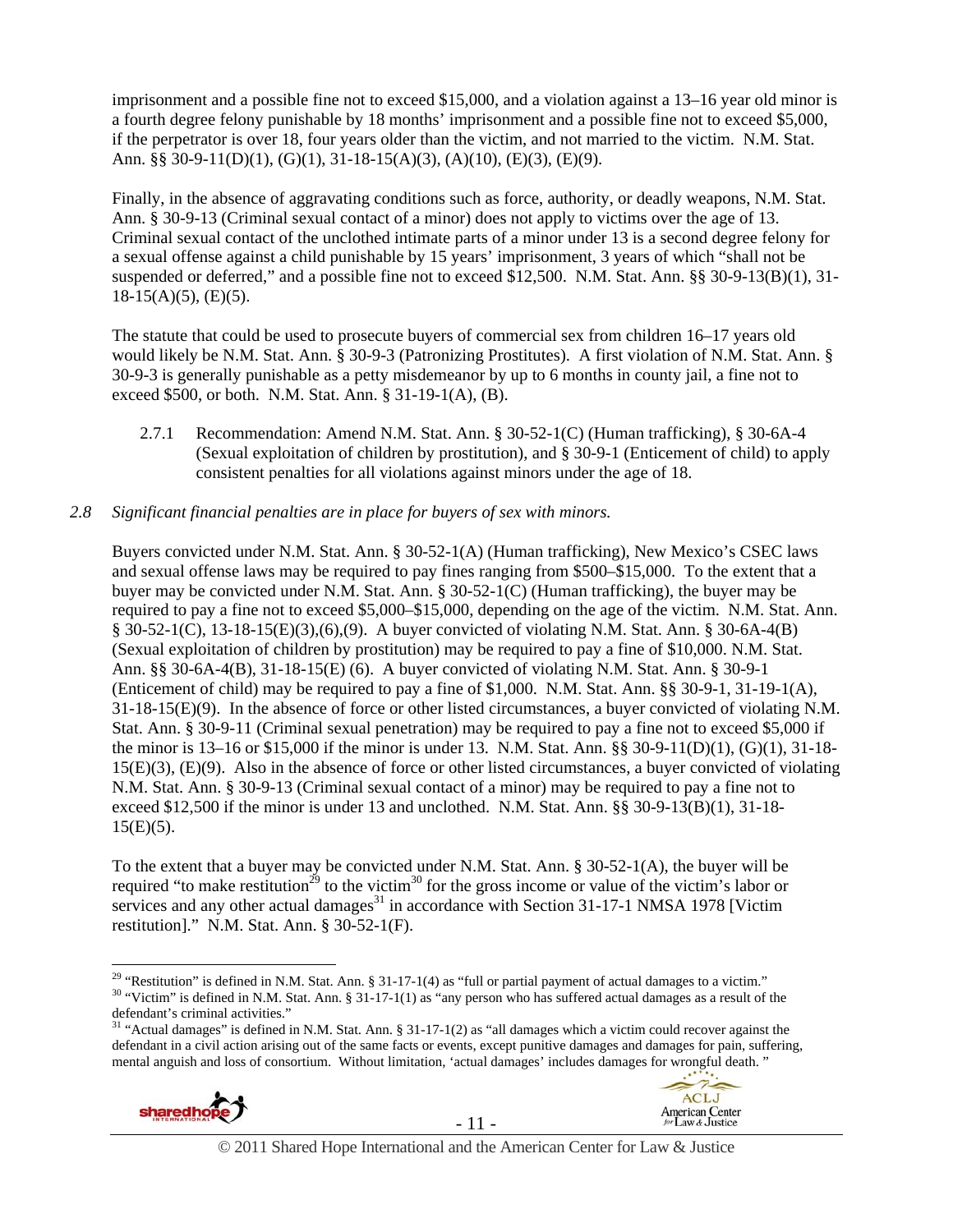Forfeiture, however, is not likely applicable to buyers since N.M. Stat. Ann. § 30-6A-4(B), § 30-6A-3(A), and § 30-9-1 lack express provisions requiring forfeiture.

Lastly, buyers convicted under N.M. Stat. Ann. § 30-6A-4(B), § 30-6A-3(A), § 30-9-11, or § 30-9-13 may be liable to the victim for civil damages for "personal injury caused by childhood sexual abuse." N.M. Stat. Ann. § 37-1-30.

- 2.8.1 Recommendation: Amend N.M. Stat. Ann. § 30-52-1 (Human trafficking), § 30-6A-3 (Sexual exploitation of children), § 30-6A-4 (Sexual exploitation of children by prostitution), and § 30-9-1 (Enticement of child) to include a forfeiture provision in order to subject all buyers to New Mexico's Forfeiture Act.
- *2.9 Buying and possessing child pornography carries penalties as high as those for sex trafficking of a minor and commercial sex abuse of a minor, as well as similar federal offenses.*

N.M. Stat. Ann. § 30-6A-3(A) (Sexual exploitation of children) criminalizes the possession of child pornography, stating,

It is unlawful for a person to intentionally possess any obscene visual or print medium depicting any prohibited sexual act or simulation of such an act if that person knows or has reason to know that the obscene medium depicts any prohibited sexual act or simulation of such act and if that person knows or has reason to know that one or more of the participants in that act is a child under eighteen years of age. . . .

A violation of N.M. Stat. Ann. § 30-6A-3(A) is punishable as a fourth degree felony by 18 months' imprisonment and a possible fine not to exceed \$5,000. N.M. Stat. Ann. §§ 30-6A-3(A), 31-18-15(A)(10),  $(E)(9)$ .

In contrast, a federal conviction for possession of child pornography<sup>32</sup> is generally punishable by imprisonment for 5–20 years and a fine not to exceed \$250,000.33 Subsequent convictions, however, are punishable by imprisonment up to 40 years and a fine not to exceed  $$250,000.<sup>34</sup>$ 

2.9.1 Recommendation: Amend N.M. Stat. Ann. § 30-6A-3(A) to criminalize the buying of child pornography and raise the penalty for both crimes to parallel the federal penalties.

 $34$  18 U.S.C. §§ 2252(b) (stating if a person has a prior conviction under subsection (a)(2), or a list of other statutes, a conviction is punishable by a fine and imprisonment for  $15-40$  years, but if a person has a prior conviction under subsection (a)(4), or a list of other statutes, a conviction is punishable by a fine and imprisonment for 10–20 years), 2252A(b)(1) (stating if a person has a prior conviction under subsection (a)(2), (a)(3), or a list of other statutes, a conviction is punishable by a fine and imprisonment for 15–40 years), 1466A(a), (b) (stating that the penalty scheme for section 2252A(b) applies); *see also* 18 U.S.C §§ 3559(a)(1) (classifying all of the above listed offenses as felonies), 3571(b)(3) (providing a fine up to \$250,000 for any felony conviction).





 $32$  18 U.S.C. §§ 2252(a)(2), (a)(4) (Certain activities relating to material involving the sexual exploitation of minors), 2252A(a)(2)–(3) (Certain activities relating to material constituting or containing child pornography), 1466A(a), (b) (Obscene visual representations of the sexual abuse of children).

 $33$  18 U.S.C. §§ 2252(b) (stating that a conviction under subsection (a)(2) is punishable by imprisonment for 5–20 years and a fine, while a conviction under subsection (a)(4) is punishable by imprisonment up to 10 years, a fine, or both),  $2252A(b)(1)$  (a conviction is punishable by imprisonment for  $5-20$  years and a fine), 1466A(a), (b) (stating that a conviction under subsection (a) is "subject to the penalties provided in section 2252A(b)(1)," imprisonment for 5–20 years and a fine, while a conviction under subsection (b) is "subject to the penalties provided in section 2252A(b)(2)," imprisonment up to 10 years, a fine, or both); *see also* 18 U.S.C §§ 3559(a)(1) (classifying all of the above listed offenses as felonies), 3571(b)(3) (providing a fine up to \$250,000 for any felony conviction).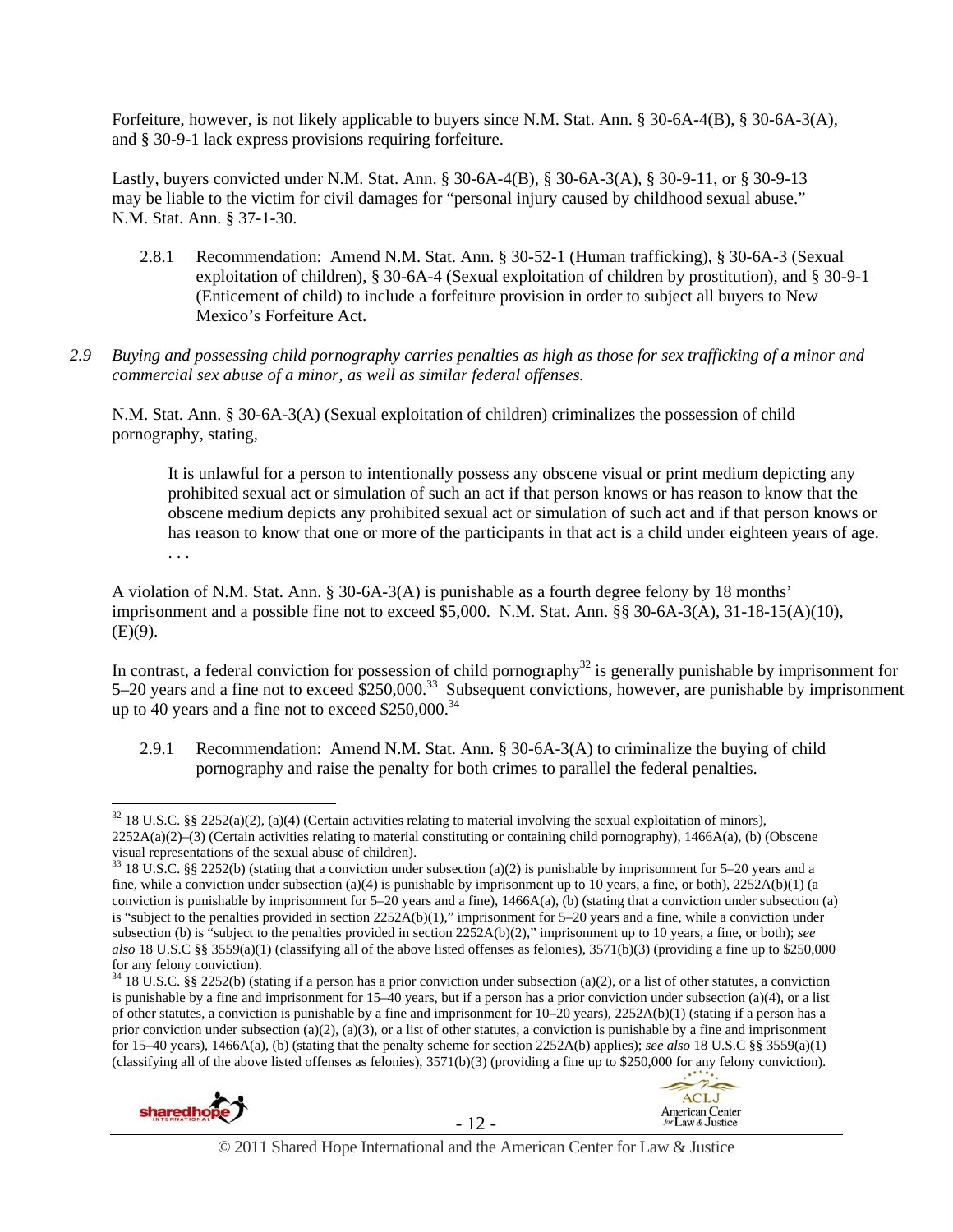#### *2.10 Convicted buyers of sex with minors are required to register as sex offenders*.

Pursuant to N.M. Stat. Ann. § 29-11A-4(A) (Registration of sex offenders; information required; criminal penalty for noncompliance), "A sex offender residing in this state shall register with the county sheriff for the county in which the sex offender resides." N.M. Stat. Ann. § 29-11A-3(D) defines "sex offender" to include certain persons who have been convicted of a "sex offense." N.M. Stat. Ann. § 29-11A-3(E) (Definitions) defines "sex offense" to include the following crimes:

(1) aggravated criminal sexual penetration or criminal sexual penetration in the first, second, third or fourth degree, as provided in Section 30-9-11 NMSA 1978;

. . .

(3) criminal sexual contact of a minor in the second, third or fourth degree, as provided in Section 30-9- 13 NMSA 1978;

(4) sexual exploitation of children, as provided in Section 30-6A-3 NMSA 1978;

(5) sexual exploitation of children by prostitution, as provided in Section 30-6A-4 NMSA 1978; . . .

(9) enticement of child, as provided in Section 30-9-1 NMSA 1978;

. . .

(11) solicitation to commit criminal sexual contact of a minor in the second, third or fourth degree, as provided in Sections 30-9-13 and 30-28-3 NMSA 1978; or

(12) attempt to commit any of the sex offenses set forth in Paragraphs (1) through (10) of this subsection, as provided in Section 30-28-1 NMSA  $1978$ <sup>35</sup>

N.M. Stat. Ann. § 29-11A-3(E) does not, however, include violations of N.M. Stat. Ann. § 30-52-1 (Human trafficking) or § 30-37-3.2 (Child solicitation by electronic communication device) in its definition of "sex offense."

2.10.1 Recommendation: Amend N.M. Stat. Ann. § 29-11A-3(E) to include violations of N.M. Stat. Ann. § 30-52-1 (Human trafficking) and § 30-37-3.2 (Child solicitation by electronic communication device) in its definition of "sex offense."

 $35$  N.M. Stat. § 30-28-1 (Attempt to commit a felony) states in part, "Attempt to commit a felony consists of an overt act in furtherance of and with intent to commit a felony and tending but failing to effect its commission."



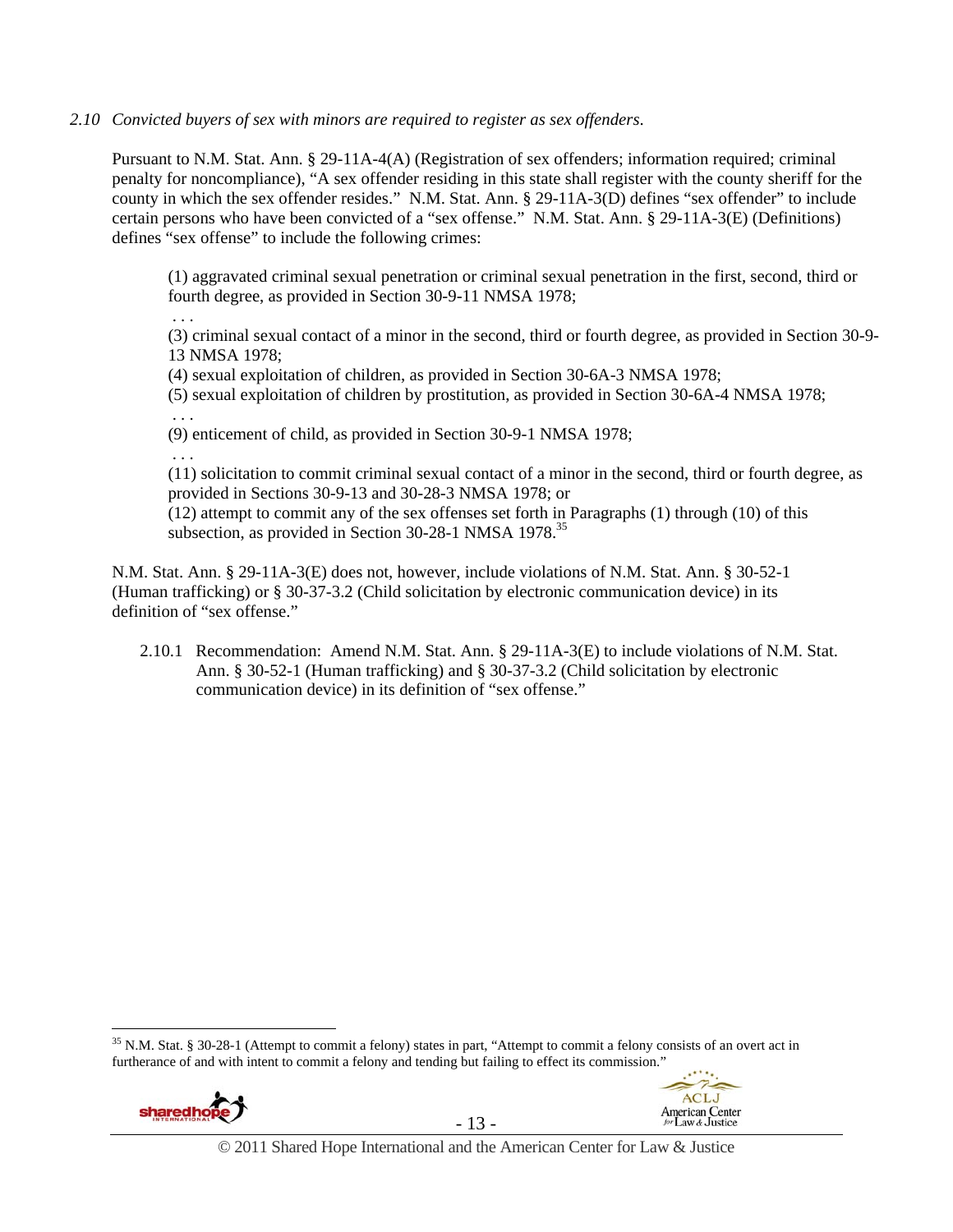## **Framework Issue 3: Criminal provisions for traffickers**

#### *Legal Components:*

- *3.1 Penalties for trafficking a child for sexual exploitation are as high as for federal trafficking offenders.*
- *3.2 Creating and distributing child pornography carries penalties as high as those for sex trafficking of a minor and commercial sexual exploitation of a child, as well as similar federal offenses*.
- *3.3 Use of the Internet to lure, entice, recruit or purchase commercial sex acts with a minor is a separate crime and/or results in an enhanced penalty for traffickers.*
- *3.4 Financial penalties for traffickers are sufficiently high to expose the crime and reach assets for forfeiture and vehicles for impound*.
- *3.5 Sex offender registry laws include domestic minor sex trafficking as an offense for which the perpetrator must register.*
- *3.6 Laws relating to termination of parental rights for certain violent offenses include the offense of domestic minor sex trafficking in order to remove the children of traffickers from their control. \_\_\_\_\_\_\_\_\_\_\_\_\_\_\_\_\_\_\_\_\_\_\_\_\_\_\_\_\_\_\_\_\_\_\_\_\_\_\_\_\_\_\_\_\_\_\_\_\_\_\_\_\_\_\_\_\_\_\_\_\_\_\_\_\_\_\_\_\_\_\_\_\_\_\_\_\_\_\_\_\_\_\_\_\_\_\_\_\_\_\_\_\_\_*

## *Legal Analysis:*

*3.1 Penalties for trafficking a child for sexual exploitation are as high as for federal trafficking offenders.36* 

Traffickers convicted under N.M. Stat. Ann. § 30-52-1(A)(2) (Human trafficking), if the victim is 16–17 years old, may be convicted of a third degree felony punishable by 3 years' imprisonment and a possible fine not to exceed \$5,000. N.M. Stat. Ann. §§ 30-52-1(C), 31-18-15(A)(9), (E)(9). If the victim is 13– 15, the penalty increases to a second degree felony punishable by 9 years' imprisonment and a possible fine not to exceed \$10,000. N.M. Stat. Ann. §§ 30-52-1(C)(1), 31-18-15(A)(6), (E)(6). If the victim is under 13, the penalty further increases to a first degree felony punishable by 18 years' imprisonment and a possible fine not to exceed \$15,000. N.M. Stat. Ann. §§ 30-52-1(C)(2), 31-18-15(A)(3), (E)(3).

Traffickers may also be prosecuted under N.M. Stat. Ann. § 30-6A-4(A) (Sexual exploitation of children by prostitution). If the minor is 13–15, a violation of N.M. Stat. Ann . § 30- 6A-4(A) is punishable as a second degree felony by 9 years' imprisonment and a possible fine not to exceed \$10,000. N.M. Stat. Ann. §§ 30-6A-4(A),  $31-18-15(A)(6)$ , (E)(6). However, if the child is under 13, the penalty increases to a first degree felony punishable by 18 years' imprisonment and a possible fine not to exceed \$15,000. N.M. Stat. Ann. §§ 30-6A-4(A), 31-18-15(A)(3), (E)(3).

N.M. Stat. Ann. § 30-9-1 (Enticement of a child) could also be used to prosecute traffickers. A violation of N.M. Stat. Ann. § 30-9-1 is a misdemeanor punishable by a definite term of less than 1 year in county jail, a possible fine not to exceed  $$1,000$ , or both. N.M. Stat. Ann.  $\S$ § 30-9-1, 31-19-1(A).

Traffickers may face prosecution under N.M. Stat. Ann. § 30-42-4 (Prohibited activities; penalties), New Mexico's racketeering statute, which provides in part,

A. It is unlawful for any person who has received any proceeds derived, directly or indirectly, from a pattern of racketeering activity in which the person has participated, to use or invest, directly or indirectly, any part of the proceeds or the proceeds derived from the investment or use

 $\overline{a}$ <sup>36</sup> *See* discussion of the relevant text of the statutes listed in this section *supra* Section 1.2.







© 2011 Shared Hope International and the American Center for Law & Justice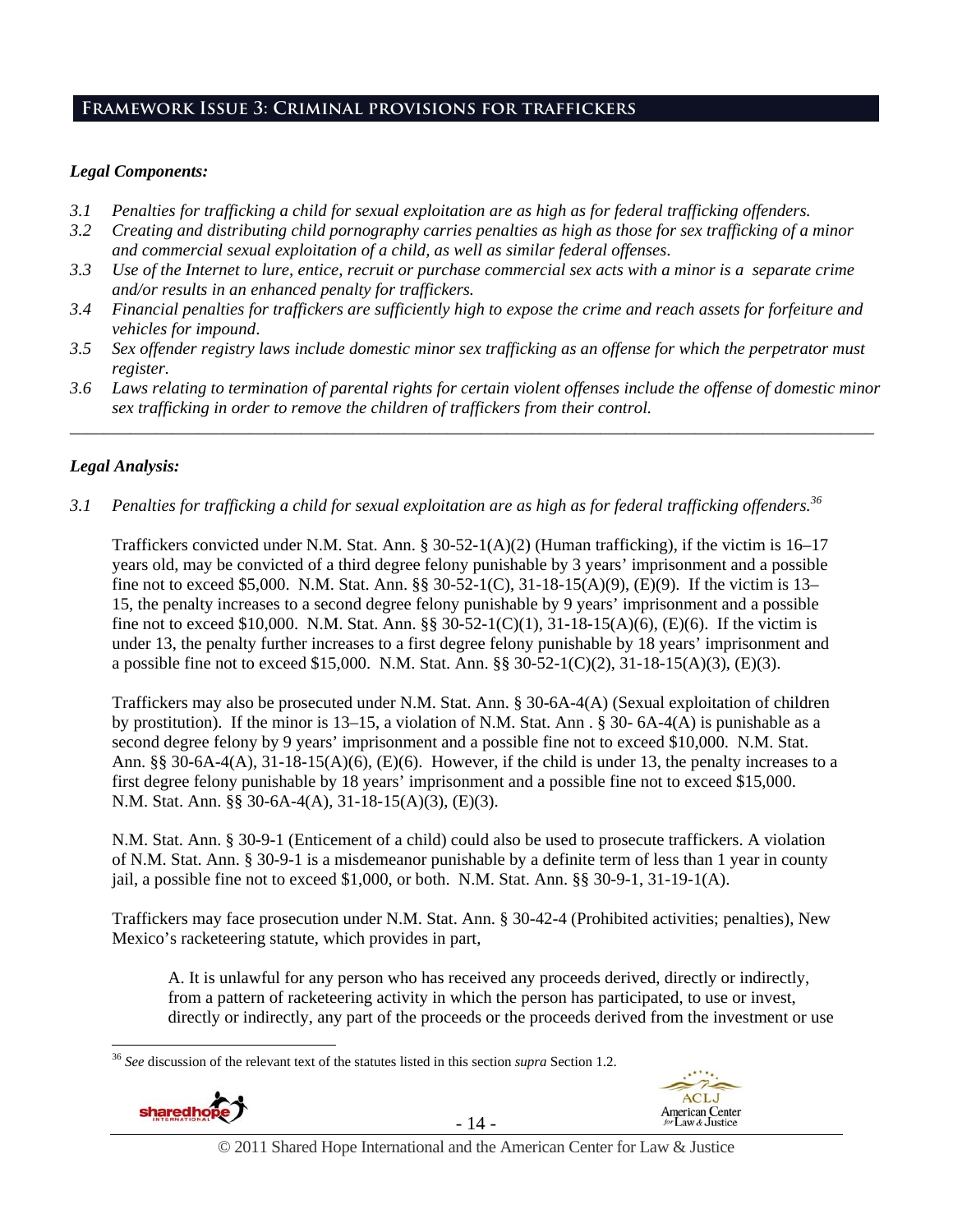thereof in the acquisition of any interest in, or the establishment or operation of, any enterprise. . . . B. It is unlawful for any person to engage in a pattern of racketeering activity in order to acquire or maintain, directly or indirectly, any interest in or control of any enterprise. . . . C. It is unlawful for any person employed by or associated with any enterprise to conduct or participate, directly or indirectly, in the conduct of the enterprise's affairs by engaging in a pattern of racketeering activity. . . . . . . .

N.M. Stat. Ann. § 30-42-3(D) defines "pattern of racketeering activity" as,

[E]ngaging in at least two incidents of racketeering with the intent of accomplishing any of the prohibited activities set forth in Subsections A through D of Section 30-42-4 NMSA 1978; provided at least one of the incidents occurred after February 28, 1980 and the last incident occurred within five years after the commission of a prior incident of racketeering.

N.M. Stat. Ann. § 30-42-3(A)(15) defines "racketeering" as "any act that is chargeable or indictable under the laws of New Mexico and punishable by imprisonment for more than one year, involving," certain listed offenses, including a violation of N.M. Stat. Ann. § 30-9-4 (Promoting prostitution), which does not expressly address prostituted minors.

A violation of N.M. Stat. Ann. § 30-42-4(A)–(C) is punishable as a second degree felony by 9 years' imprisonment and a possible fine not to exceed \$10,000. N.M. Stat. Ann.  $\S$ § 30-42-4(D), 31-18-15(A)(6), (E)(6). Additionally, a trafficker who violates N.M. Stat. Ann. § 30-42-4(A)–(D)<sup>37</sup> will be required to forfeit under N.M. Stat. Ann. § 30-42-4(E).

(1) any interest acquired or maintained in violation of the Racketeering Act [30-42-1 NMSA 1978]; and

(2)any interest in, security of, claim against or property or contractual right of any kind affording a source of influence over any enterprise that he has established, operated, controlled, conducted or participated in the conduct of in violation of the Racketeering Act [30-42-1 NMSA 1978].

In contrast, if the victim is under the age of 14, a conviction under the Trafficking Victims Protection Act  $(TVPA)^{38}$  for child sex trafficking is punishable by 15 years to life imprisonment and a fine not to exceed \$250,000. 18 U.S.C. §§ 1591(b)(1), 3559(a)(1), 3571(b)(3). If the victim is between the ages of 14–17, a conviction is punishable by 10 years to life imprisonment and a fine not to exceed \$250,000. 18 U.S.C. §§ 1591(b)(2), 3559(a)(1), 3571(b)(3). A conviction is punishable by mandatory life imprisonment, however, if the trafficker has a prior conviction for a federal sex offense<sup>39</sup> against a minor.

an offense under section 1591 [18 USCS § 1591] (relating to sex trafficking of children), 2241 [18 USCS § 2241] (relating to aggravated sexual abuse),  $2242$  [18 USCS § 2242] (relating to sexual abuse),  $2244(a)(1)$  [18 USCS §  $2244(a)(1)$  (relating to abusive sexual contact),  $2245$  [18 USCS § 2245] (relating to sexual abuse resulting in death), 2251 [18 USCS § 2251] (relating to sexual exploitation of children), 2251A [18 USCS § 2251A] (relating to selling or buying of children), 2422(b) [18 USCS § 2422(b)] (relating to coercion and enticement of a minor into prostitution), or 2423(a) [18 USCS § 2423(a)] (relating to transportation of minors).





 $37$  N.M. Stat. Ann. § 30-42-4(D) states, "It is unlawful for any person to conspire to violate any of the provisions of Subsections A through C of this section. Whoever violates this subsection is guilty of a third degree felony."<br><sup>38</sup> Trafficking Victims Protection Act (TVPA) of 2000, Pub. L. No. 106-386, 114 Stat. 1464, 1466 (codified in scattered se

of 18 and 22 U.S.C.).

 $39$  Pursuant to 18 U.S.C. § 3559(e)(2), "federal sex offense" is defined as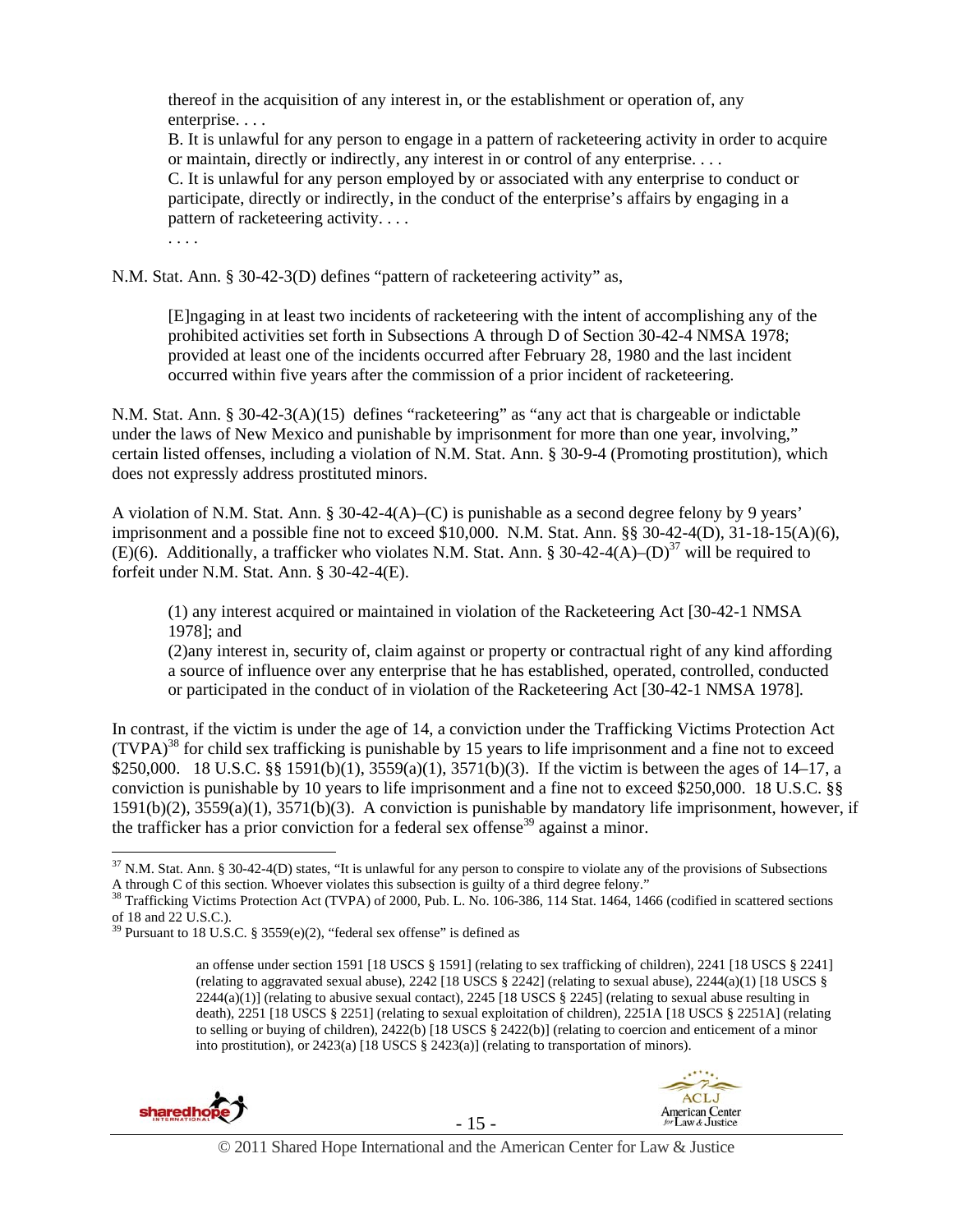- 3.1.1 Recommendation: Amend the definition of "racketeering" in N.M. Stat. Ann. § 30-42-3(A) to include violations of N.M. Stat. Ann. § 30-52-1 (Human trafficking of a minor), § 30-6A-4 (Sexual exploitation of children by prostitution), § 30-37-3.2 (Child solicitation by electronic communication device), and § 30-6A-3 (Sexual exploitation of children).
- *3.2 Creating and distributing child pornography carries penalties as high as those for sex trafficking of a minor and commercial sexual exploitation of a child, as well as similar federal offenses*.

N.M. Stat. Ann. § 30-6A-3(C)–(E) (Sexual exploitation of children) criminalize the creation and manufacturing of child pornography. N.M. Stat. Ann. § 30-6A-3(C) states,

It is unlawful for a person to intentionally cause or permit a child under eighteen years of age to engage in any prohibited sexual act or simulation of such an act if that person knows, has reason to know or intends that the act may be recorded in any obscene visual or print medium or performed publicly. A person who violates the provisions of this subsection is guilty of a third degree felony, unless the child is under the age of thirteen, in which event the person is guilty of a second degree felony.

N.M. Stat. Ann. § 30-6A-3(D) states,

It is unlawful for a person to intentionally manufacture any obscene visual or print medium depicting any prohibited sexual act or simulation of such an act if one or more of the participants in that act is a child under eighteen years of age. A person who violates the provisions of this subsection is guilty of a second degree felony.

Second degree felonies are punishable by 9 years' imprisonment and a possible fine not to exceed \$10,000. N.M. Stat. Ann. §  $31-18-15(A)(6)$ , (E)(6). A third degree felony is punishable by 3 years' imprisonment and a possible fine not to exceed of \$5,000. N.M. Stat. Ann. §31-18-15(A)(9), (E)(9).

N.M. Stat. Ann. § 30-6A-3(E) states,

It is unlawful for a person to intentionally manufacture any obscene visual or print medium depicting any prohibited sexual act or simulation of such an act if that person knows or has reason to know that the obscene medium depicts a prohibited sexual act or simulation of such an act and if that person knows or has reason to know that a real child under eighteen years of age, who is not a participant, is depicted as a participant in that act. . . .

A violation of N.M. Stat. Ann. § 30-6A-3(E) is punishable as a fourth degree felony by 18 months' imprisonment and a possible fine not to exceed \$5,000. N.M. Stat. Ann. §§ 30-6A-3(E), 31-18-15(A)(10),  $(E)(9)$ .

In contrast, if the victim is under the age of 14, a conviction under the TVPA for child sex trafficking is punishable by 15 years to life imprisonment and a fine not to exceed \$250,000. 18 U.S.C. §§ 1591(b)(1),  $3559(a)(1)$ ,  $3571(b)(3)$ . If the victim is between the ages of  $14-17$ , a conviction is punishable by 10 years to life imprisonment and a fine not to exceed \$250,000. 18 U.S.C. §§ 1591(b)(2), 3559(a)(1), 3571(b)(3). A conviction is punishable by mandatory life imprisonment, however, if the trafficker has a prior conviction for a federal sex offense<sup>40</sup> against a minor. Additionally, a federal conviction for distribution of child pornography<sup>41</sup>

 $\overline{a}$ <sup>40</sup> Pursuant to 18 U.S.C. § 3559 $(e)(2)$ , "federal sex offense" is defined as







© 2011 Shared Hope International and the American Center for Law & Justice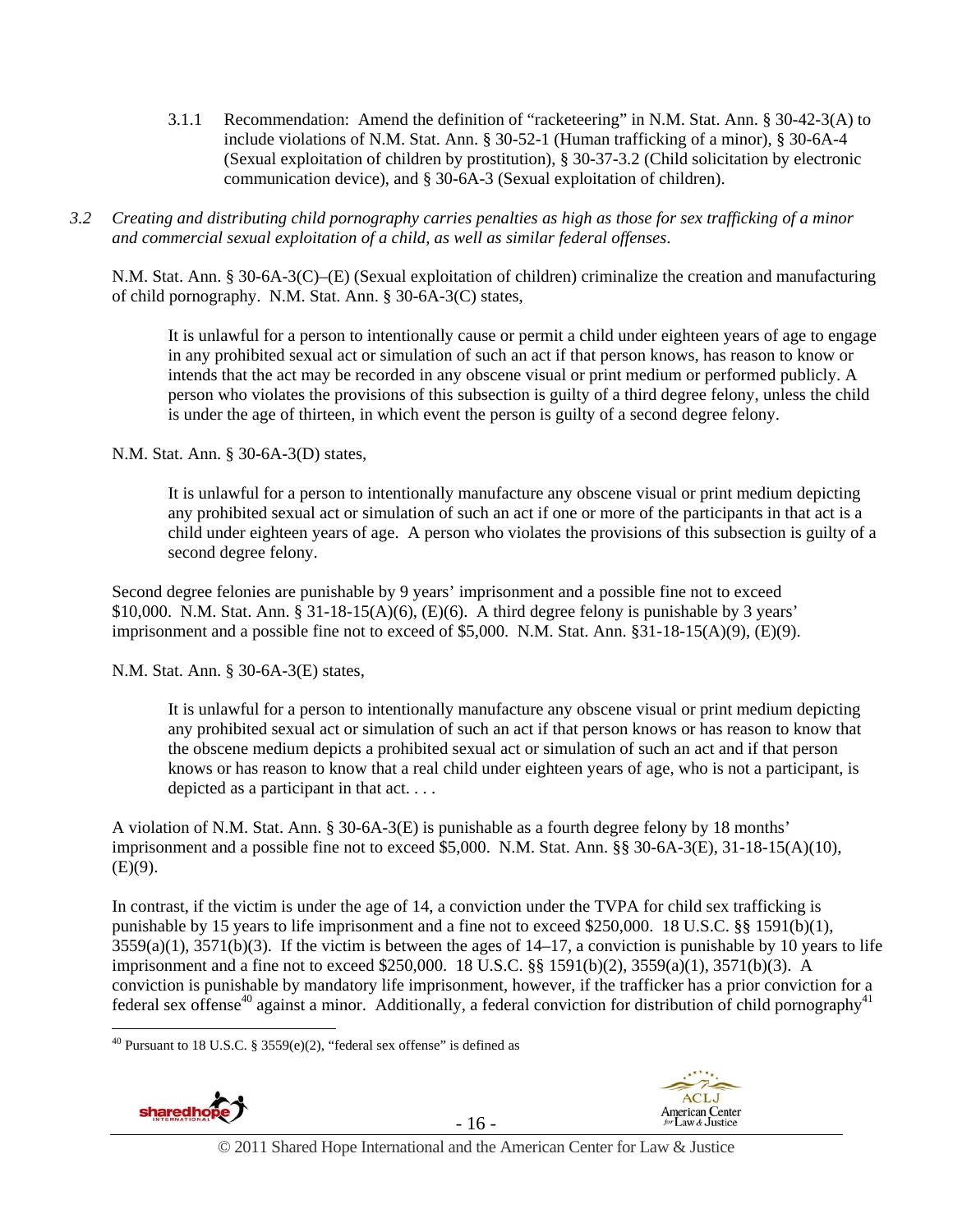is generally punishable by imprisonment for  $5-20$  years and a fine not to exceed \$250,000.<sup>42</sup> Subsequent convictions, however, are punishable by imprisonment up to 40 years and a fine not to exceed \$250,000.<sup>43</sup>

*3.3 Use of the Internet to lure, entice, recruit or sell commercial sex acts with a minor is a separate crime and/or results in an enhanced penalty for traffickers.* 

While not limited to commercial sex acts, the use of the Internet to solicit sexual contact with a child under 16 is illegal under N.M. Stat. Ann. § 30-37-3.2 (Child solicitation by electronic communication device). N.M. Stat. Ann. § 30-37-3.2(A) applies to the act of "knowingly and intentionally soliciting a child under sixteen years of age, by means of an electronic communication device,<sup>44</sup> to engage in sexual intercourse, sexual contact or in a sexual or obscene performance, or to engage in any other sexual conduct when the perpetrator is at least four years older than the child."

*3.4 Financial penalties for traffickers are sufficiently high to expose the crime and reach assets for forfeiture and vehicles for impound*.

Traffickers convicted of committing an offense related to their involvement in domestic minor sex trafficking face a number of financial penalties, including fines, restitution, forfeiture and civil damages.

Traffickers convicted under N.M. Stat. Ann. § 30-52-1 (Human trafficking) and New Mexico's CSEC laws may be required to pay fines ranging from \$1,000–\$15,000. Specifically, a trafficker convicted under N.M. Stat. Ann. § 30-52-1(C) may be required to pay a fine not to exceed \$5,000–\$15,000, depending on the victim's age. N.M. Stat. Ann. §§ 30-52-1(C), 13-18-15(E)(3), (E)(6), (E)(9). A trafficker convicted of violating N.M. Stat. Ann. § 30-6A-4 (Sexual exploitation of children by prostitution) may be required to pay a fine of \$10,000–\$15,000 depending on the age of the victim. N.M. Stat. Ann. §§ 30-6A-4(A), 31-18-15(E)(3),(6). A trafficker convicted of N.M. Stat. Ann. § 30-9-1 (Enticement of child) may be required to pay a fine not to exceed \$1,000. N.M. Stat. Ann. §§ 30-9-1, 31- 19-1(A), 31-18-15(E)(9).

A trafficker who violates New Mexico's racketeering provisions under N.M. Stat. Ann. § 30-42-4(A)–(C) (Prohibited activities; penalties) commits second degree felonies and may be required to pay a fine not to

> an offense under section 1591 [18 USCS § 1591] (relating to sex trafficking of children), 2241 [18 USCS § 2241] (relating to aggravated sexual abuse),  $2242$  [18 USCS § 2242] (relating to sexual abuse),  $2244(a)(1)$  [18 USCS §  $2244(a)(1)$  (relating to abusive sexual contact),  $2245$  [18 USCS § 2245] (relating to sexual abuse resulting in death), 2251 [18 USCS § 2251] (relating to sexual exploitation of children), 2251A [18 USCS § 2251A] (relating to selling or buying of children), 2422(b) [18 USCS § 2422(b)] (relating to coercion and enticement of a minor

into prostitution), or 2423(a) [18 USCS § 2423(a)] (relating to transportation of minors).<br><sup>41</sup> 18 U.S.C. §§ 2252(a)(1), (a)(2), (a)(3) (Certain activities relating to material involving the sexual exploitation of minors)  $2252A(a)(2)$ , (a)(3) (Certain activities relating to material constituting or containing child pornography), 1466A(a) (Obscene visual representations of the sexual abuse of children).

 $43$  18 U.S.C. §§ 2252(b) (stating if a person has a prior conviction under subsection (a)(1), (a)(2), or (a)(3) or a list of other statutes, a conviction is punishable by a fine and imprisonment for 15–40 years), 2252A(b)(1) (stating if a person has a prior conviction under subsection (a)(2), (a)(3), or a list of other statutes, a conviction is punishable by a fine and imprisonment for  $15-$ 40 years), 1466A(a), (b) (stating that the penalty scheme for section 2252A(b) applies); *see also* 18 U.S.C §§ 3559(a)(1) (classifying all of the above listed offenses as felonies), 3571(b)(3) (providing a fine up to \$250,000 for any felony conviction). 44 *See supra* note 8 for the definition of "electronic communication device."







<sup>&</sup>lt;sup>42</sup> 18 U.S.C. §§ 2252(b) (stating that a conviction under subsection (a)(1), (a)(2), or (a)(3) is punishable by imprisonment for 5– 20 years and a fine), 2252A(b)(1) (a conviction is punishable by imprisonment for 5–20 years and a fine), 1466A(a), (b) (stating that a conviction under subsection (a) is "subject to the penalties provided in section 2252A(b)(1)," imprisonment for 5–20 years and a fine, while a conviction under subsection (b) is "subject to the penalties provided in section 2252A(b)(2)," imprisonment up to 10 years, a fine, or both); *see also* 18 U.S.C §§ 3559(a)(1) (classifying all of the above listed offenses as felonies), 3571(b)(3) (providing a fine up to \$250,000 for any felony conviction).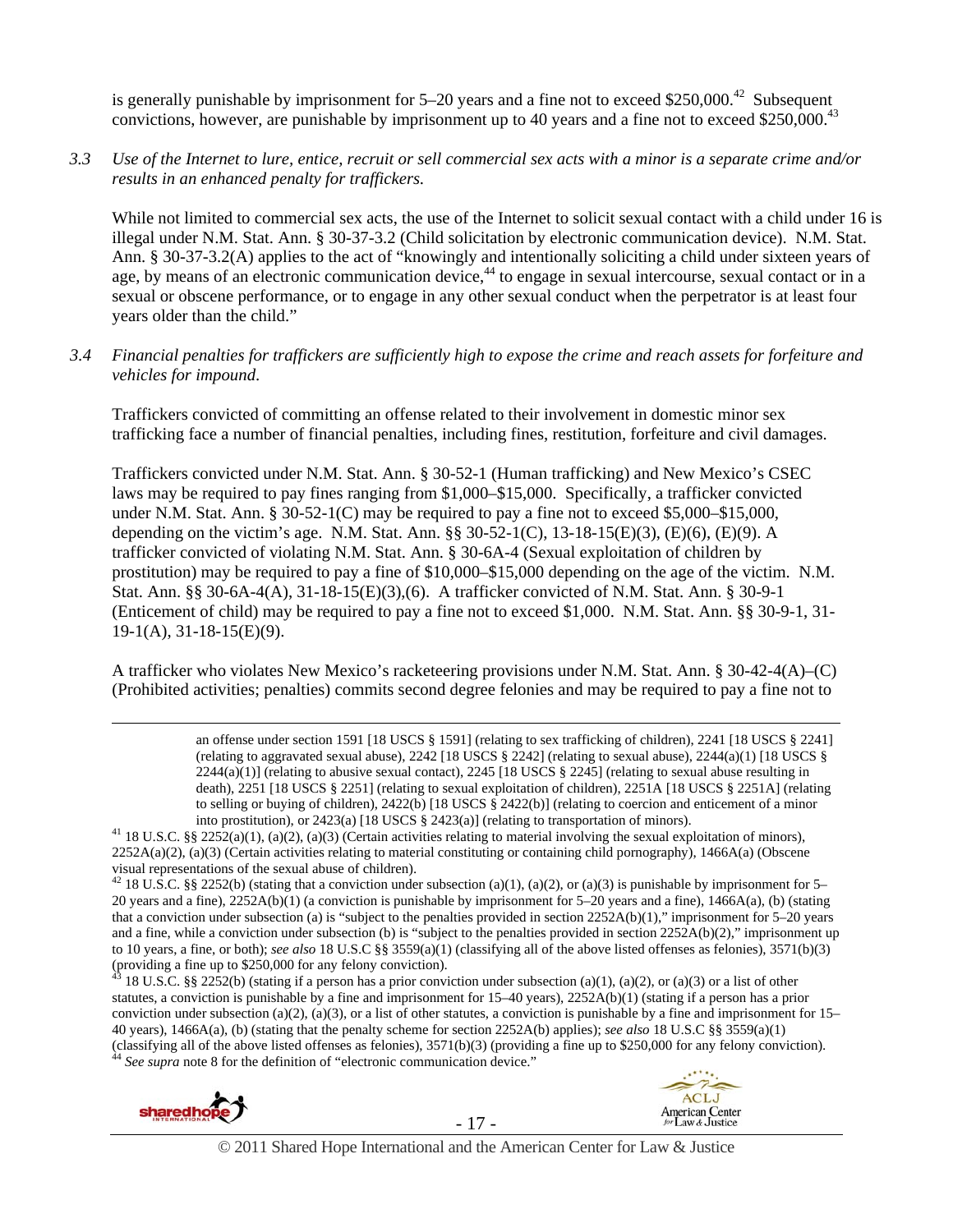exceed \$10,000. N.M. Stat. Ann. §§ 30-42-4(A)–(C), 31-18-15(E)(5). A trafficker who violates N.M. Stat. Ann. § 30-42-4 may be liable to "[a] person who sustains injury to his person, business or property" for three times the actual damages. N.M. Stat. Ann. § 30-42-6(A).

Traffickers may also be required "to make restitution<sup>45</sup> to the victim<sup>46</sup> for the gross income or value of the victim's labor or services and any other actual damages<sup>47</sup> in accordance with Section 31-17-1 NMSA 1978 [Victim restitution]." N.M. Stat. Ann. § 30-52-1(F). Traffickers who violate N.M. Stat. Ann. § 30- 6A-4 or § 30-6A-3 may be liable to the victim for civil damages for "personal injury caused by childhood sexual abuse." N.M. Stat. Ann. § 37-1-30.

Also, traffickers who violate N.M. Stat. Ann. § 30-42-4(E), New Mexico's racketeering statute, may be required to forfeit to the state

(1) any interest acquired or maintained in violation of the Racketeering Act [30-42-1 NMSA 1978]; and

(2) any interest in, security of, claim against or property or contractual right of any kind affording a source of influence over any enterprise that he has established, operated, controlled, conducted or participated in the conduct of in violation of the Racketeering Act [30-42-1 NMSA 1978].

Other forfeiture, however, is not likely applicable to traffickers since the relevant CSEC laws lack express provisions requiring forfeiture.

3.4.1. Recommendation: Amend N.M. Stat. Ann. § 30-52-1 to mandate asset forfeiture. Also, add N.M. Stat. Ann. § 30-52-1 (Human trafficking) to the list of racketeering offenses for which violators are subject to asset forfeiture.

#### *3.5 Sex offender registry laws include domestic minor sex trafficking as an offense for which the perpetrator must register.*

Pursuant to N.M. Stat. Ann. § 29-11A-4(A) (Registration of sex offenders; information required; criminal penalty for noncompliance), "A sex offender residing in this state shall register with the county sheriff for the county in which the sex offender resides." N.M. Stat. Ann. § 29-11A-3(D) defines "sex offender" to include certain persons who have been convicted of a "sex offense." Pursuant to N.M. Stat. Ann. § 29-11A-3(E) (Definitions), the definition of "sex offense" includes the following crimes:

(4) sexual exploitation of children, as provided in Section 30-6A-3 NMSA 1978;

(5) sexual exploitation of children by prostitution, as provided in Section 30-6A-4 NMSA 1978;

(6) kidnapping, as provided in Section 30-4-1 NMSA 1978, when the victim is less than eighteen years of age and the offender is not a parent of the victim;

(7) false imprisonment, as provided in Section 30-4-3 NMSA 1978, when the victim is less than eighteen years of age and the offender is not a parent of the victim;

. . .

(9) enticement of child, as provided in Section 30-9-1 NMSA 1978;

 . . . (11) solicitation to commit criminal sexual contact of a minor in the second, third or fourth degree, as provided in Sections 30-9-13 and 30-28-3 NMSA 1978; or

<sup>&</sup>lt;sup>46</sup> *See* definition of "victim" *supra* note 30.<br><sup>47</sup> *See* definition of "actual damages" *supra* note 31.





 $45$  See the definition of "restitution" supra note 29.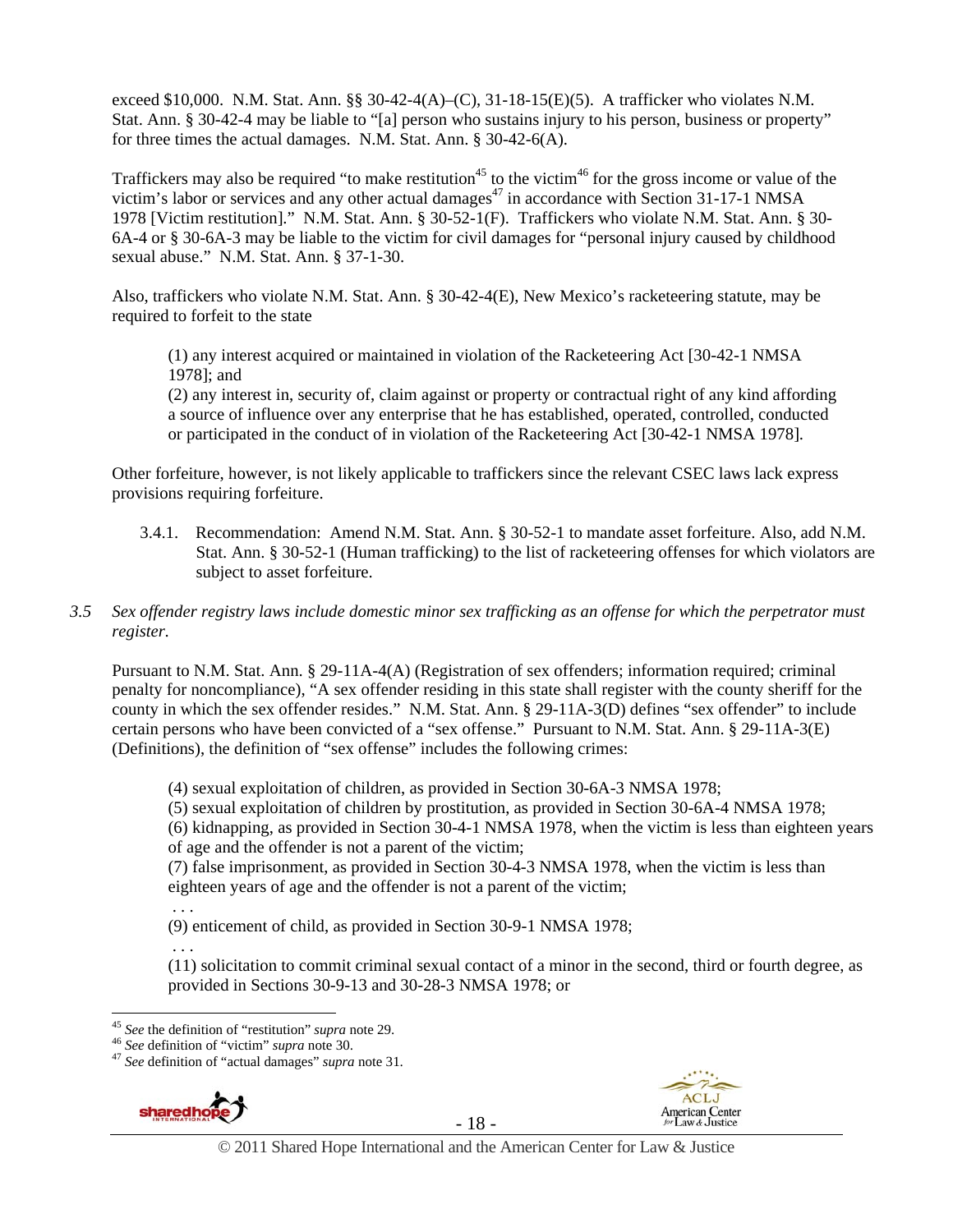(12) attempt to commit any of the sex offenses set forth in Paragraphs (1) through (10) of this subsection, as provided in Section 30-28-1 NMSA 1978.

N.M. Stat. Ann. § 29-11A-3(E) does not, however, include violations of N.M. Stat. Ann. § 30-52-1 (Human trafficking) or § 30-37-3.2 (Child solicitation by electronic communication device) in its definition of "sex offense."

- 3.5.1 Recommendation: Amend N.M. Stat. Ann. § 29-11A-3(E) to include violations of N.M. Stat. Ann. § 30-52-1 (Human trafficking) and § 30-37-3.2 (Child solicitation by electronic communication device), when the victim is a minor, in its definition of "sex offense" for purposes of requiring registration as a sex offender.
- *3.6 Laws relating to termination of parental rights for certain violent offenses include the offense of domestic minor sex trafficking in order to remove the children of traffickers from their control.*

A violation of N.M. Stat. Ann. § 30-52-1 (Human Trafficking) is not explicitly included as grounds under N.M. Stat. Ann. § 32A-4-28(B) (Termination of parental rights; adoption decree) for authorizing the termination of parental rights, although it appears to fall under the definition of "abused child." Pursuant to N.M. Stat. Ann. §  $32A-4-28(B)$ ,  $48$ 

The court shall terminate parental rights with respect to a child when:

(1) there has been an abandonment of the child by his parents;

(2) the child has been a neglected or abused<sup>49</sup> child as defined in the Abuse and Neglect Act [32A-4-1 NMSA 1978] and the court finds that the conditions and causes of the neglect and abuse are unlikely to change in the foreseeable future despite reasonable efforts by the department or other appropriate agency to assist the parent in adjusting the conditions that render the parent unable to properly care for the child. The court may find in some cases that efforts by the department or another agency are unnecessary, when:

(a) there is a clear showing that the efforts would be futile; or

(b) the parent has subjected the child to aggravated circumstances;<sup>50</sup> or  $\dots$ 

. . . .

<sup>(4)</sup> had parental rights over a sibling of the child terminated involuntarily.







 $^{48}$  N.M. Stat. Ann. § 32A-4-28(A) states, "In proceedings to terminate parental rights, the court shall give primary consideration to the physical, mental and emotional welfare and needs of the child, including the likelihood of the child being adopted if parental rights are terminated."

 $^{49}$  An "abused child" is defined in N.M. Stat. Ann. § 32A-4-2(B) as including one "who has suffered sexual abuse or sexual exploitation inflicted by the child's parent, guardian or custodian." "'Sexual abuse' includes, but is not limited to criminal sexual contact, incest or criminal sexual penetration, as those acts are defined by state law." N.M. Stat. Ann. § 32A-4-2(G). "Sexual exploitation" is defined as including "(1) allowing, permitting or encouraging a child to engage in prostitution; (2) allowing, permitting, encouraging or engaging a child in obscene or pornographic photographing; or (3) filming or depicting a child for obscene or pornographic commercial purposes, as those acts are defined by state law." N.M. Stat. Ann. § 32A-4-2(H). 50 N.M. Stat. Ann. § 32A-4-2(C) defines "aggravated circumstances" as,

<sup>[</sup>T]hose circumstances in which the parent, guardian or custodian has:

<sup>(1)</sup> attempted, conspired to cause or caused great bodily harm to the child or great bodily harm or death to the child's sibling;

<sup>(2)</sup> attempted, conspired to cause or caused great bodily harm or death to another parent, guardian or custodian of the child;

<sup>(3)</sup> attempted, conspired to subject or has subjected the child to torture, chronic abuse or sexual abuse; or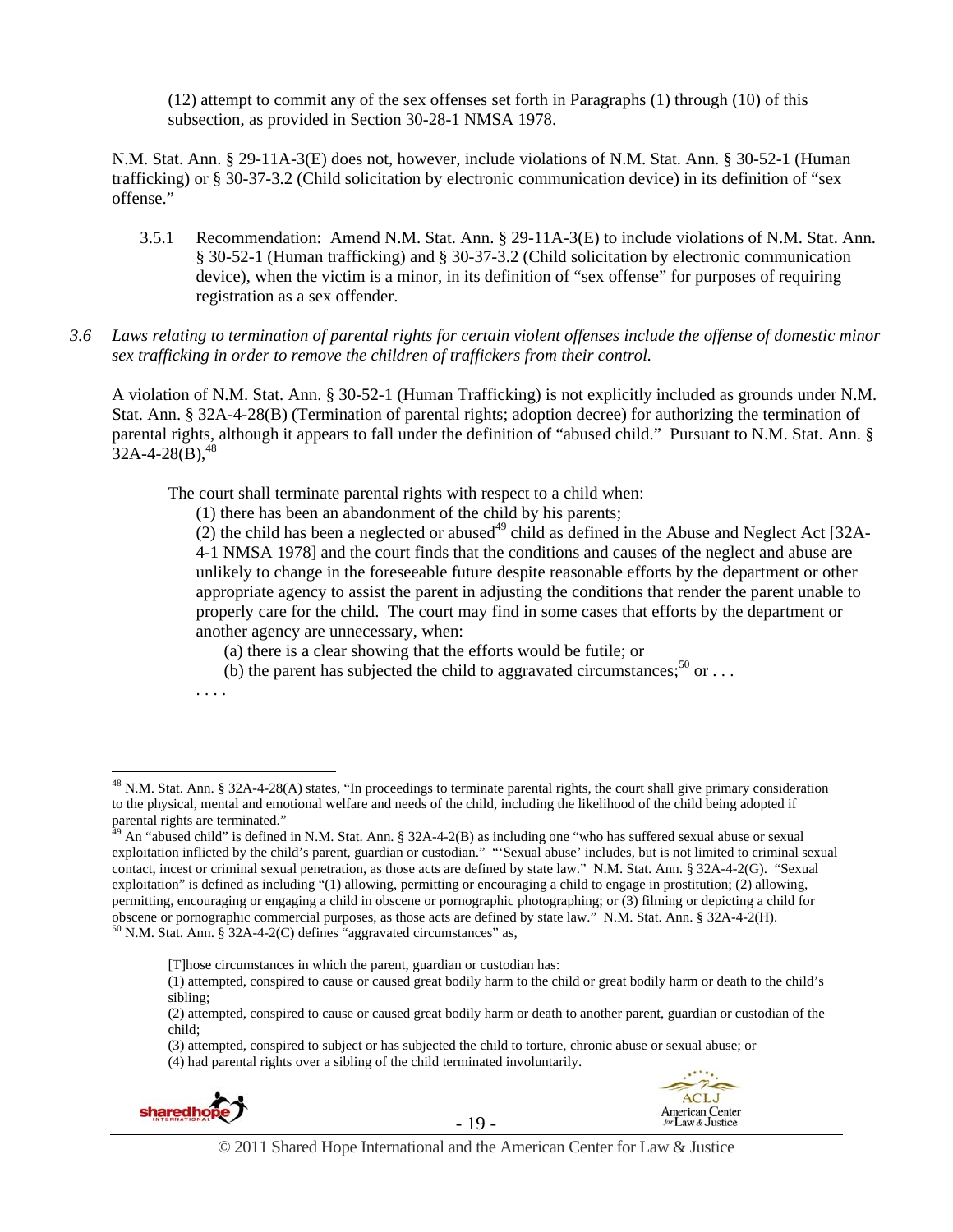3.6.1 Recommendation: Amend N.M. Stat. Ann. § 32A-4-28(B) to explicitly provide that a violation of N.M. Stat. Ann. § 30-52-1 (Human trafficking) or a violation of the other CSEC statutes constitutes grounds for the termination of parental rights.

## Framework Issue 4: Criminal provisions for facilitators

#### *Legal Components:*

- *4.1 The act of assisting, enabling, and/or financially benefitting from domestic minor sex trafficking is included in the state human trafficking law.*
- *4.2 Asset forfeiture laws are in place for those who benefit financially from domestic minor sex trafficking.*
- *4.3 Promoting and/or selling child sex tourism is illegal.*
- *4.4 Promoting and/or selling child pornography (images of child sexual abuse) is illegal.*

#### *Legal Analysis:*

*4.1 The act of assisting, enabling, and/or financially benefitting from domestic minor sex trafficking is included in the state human trafficking law*.

*\_\_\_\_\_\_\_\_\_\_\_\_\_\_\_\_\_\_\_\_\_\_\_\_\_\_\_\_\_\_\_\_\_\_\_\_\_\_\_\_\_\_\_\_\_\_\_\_\_\_\_\_\_\_\_\_\_\_\_\_\_\_\_\_\_\_\_\_\_\_\_\_\_\_\_\_\_\_\_\_\_\_\_\_\_\_\_\_\_\_\_\_\_\_* 

Although it is not limited to minor victims, N.M. Stat. Ann. § 30-52-1(A)(3) (Human trafficking) forbids "benefiting, financially or by receiving anything of value, from the labor, services or commercial sexual activity of another person with the knowledge that force, fraud or coercion was used to obtain the labor, services or commercial sexual activity."<sup>51</sup> Facilitators convicted under N.M. Stat. Ann. § 30-52-1(A)(3), if the victim is 16 or older, will be guilty of a third degree felony punishable by 3 years' imprisonment and a possible fine not to exceed \$5,000. N.M. Stat. Ann. §§ 30-52-1(C), 31-18-15(A)(9), (E)(9). If the victim is 13–15 the penalty increases to a second degree felony punishable by 9 years' imprisonment and a possible fine not to exceed \$10,000. N.M. Stat. Ann. §§ 30-52-1(C)(1), 31-18-15(A)(6), (E)(6). If the victim is under 13, the penalty further increases to a first degree felony punishable by 18 years' imprisonment and a possible fine not to exceed \$15,000. N.M. Stat. Ann. §§ 30-52-1(C)(2), 31-18-15(A)(3), (E)(3).

Facilitators may also be prosecuted under N.M. Stat. Ann. § 30-6A-4(A) (Sexual exploitation of children by prostitution).<sup>52</sup> If the minor is 13–15 years old, a violation of N. M. Stat. Ann.  $\hat{830}$ -6A-4(A) is punishable as a second degree felony by 9 years' imprisonment and a possible fine not to exceed \$10,000. N.M. Stat. Ann. §§ 30-6A-4(A),31-18-15(A)(6), (E)(6). However, if the child is under 13, the violation increases to first degree felony punishable by 18 years' imprisonment and a possible fine not to exceed \$15,000. N.M. Stat. Ann. §§ 30-6A-4(A), 31-18-15(A)(3), (E)(3).

Lastly, facilitators may face prosecution under N.M. Stat. Ann. § 30-42-4 (Prohibited activities; penalties), New Mexico's racketeering statute,<sup>53</sup> for engaging in repeated acts of promoting prostitution. A violation is a second degree felony punishable by 9 years' imprisonment and a possible fine not to exceed \$10,000. N.M. Stat. Ann. §§ 30-42-4(A), 31-18-15(A)(6), (E)(6). N.M. Stat. Ann. § 30-42-4(D) also makes it a crime "for any person to conspire to violate any of the provisions of Subsections A through C of this section. Whoever violates this subsection is guilty of a third degree felony," punishable





**ACLJ** 



 $51$  See definition of "commercial sexual activity" supra note 2.

<sup>&</sup>lt;sup>52</sup> See discussion of N.M. Stat. Ann. § 30-6A-4 supra Section 1.2.<br><sup>53</sup> See discussion of N.M. Stat. Ann. § 30-42-4 supra Section 3.1.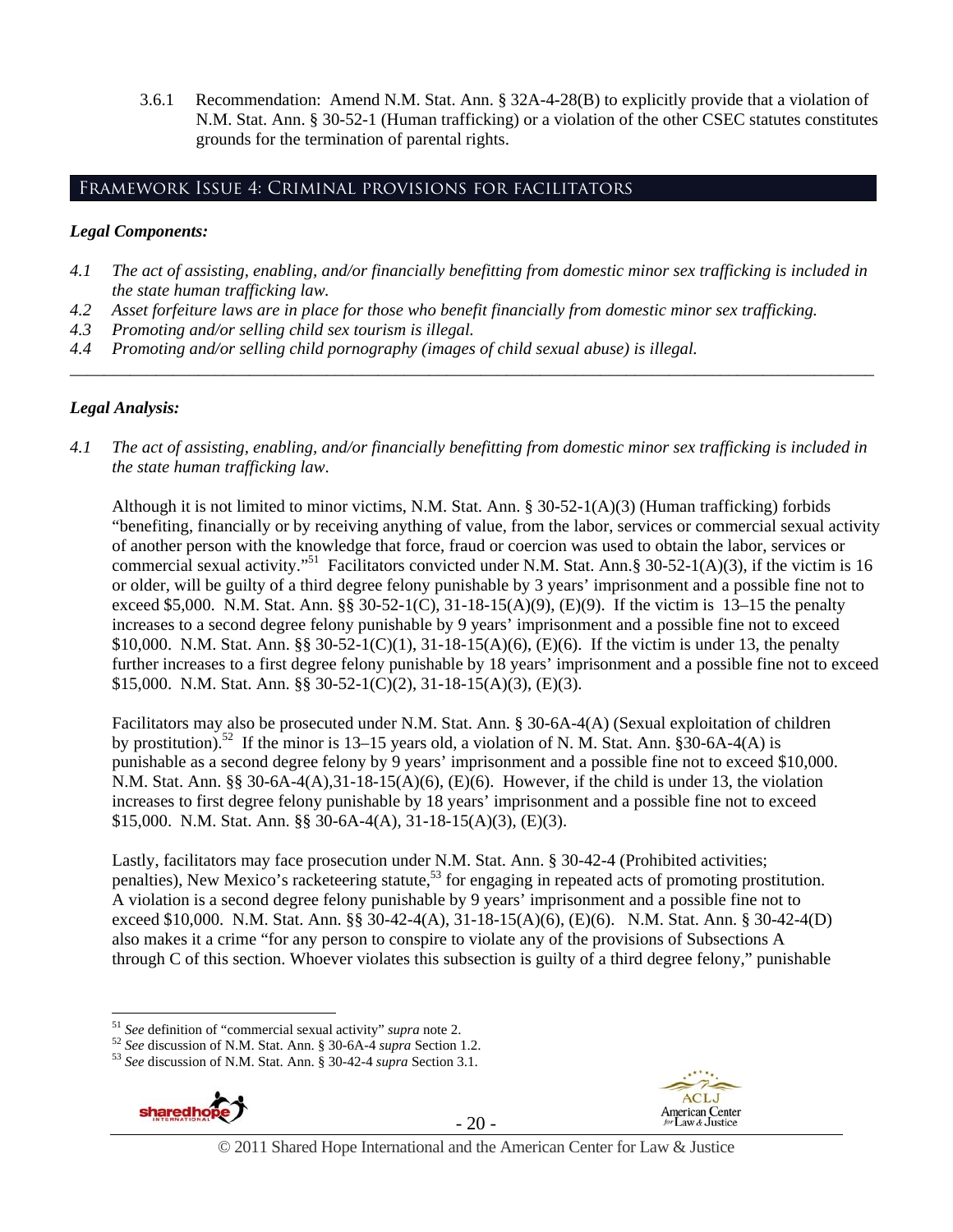by 3 years' imprisonment and a possible fines of \$5,000. N.M. Stat. Ann. §§ 30-42-4(D), 31-18-  $15(A)(9)$ , (E)(9).

4.1.1 Recommendation: Amend the definition of "racketeering" in N.M. Stat. Ann. § 30-42-3(A) to include violations of N.M. Stat. Ann. § 30-52-1 (Human trafficking of a minor), § 30-6A-4 (Sexual exploitation of children by prostitution), § 30-37-3.2 (Child solicitation by electronic communication device), and § 30-6A-3 (Sexual exploitation of children).

#### *4.2 Asset forfeiture laws are in place for those who benefit financially from domestic minor sex trafficking.*

Facilitators convicted of an offense related to their involvement in domestic minor sex trafficking face a number of financial penalties, including fines, restitution, forfeiture and civil damages.

Facilitators convicted under N.M. Stat. Ann. § 30-52-1 (Human trafficking) and New Mexico's CSEC laws may be required to pay fines ranging from \$1,000–\$15,000. Specifically, a facilitator convicted under N.M. Stat. Ann. § 30-52-1(C) may be required to pay a fine not to exceed \$5,000–\$15,000, depending on the victim's age. N.M. Stat. Ann. §§ 30-52-1(C), 13-18-15(E)(3), (E)(6), (E)(9). A facilitator convicted of violating N.M. Stat. Ann. § 30-6A-4(A) (Sexual exploitation of children by prostitution) may be required to pay a fine not to exceed \$10,000–\$15,000, depending on the victim's age. N.M. Stat. Ann. §§ 30-6A-4(A), 31-18-15(E)(3), (E)(6).

A facilitator who violates the racketeering law under N.M. Stat. Ann. § 30-42-4(A)–(C) (Prohibited activities; penalties) may have to pay a fine not to exceed \$10,000. N.M. Stat. Ann. §§ 30-42-4(A)–(C), 31-18-15(E)(6). A facilitator who conspires "to violate any of the provisions of Subsections A through C of this section . . . is guilty of a third degree felony," punishable by a possible fine of \$5,000. N.M. Stat. Ann. §§ 30-42-4(D), 31-18-15(A)(9), (E)(9).

A facilitator convicted of violating N.M. Stat. Ann. § 30-52-1(A)(3) will also be required "to make restitution<sup>54</sup> to the victim<sup>55</sup> for the gross income or value of the victim's labor or services and any other actual damages<sup>56</sup> in accordance with Section 31-17-1 NMSA 1978 [Victim restitution]." N.M. Stat. Ann.  $$30-52-1(F).$ 

Additionally, a facilitator who violates N.M. Stat. Ann. § 30-42-4(A)–(D)<sup>57</sup> will be required to forfeit, pursuant to subsection (E),

(1) any interest acquired or maintained in violation of the Racketeering Act [30-42-1 NMSA 1978]; and

(2) any interest in, security of, claim against or property or contractual right of any kind affording a source of influence over any enterprise that he has established, operated, controlled, conducted or participated in the conduct of in violation of the Racketeering Act [30-42-1 NMSA 1978].

Additionally, N.M. Stat. Ann. § 30-42-6(A) allows any person who sustains injury to his "person, business, or property" as a result of a "racketeering activity" to file an action to receive three times the amount of his or her actual damages that resulted from the racketeering activity.

A through C of this section. Whoever violates this subsection is guilty of a third degree felony."







<sup>&</sup>lt;sup>54</sup> See the definition of "restitution" *supra* note 29.<br>
<sup>55</sup> See definition of "victim" *supra* note 30.<br>
<sup>56</sup> See definition of "actual damages" *supra* note 31.<br>
<sup>56</sup> See definition of "actual damages" *supra* note 3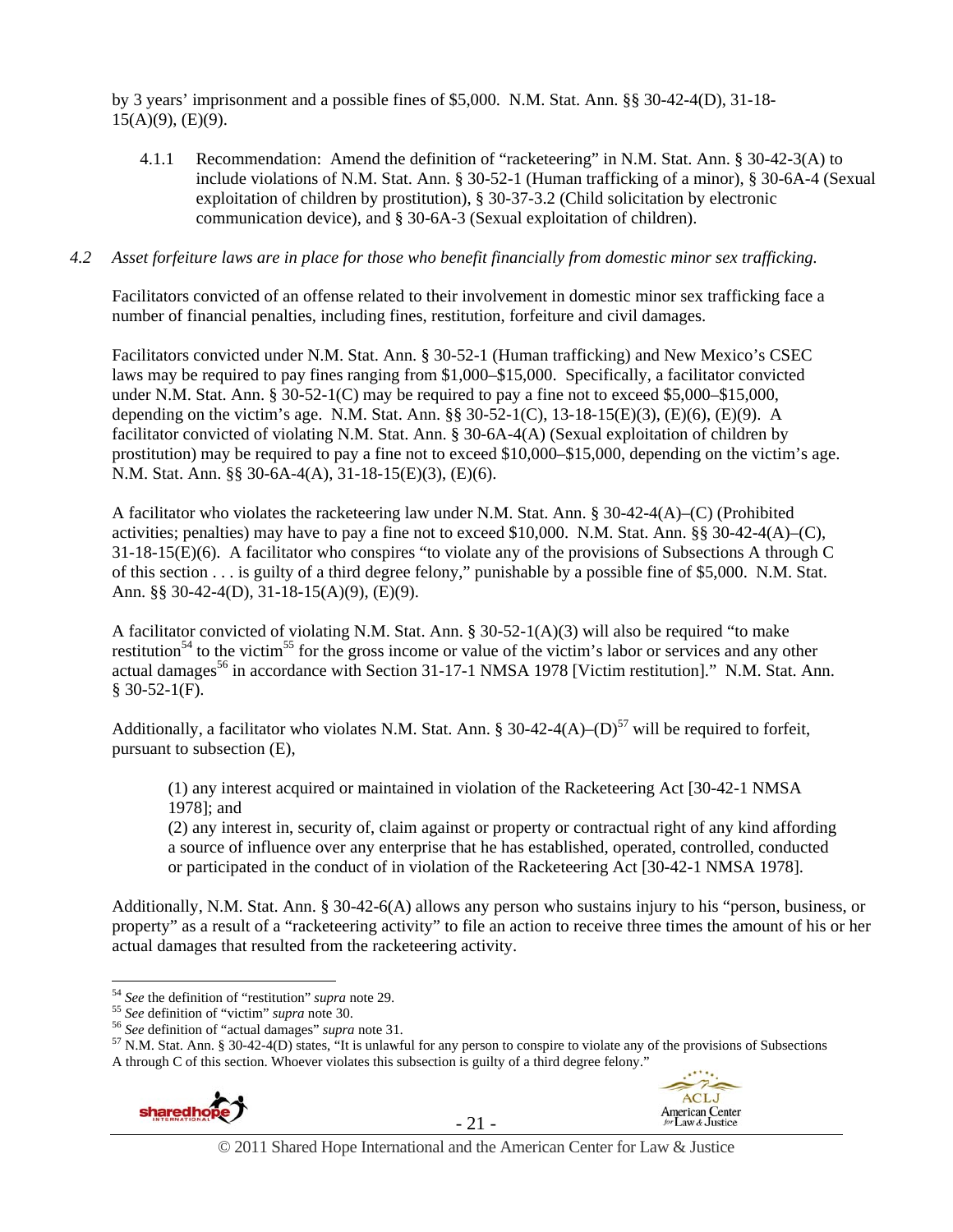Other forfeiture, however, is not likely applicable to facilitators since N.M. Stat. Ann. § 30-6A-4(B), § 30-6A-3(A), or § 30-9-1 lack express provisions requiring forfeiture.

Lastly, a facilitator who violates N.M. Stat. Ann. § 30-6A-4 or § 30-6A-3 may be liable to the victim for civil damages for "personal injury caused by childhood sexual abuse." N.M. Stat. Ann. § 37-1-30.

- 4.2.1 Recommendation: Amend N.M. Stat. Ann. § 30-52-1 (Human trafficking) to include mandatory asset forfeiture.
- *4.3 Promoting and/or selling child sex tourism is illegal*.

There is no specific provision in the New Mexico code prohibiting child sex tourism.

- 4.3.1 Recommendation: Enact a law that prohibits selling or offering to sell travel services that include or facilitate travel for the purpose of engaging in commercial sexual exploitation of a minor or prostitution of a minor, if the offer, sale, or travel occurrs in New Mexico.
- *4.4 Promoting and/or selling child pornography (images of child sexual abuse) is illegal*.

N.M. Stat. Ann. § 30-6A-3(B) and (F) criminalize the distribution of child pornography. N.M. Stat. Ann. § 30- 6A-3(B) states in part,

It is unlawful for a person to intentionally distribute any obscene visual or print medium depicting any prohibited sexual act or simulation of such an act if that person knows or has reason to know that the obscene medium depicts any prohibited sexual act or simulation of such act and if that person knows or has reason to know that one or more of the participants in that act is a child under eighteen years of age.

Similarly, N.M. Stat. Ann. § 30-6A-3(F) states,

It is unlawful for a person to intentionally distribute any obscene visual or print medium depicting any prohibited sexual act or simulation of such an act if that person knows or has reason to know that the obscene medium depicts a prohibited sexual act or simulation of such an act and if that person knows or has reason to know that a real child under eighteen years of age, who is not a participant, is depicted as a participant in that act. . . .

A violation of either N.M. Stat. Ann. § 30-6A-3(B) or (F) is a third degree felony punishable by 3 years' imprisonment and a possible fine of \$5,000. N.M. Stat. Ann. §§ 30-6A-3(B), (F), 31-18-15(A)(9), (E)(9).



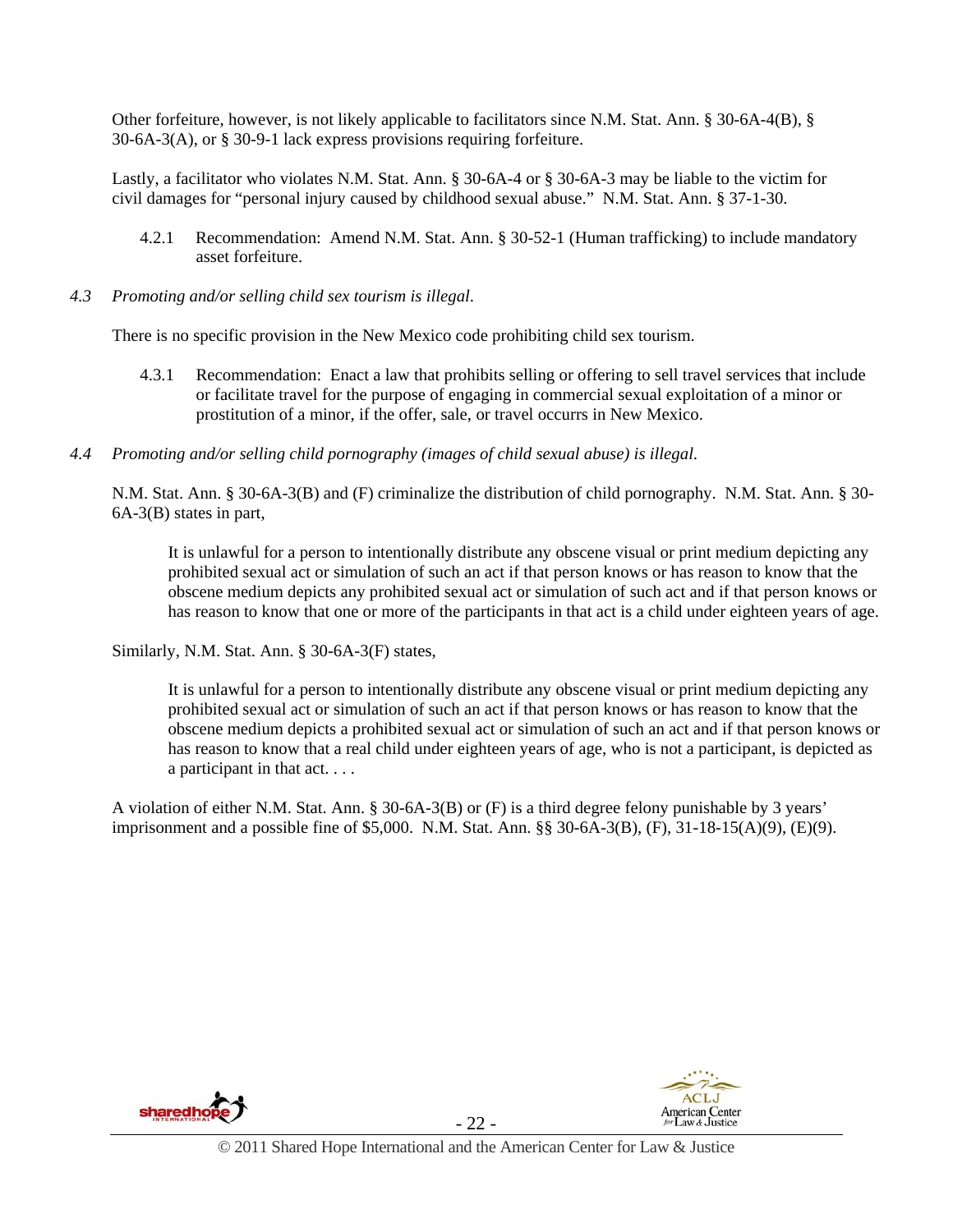# Framework Issue 5: Protective provisions for the child victims

## *Legal Components:*

- *5.1 A commercially sexually exploited child is defined as a victim.*
- *5.2 Consent of the minor to the commercial sex act is immaterial to the crime of commercial sexual exploitation or sex trafficking and cannot be a defense for the perpetrator.*
- *5.3 Prostitution laws apply only to adults, making minors under 18 specifically immune from this offense.*
- *5.4 Commercially sexually exploited children are provided with a child protection response, including specialized shelter and services, and are not detained in juvenile detention facilities regardless of their cooperation with law enforcement.*
- *5.5 The definition of "caregiver" in the child welfare statutes is broad enough to cover situations in which a trafficker (pimp) is in custody or control of a child in order to bring a trafficked child into protection of Child Protective Services.*
- *5.6 Commercial sexual exploitation is identified as a type of abuse and neglect within child protection statutes.*
- *5.7 Crime victims' compensation is specifically available to a prostituted child without regard to ineligibility factors.*
- *5.8 Victim-friendly criminal justice procedures and protections are provided in the court system process.*
- *5.9 Expungement of criminal records resulting from arrests for offenses perpetrated as a result of, or in the course of, the commercial sexual exploitation of a minor is available and preferably automatic upon application by the minor at age 18.*

*\_\_\_\_\_\_\_\_\_\_\_\_\_\_\_\_\_\_\_\_\_\_\_\_\_\_\_\_\_\_\_\_\_\_\_\_\_\_\_\_\_\_\_\_\_\_\_\_\_\_\_\_\_\_\_\_\_\_\_\_\_\_\_\_\_\_\_\_\_\_\_\_\_\_\_\_\_\_\_\_\_\_\_\_\_\_\_\_\_\_\_\_\_\_* 

- *5.10 Restitution and civil remedies are statutorily authorized for minors victimized through prostitution, pornography or sexual performance.*
- *5.11 Statutes of limitations for civil and criminal actions for child sex trafficking offenses are eliminated.*

## *Legal Analysis:*

*5.1 A commercially sexually exploited child is defined as a victim.* 

N.M. Stat. Ann. § 30-52-2(B) (Human trafficking; benefits and services for human trafficking victims) defines a human trafficking victim as "a person subjected to human trafficking by a person charged in New Mexico with the crime of human trafficking." Since the crime of human trafficking includes "recruiting, soliciting, enticing, transporting or obtaining by any means a person under the age of eighteen years with the intent or knowledge that the person will be caused to engage in commercial sexual activity," a child subjected to this action would be considered a victim for purposes of N.M. Stat. Ann. § 30-52-2. N.M. Stat. Ann. § 30-52-1(A)(2). N.M. Stat. Ann. § 30-52-2(A) also recognizes the victim status of trafficking victims by stating,

Human trafficking victims found in the state shall be eligible for benefits and services from the state until the victim qualifies for benefits and services authorized by the federal Victims of Trafficking and Violence Protection Act of 2000 [Pub. L. No. 106-386, § 2002]; provided that the victim cooperates in the investigation or prosecution of the person charged with the crime of human trafficking. Benefits and services shall be provided to eligible human trafficking victims regardless of immigration status and may include:

- (1) case management;
- (2) emergency temporary housing;
- (3) health care;



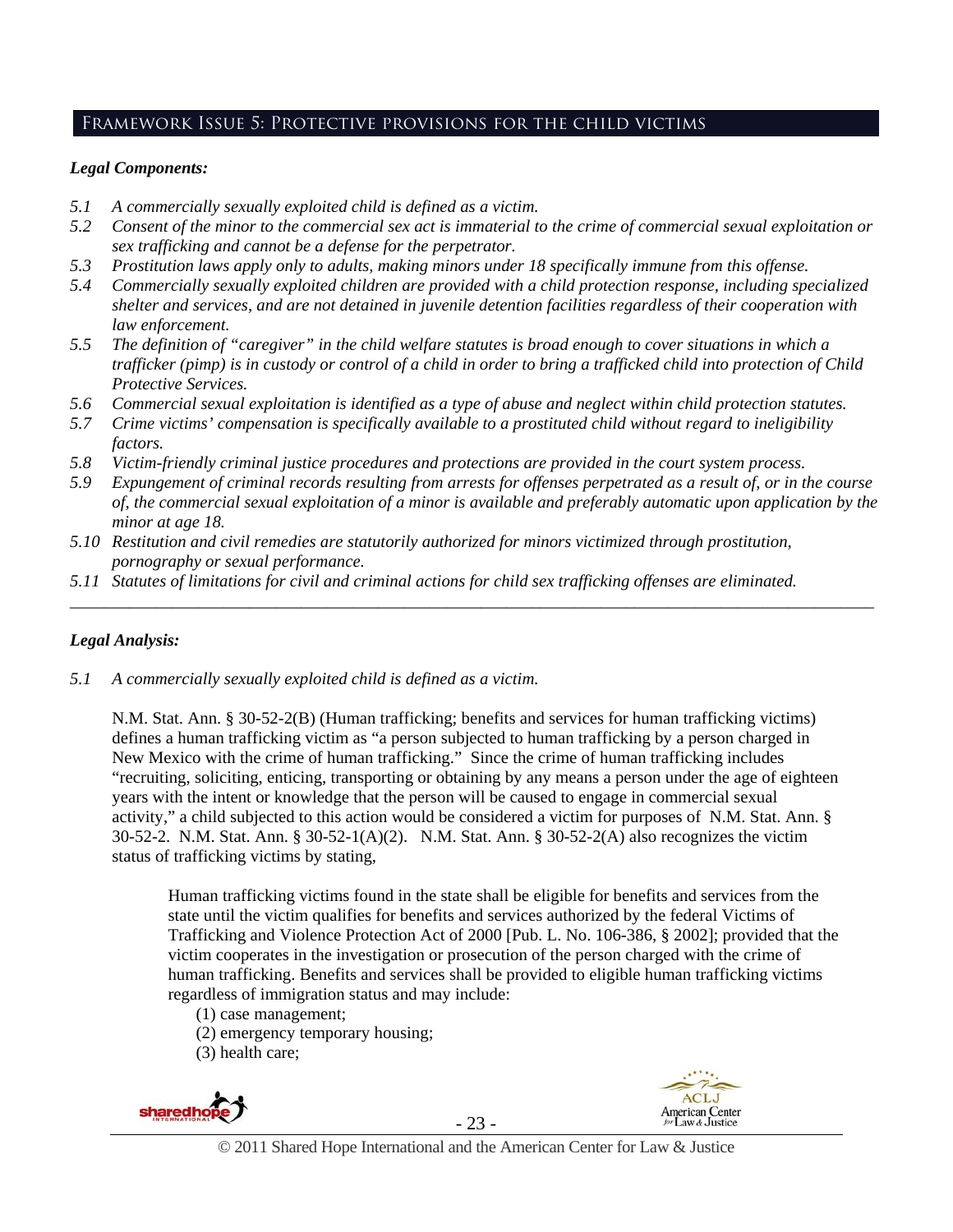(4) mental health counseling;

(5) drug addiction screening and treatment;

(6) language interpretation, translation services and English language instruction;

(7) job training, job placement assistance and post-employment services for job retention;

(8) services to assist the victim and the victim's family members; or

(9) other general assistance services and benefits as determined by the children, youth and families department.

Additionally, N.M. Stat. Ann. § 31-17-1(A)(1) (Victim restitution) defines "victim" as "any person who has suffered actual damages<sup>58</sup> as a result of the defendant's criminal activities." "Criminal activities" includes "any crime for which there is a plea of guilty or verdict of guilty, upon which a judgment may be rendered and any other crime committed after July 1, 1977 which is admitted or not contested by the defendant." N.M. Stat. Ann. § 31-17-1(A)(3).

For purposes of Chapter 31, Article 22 (Crime Victims Reparations), a "victim" is defined in part in N.M. Stat. Ann. § 31-22-3(I) as

(1) a person in New Mexico who is injured<sup>59</sup> or killed by any act or omission of any other person that is a crime enumerated in Section 31-22-8 NMSA 1978; [or]

(2) a resident of New Mexico who is injured or killed by such a crime occurring in a state other than New Mexico if that state does not have an eligible crime victims compensation program; . . . . . . .

Among the crimes enumerated in N.M. Stat. Ann. § 31-22-8 are violations of N.M. Stat. Ann. § 30-9-11 (Criminal sexual penetration) and § 30-9-13 (Criminal sexual contact of a minor). N.M. Stat. Ann. § 31-  $22-8(A)(10)$ , (11). However, the requirement of a showing of injury or death may preclude some victims of these crimes from obtaining reparations.

Lastly, for the purposes of New Mexico's Victims of Crime Act, in New Mexico's criminal procedure chapter, a "victim" is defined in part as "an individual against whom a criminal offense is committed." N.M. Stat. Ann. § 31-26-3(F). The definition of "criminal offense" includes violations of N.M. Stat. Ann. § 30-9-11 (Criminal sexual penetration) and § 30-9-13 (Criminal sexual contact of a minor). N.M. Stat. Ann. § 31-26-3(B)(11), (12).

*5.2 Consent of the minor to the commercial sex act is immaterial to the crime of commercial sexual exploitation or sex trafficking and cannot be a defense for the perpetrator.* 

Many of the trafficking and CSEC statutes neither expressly state that consent is a defense nor do they expressly prohibit raising such a defense. These statutes include N.M. Stat. Ann. § 30-52-1 (Human trafficking), § 30- 6A-4 (Sexual exploitation of children by prostitution), and § 30-6A-3 (Sexual exploitation of children ),

5.2.1. Recommendation: Amend N.M. Stat. Ann. § 30-52-1, § 30-6A-4, and § 30-6A-3, to expressly provide that a minor's consent to a commercial sex act is no defense to the crime.

<sup>&</sup>lt;sup>59</sup> "Injury" is defined in N.M. Stat. Ann. § 31-22-3(F) as "actual bodily harm or disfigurement and includes pregnancy and extreme mental distress." Also, the same section defines "extreme mental distress" as "a substantial personal disorder of emotional processes, thought or cognition that impairs judgment, behavior or ability to cope with the ordinary demands of life."





**ACLJ** 

© 2011 Shared Hope International and the American Center for Law & Justice

<sup>&</sup>lt;sup>58</sup> See supra, note 31 for the definition of "actual damages."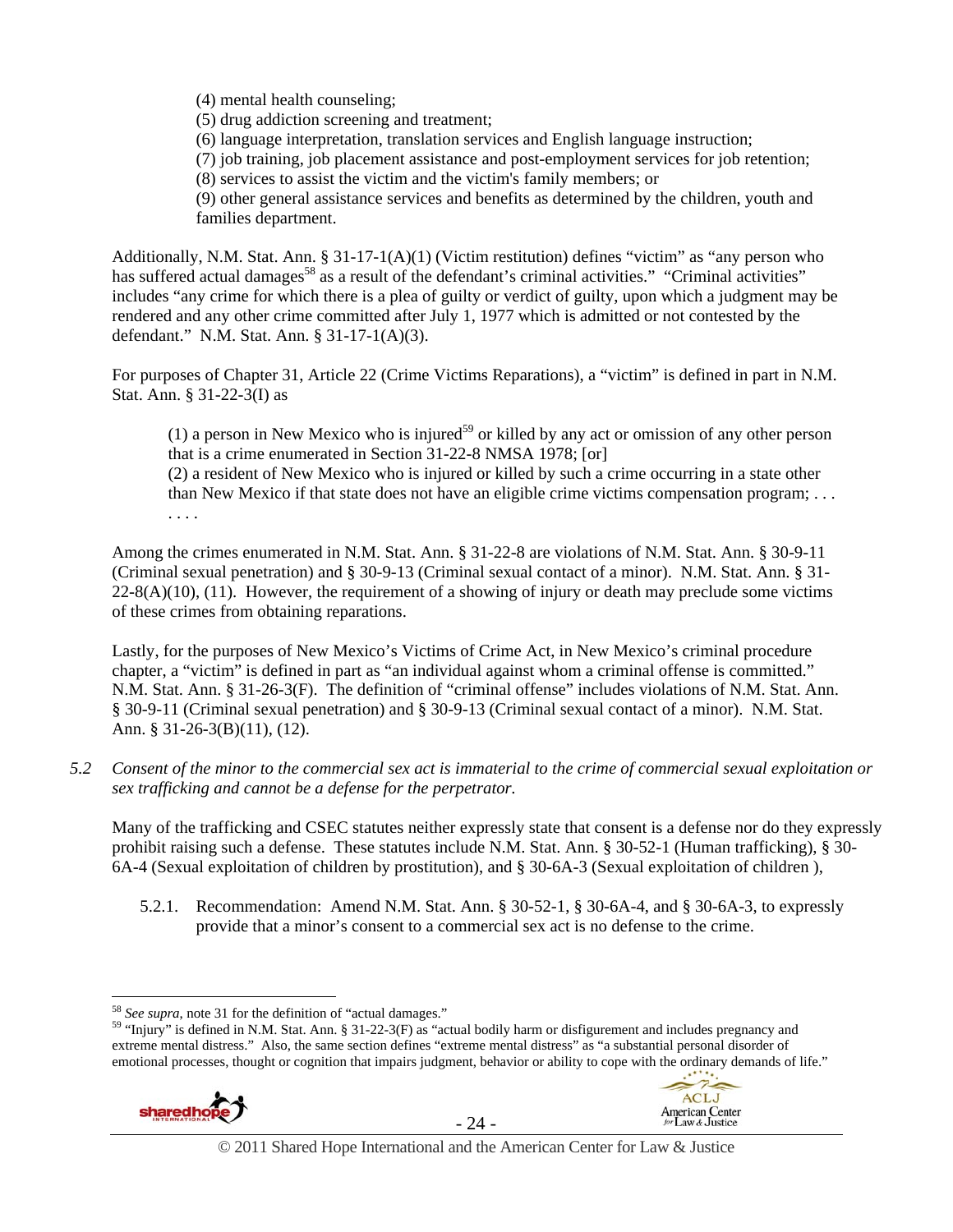#### *5.3 Prostitution laws apply only to adults, making minors under 18 specifically immune from this offense.*

N.M. Stat. Ann. § 30-9-2 (Prostitution) is age-neutral, stating, "Whoever commits prostitution is guilty of a petty misdemeanor." N.M. Stat. Ann. § 30-9-2 further states that "[p]rostitution consists of knowingly engaging in or offering to engage in a sexual act for hire." A minor charged with the petty misdemeanor of prostitution may be punished by up to 6 months in county jail, a fine not to exceed \$500, or both. N.M. Stat. Ann. §§ 30-9- 2,31-19-1(B). Moreover, if the minor has a prior conviction, a violation would be a misdemeanor punishable by a definite term of up to 1 year in county jail, a fine of \$1,000, or both. N.M. Stat. Ann. §§ 30-9-2, 31-19-1(A).

- 5.3.1 Recommendation: Amend N.M. Stat. Ann. § 30-9-2 to make minors expressly immune from prosecution for prostitution and identify all minors engaged in prostitution as victims of human trafficking under N.M. Stat. Ann. § 30-52-1 (Human trafficking).
- *5.4 Commercially sexually exploited children are provided with a child protection response, including specialized shelter and services, and are not detained in juvenile detention facilities regardless of their cooperation with law enforcement.*

Domestic minor sex trafficking victims may be taken into custody through either the juvenile justice system or through the child protection system.

A child protection response may be provided to domestic minor sex trafficking victims who are considered abused or neglected. As used in Chapter 32A, Article 4 (Child Abuse and Neglect), an "abused child" is defined in N.M. Stat. Ann. § 32A-4-2(B) as a child

(1) who has suffered or who is at risk of suffering serious harm because of the action or inaction of the child's parent, guardian or custodian;

(2) who has suffered physical abuse, emotional abuse or psychological abuse inflicted or caused by the child's parent, guardian or custodian;

(3) who has suffered sexual abuse<sup>60</sup> or sexual exploitation<sup>61</sup> inflicted by the child's parent, guardian or custodian;

(4) whose parent, guardian or custodian has knowingly, intentionally or negligently placed the child in a situation that may endanger the child's life or health; or

(5) whose parent, guardian or custodian has knowingly or intentionally tortured, cruelly confined or cruelly punished the child.

N.M. Stat. Ann. § 32A-4-2(E) defines "neglected child" in part, as "a child . . . (3) who has been physically or sexually abused, when the child's parent, guardian or custodian knew or should have known of the abuse and failed to take reasonable steps to protect the child from further harm;  $\dots$ ."

Under N.M. Stat. Ann. § 32A-4-6(A) (Taking into custody; penalty),

A child may be held or taken into custody:

(1) by a law enforcement officer when the officer has evidence giving rise to reasonable grounds to believe that the child is abused or neglected and that there is an immediate threat to the child's safety; provided that the law enforcement officer contacts the department to enable the department to conduct an on-site safety assessment to determine whether it is appropriate to take the child into immediate custody, except that a child may be taken into

<sup>60</sup> *See supra* note 49. 61 *See supra* note 49.







 $60$  See supra note 49.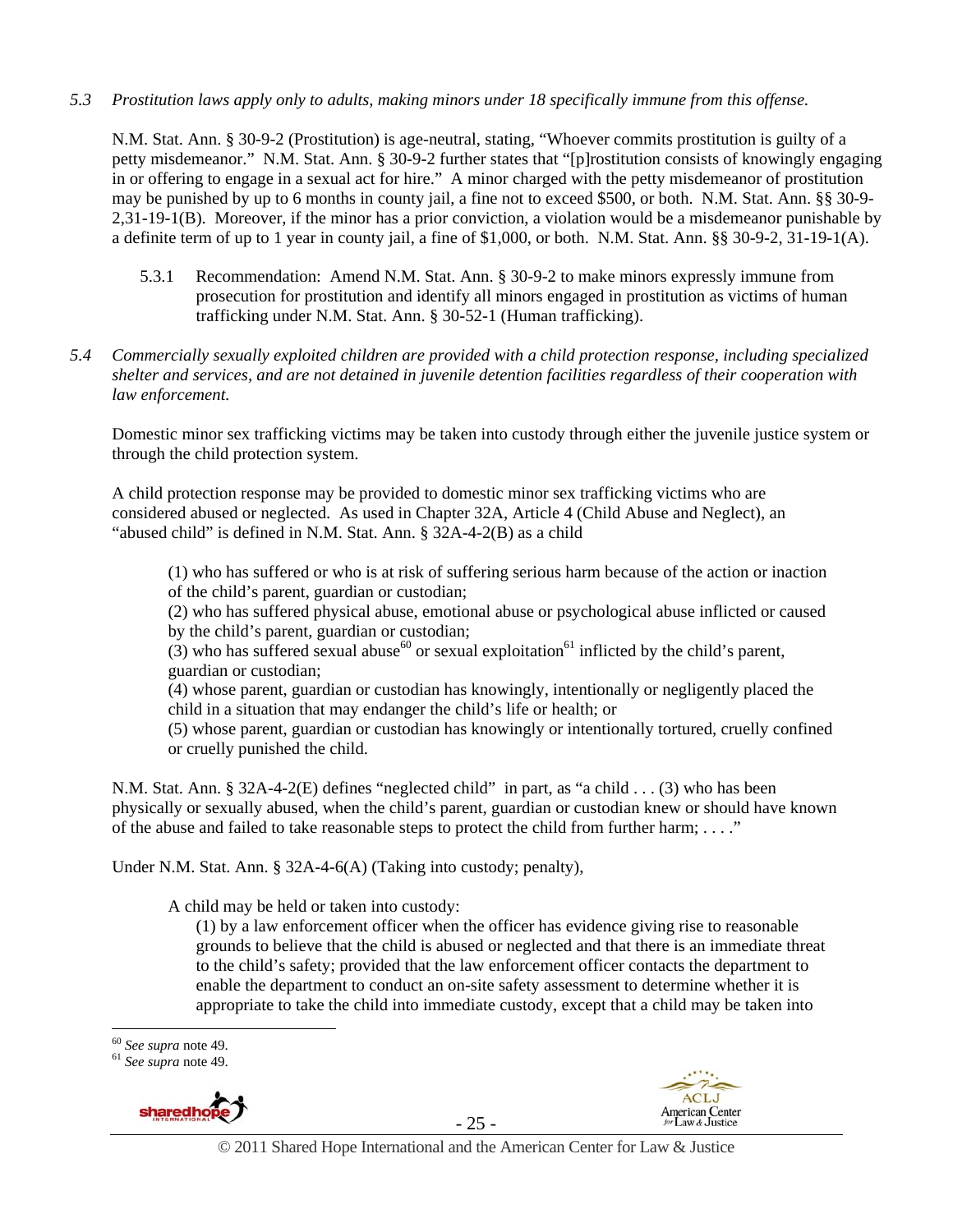custody by a law enforcement officer without a protective services assessment being conducted if:

(a) the child's parent, guardian or custodian has attempted, conspired to cause or caused great bodily harm to the child or great bodily harm or death to the child's sibling; (b) the child's parent, guardian or custodian has attempted, conspired to cause or caused great bodily harm or death to another parent, guardian or custodian of the child; (c) the child has been abandoned;

(d) the child is in need of emergency medical care;

. . . ; or

(f) the child is in imminent risk of abuse.

N.M. Stat. Ann § 32A-4-7(A) (Release or delivery from custody) requires that a child taken into custody be released to his or her "parent, guardian or custodian" and given a "verbal counsel or warning as may be appropriate" or delivered "to the department" or a medical facility if the child needs treatment. Under N.M. Stat. Ann § 32A-4-7(B), "When an alleged neglected or abused child is delivered to the department, a department caseworker shall review the need for placing the child in custody and shall release the child from custody unless custody is appropriate or has been ordered by the court."

N.M. Stat. Ann. § 32A-4-8 (Place of temporary custody) states,

Unless a child alleged to be neglected or abused is also alleged or adjudicated delinquent, the child shall not be held in a jail or other facility intended or used for the incarceration of adults charged with criminal offenses or for the detention of children alleged to be delinquent children, but may be placed in the following community-based shelter-care facilities:

A. with a relative of the child who is willing to guarantee to the court that the child will not be returned to the alleged abusive or neglectful parent, guardian or custodian without the prior approval of the court;

B. a licensed foster home or any home authorized under the law for the provision of foster care, group care or use as a protective residence;

C. a facility operated by a licensed child welfare services agency; or

D. a facility provided for in the Children's Shelter Care Act [32A-9-1 N.M. Stat. Ann. 1978].

A custody hearing must be held within 10 days of the filing of a petition for temporary custody, and the child must be returned to his or her parents or guardian unless, among other things, "the child is in immediate danger from the child's surroundings, and removal from those surroundings is necessary for the child's safety or well-being" or "the child will be subject to injury by others if not placed in the custody of the department." N.M. Stat. Ann.  $\S$  32A-4-18(A), (C)(2)–(3).

In making its disposition judgment, if the court finds the child to be abused or neglected, pursuant to N.M. Stat. Ann. § 32A-4-22(B), the court may

(1) permit the child to remain with the child's parent, guardian or custodian, subject to those conditions and limitations the court may prescribe;

- (2) place the child under protective supervision of the department; or
- (3) transfer legal custody of the child to any of the following:
	- (a) the noncustodial parent, if it is found to be in the child's best interest;
	- (b) an agency responsible for the care of neglected or abused children; or
	- (c) a child-placement agency willing and able to assume responsibility for the education, care and maintenance of the child and licensed or otherwise authorized by law to receive and





**ACLJ** 

American Center<br>for Law & Justice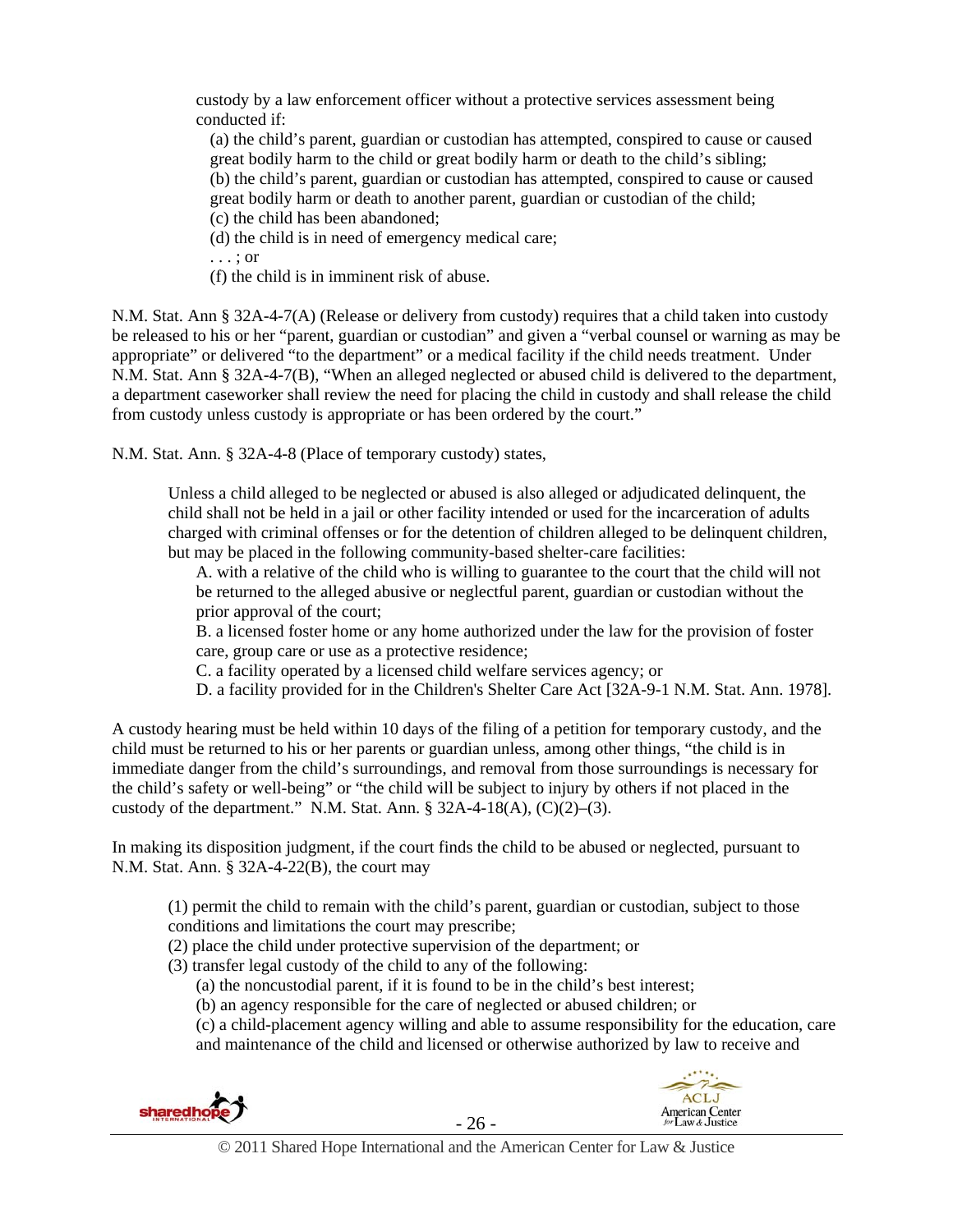provide care for the child.

N.M. Stat. Ann. § 32A-4-22(F) further specifies that "[u]nless a child found to be neglected or abused is also found to be delinquent, the child shall not be confined in an institution established for the long-term care and rehabilitation of delinquent children."

Domestic minor sex trafficking victims who are truant from school or who have run away from home also may receive a protective responses under the provisions of New Mexico's Family in Need of Court-Ordered Services Act, N.M. Stat. Ann. § 32A-3B et. seq. Specifically, N.M. Stat. Ann. § 32A-3B-3(A) (Protective custody; interference with protective custody; penalty) provides,

A child may be taken into protective custody by a law enforcement officer without court order when the officer has reasonable grounds to believe that:

(1) the child has run away from the child's parent, guardian or custodian;

(2) the child without parental supervision is suffering from illness or injury;

(3) the child has been abandoned; or

(4) the child is endangered by his surroundings and removal from those surroundings is necessary to ensure the child's safety.

Once taken into custody pursuant to N.M. Stat. Ann. § 32A-3B-3(A) (Protective custody; interference with protective custody; penalty), pursuant to N.M. Stat. Ann. § 32A-3B-6 (Place of custody),

Unless a child from a family in need of services who has been placed in department custody is also alleged or adjudicated delinquent, the child shall not be held in a jail or other facility intended or used for the incarceration of adults charged with criminal offenses or for the detention of children alleged to be delinquent children, but may be placed in the following communitybased shelter-care facilities:

A. a licensed foster-care home or any home authorized under the law for the provision of foster care, group care or use as a protective residence;

B. a facility operated by a licensed child welfare services agency;

C. a facility provided for in the Children's Shelter Care Act [32A-9-1 NMSA 1978]; or D. in a home of a relative of the child, when the relative provides the court with a sworn statement that the relative will not return the child to the dangerous surroundings that prompted protective custody for the child.

Domestic minor sex trafficking victims may also be treated as delinquent children. N.M. Stat. Ann. § 32A-2- 3(B) defines a "delinquent child" as "a child who has committed a delinquent act." A "delinquent act" is defined in part as "an act committed by a child that would be designated as a crime under the law if committed by an adult . . . ." N.M. Stat. Ann. § 32A-2-3(A).

Under N.M. Stat. Ann. § 32A-2-9 (Taking into custody), "[a] child may be taken into custody," among other ways, "pursuant to the laws of arrest for commission of a delinquent act." Once a delinquent child is taken into custody, N.M. Stat. Ann. § 32A-2-10(A) (Release or delivery from custody) states that the person who took the child into custody must "with all reasonable speed" release the child to his or her parents or a guardian with a verbal warning if appropriate or a written promise by the parents to bring the child to court, or take the child to a detention facility, a medical facility, an evaluation facility, or another center or organization.

Pursuant to N.M. Stat. Ann. § 32A-2-10(C), "A child under the age of eleven shall not be held in





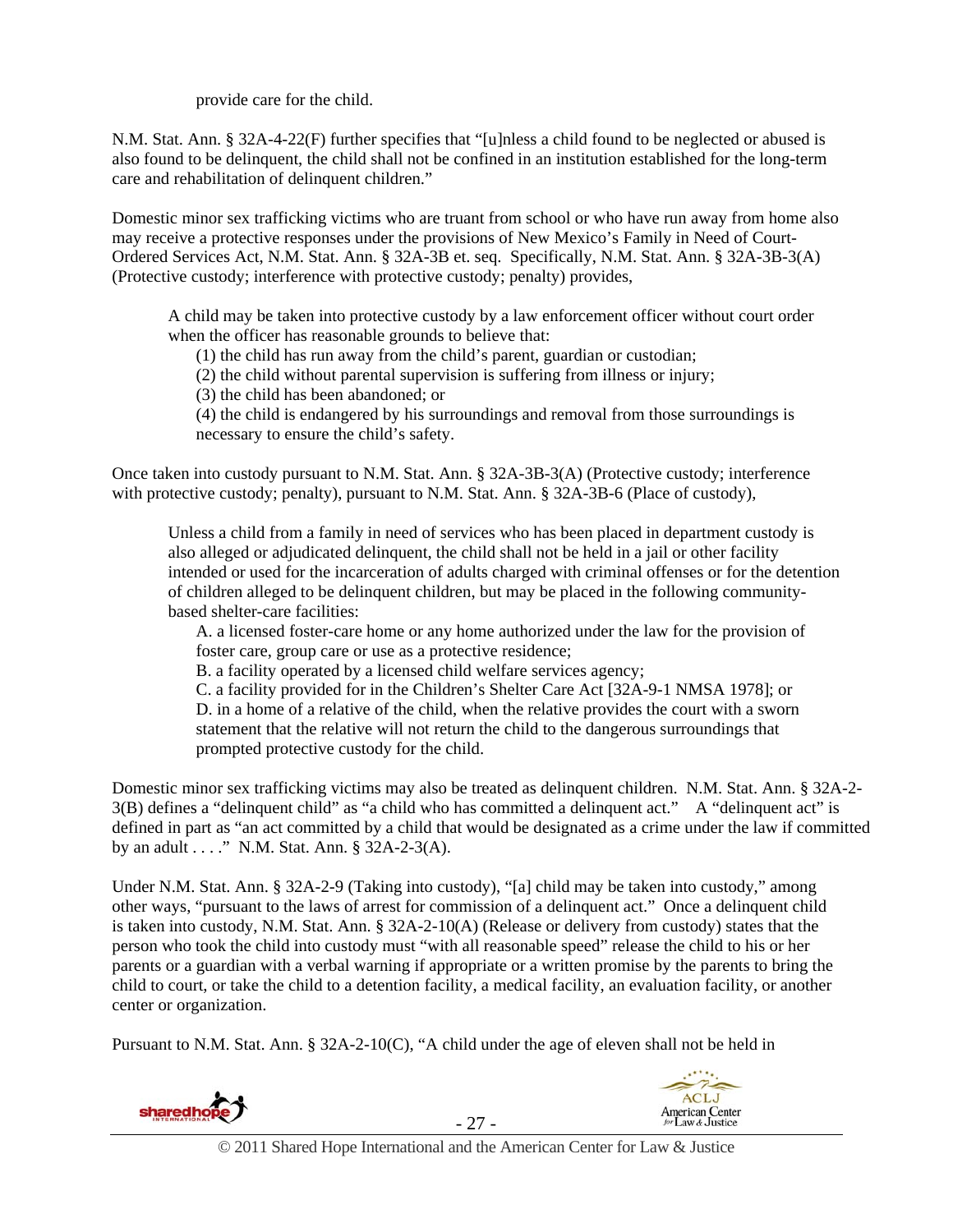detention." Additionally, pursuant to N.M. Stat. Ann. § 32A-2-10(B), when a child is

delivered to a place of detention or organization recognized as an alternative to secure detention, as provided in Section 32A-2-12 NMSA 1978, only a department employee or a trained county detention professional designated by the department may place the child in detention or with a center or organization recognized as an alternative to secure detention in accordance with the criteria for detention set forth in Section 32A-2-11 NMSA 1978. If the criteria for detention of an alleged delinquent child are not met, the child shall be released from custody.

Pursuant to N.M. Stat. Ann. § 32A-2-11(A) (Criteria for detention of children),

Unless ordered by the court pursuant to the provisions of the Delinquency Act, a child taken into custody for an alleged delinquent act shall not be placed in detention unless a detention risk assessment instrument is completed and a determination is made that the child:

(1) poses a substantial risk of harm to himself;

(2) poses a substantial risk of harm to others; or

(3) has demonstrated that he may leave the jurisdiction of the court.

Pursuant to N.M. Stat. Ann. § 32A-2-12(A) (Placement or detention), a child alleged to be delinquent may also "be placed or detained" in

(1) a licensed foster home or a home otherwise authorized under the law to provide foster or group care;

(2) a facility operated by a licensed child welfare services agency;

(3) a shelter-care facility provided for in the Children's Shelter Care Act [32A-9-1 NMSA 1978] that is in compliance with all standards, conditions and regulatory requirements and that shall be considered a temporary placement subject to judicial review within thirty days of placement; (4) a detention facility certified by the department for children alleged to be delinquent children; (5) any other suitable place, other than a facility for the long-term care and rehabilitation of delinquent children to which children adjudicated as delinquent may be confined pursuant to Section 32A-2-19 NMSA 1978, designated by the court and that meets the standards for detention facilities pursuant to the Children's Code [32A-1-1 NMSA 1978] and federal law; or (6) the child's home or place of residence, under conditions and restrictions approved by the court.

When a child taken into custody is not released, "a judicial determination of probable cause" must be made within 48 hours, unless the child was arrested "pursuant to the Children's Court Rules," and a petition must be filed within 24 hours, and a detention hearing must occur within 24 hours after filing. N.M. Stat. Ann. § 32A-2-13(A). Pursuant to N.M. Stat. Ann. § 32A-2-13(F), "If the judge or special master finds that detention of the child is not appropriate under the criteria established by the Children's Code," the child shall be released and possibly subjected to certain conditions; specifically, the judge or special master may

(1) place the child in the custody of a parent, guardian or custodian or under the supervision of an agency agreeing to supervise the child;

(2) place restrictions on the child's travel, association with other persons or place of abode during the period of the child's release; or

(3) impose any other condition deemed reasonably necessary and consistent with the criteria for detaining children established by the Children's Code [32A-1-1 NMSA 1978], including a



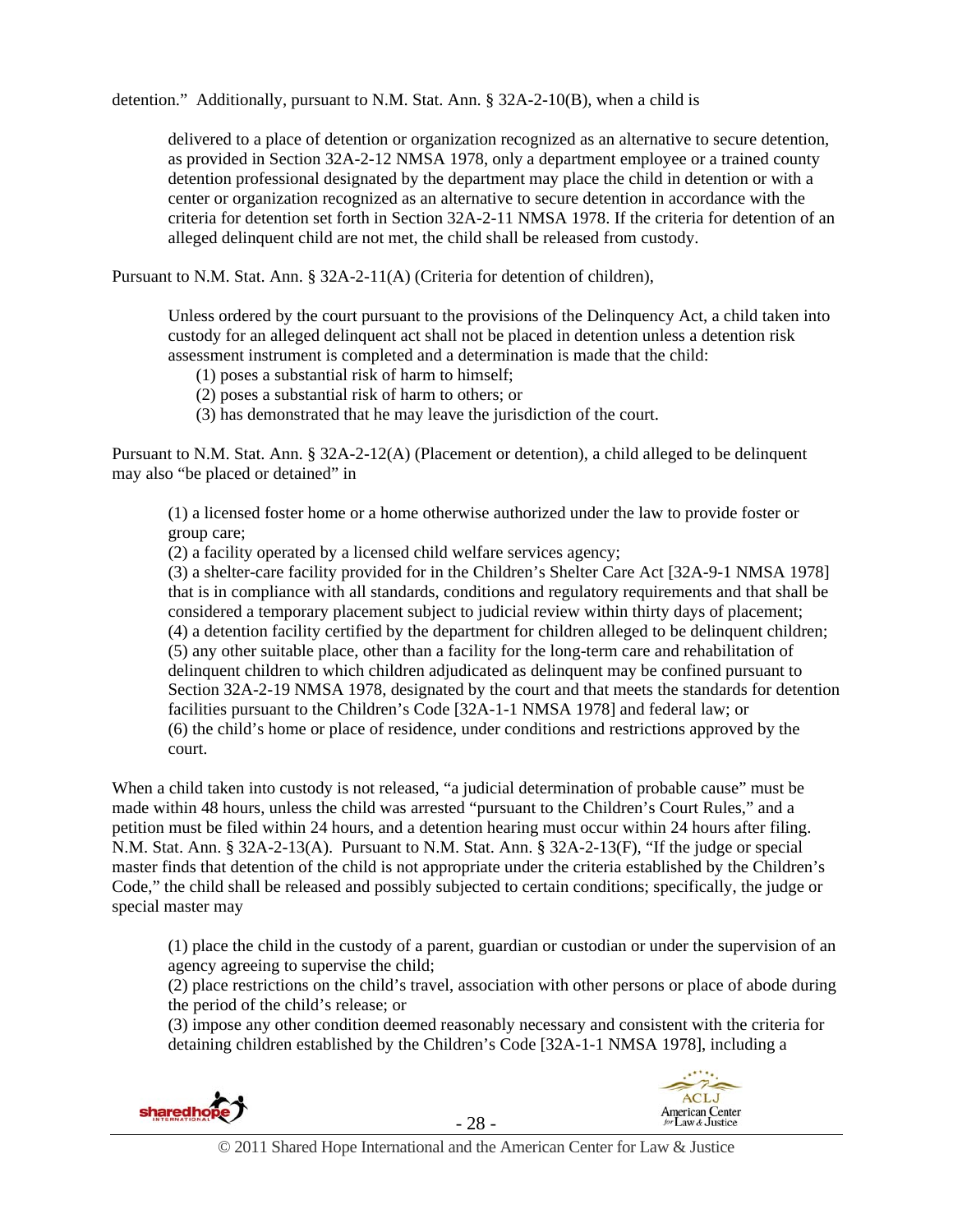condition requiring that the child return to custody as required.

Under N.M. Stat. Ann. § 32A-2-19(B) (Disposition of an adjudicated delinquent offender), for a child found to be delinquent, in its dispositional order, the court may order any of the following:

(1) transfer legal custody to the department, an agency responsible for the care and rehabilitation of delinquent children, which shall receive the child at a facility designated by the secretary of the department as a juvenile reception facility. The department shall thereafter determine the appropriate placement, supervision and rehabilitation program for the child. The judge may include recommendations for placement of the child. Commitments are subject to limitations and modifications set forth in Section 32A-2-23 NMSA 1978 [Limitations on dispositional judgments; modification; termination or extension of court orders]. The types of commitments include:

(a) a short-term commitment of one year in a facility for the care and rehabilitation of adjudicated delinquent children. No more than nine months shall be served at the facility and no less than ninety days shall be served on supervised release, unless: 1) a petition to extend the commitment has been filed prior to the commencement of supervised release; 2) the commitment has been extended pursuant to Section 32A-2-23 NMSA 1978; or 3) supervised release is revoked pursuant to Section 32A-2-25 NMSA 1978 [Parole revocation; procedures];

(b) a long-term commitment for no more than two years in a facility for the care and rehabilitation of adjudicated delinquent children. No more than twenty-one months shall be served at the facility and no less than ninety days shall be served on supervised release, unless: 1) supervised release is revoked pursuant to Section 32A-2-25 NMSA 1978; or 2) the commitment is extended pursuant to Section 32A-2-23 NMSA 1978;

(2) place the child on probation under those conditions and limitations as the court may prescribe; (3) place the child in a local detention facility that has been certified in accordance with the provisions of Section 32A-2-4 NMSA 1978 [Detention facilities; standards; reports; appeals] for a period not to exceed fifteen days within a three hundred sixty-five day time period;  $\dots$ . . . . .

N.M. Stat. Ann. § 32A-2-19(D) further specifies that "[a] child found to be delinquent shall not be committed or transferred to a penal institution or other facility used for the execution of sentences of persons convicted of crimes."

Under New Mexico's Children's Shelter Care Act, N.M. Stat. Ann. § 32A-9 et. seq., an alleged or actual child in need of supervision<sup>62</sup> or an alleged delinquent child when "there is no probable cause to believe that the child will injure others or himself, run away or be taken away so as to be unavailable for proceedings of the court or its officers" may "be placed in a community-based shelter-care facility." N.M. Stat. Ann. § 32A-9-6.

5.4.1 Recommendation: Enact a law to direct child victims of sex trafficking and commercial sexual exploitation directly into a protective response system.

<sup>[</sup>A] child found by the children's court or family court division of the district court to: (1) have committed an offense applicable only to children or not classified as criminal; and (2) be in need of care or rehabilitation.



 $\overline{a}$ 

. . .





© 2011 Shared Hope International and the American Center for Law & Justice

 $62$  N.M. Stat. Ann. § 32A-9-3(C) defines a "child in need of supervision" as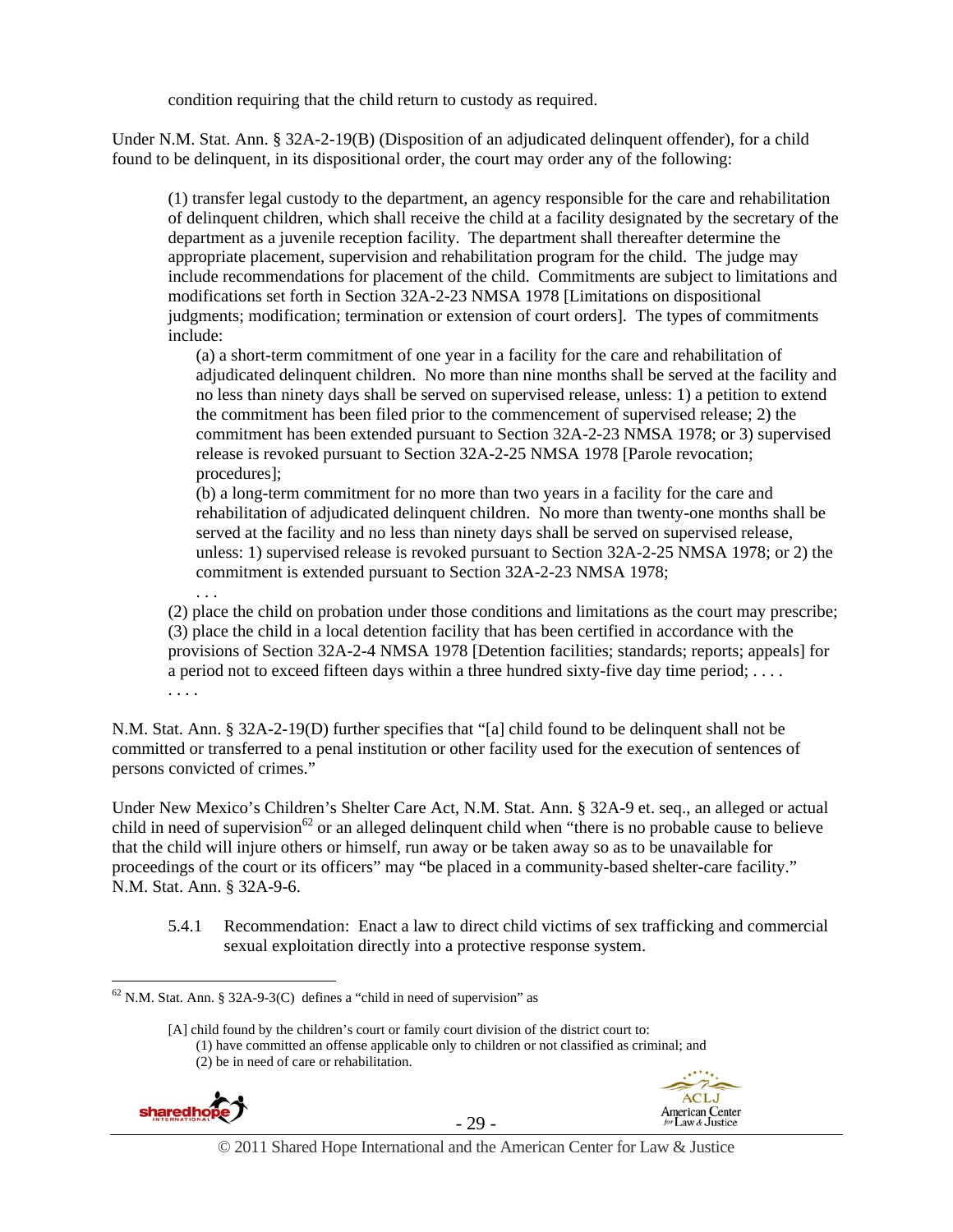*5.5 The definition of "caregiver" in the child welfare statutes is broad enough to cover situations in which a trafficker (pimp) is in custody or control of a child in order to bring a trafficked child into protection of Child Protective Services.* 

N.M. Stat. Ann. § 32A-1-4(E) (Definitions) defines a "custodian" as "an adult with whom the child lives who is not a parent or guardian<sup>63</sup> of the child." The definition of "custodian" in N.M. Stat. Ann. § 32A-1-4(E) could be broad enough to cover situations in which a trafficker is in possession of a child for purposes of New Mexico's Children's Code.

*5.6 Commercial sexual exploitation is identified as a type of abuse and neglect within child protection statutes.* 

Sexual exploitation is covered by the definitions of an abused child and a neglected child as used in New Mexico's Children's Code. As used in Chapter 32A, Article 4 (Child Abuse and Neglect), an "abused child" is defined in N.M. Stat. Ann. § 32A-4-2(B) as a child

(1) who has suffered or who is at risk of suffering serious harm because of the action or inaction of the child's parent, guardian or custodian;

(2) who has suffered physical abuse, emotional abuse, or psychological abuse inflicted or caused by the child's parent, guardian or custodian;

(3) who has suffered sexual abuse<sup>64</sup> or sexual exploitation<sup>65</sup> inflicted by the child's parent, guardian or custodian;

(4) whose parent, guardian or custodian has knowingly, intentionally or negligently placed the child in a situation that may endanger the child's life or health; or

(5) whose parent, guardian or custodian has knowingly or intentionally tortured, cruelly confined or cruelly punished the child.

 Similarly, N.M. Stat. Ann. § 32A-4-2(E) defines a "neglected child" in part, as a child "(3) who has been physically or sexually abused, when the child's parent, guardian or custodian knew or should have known of the abuse and failed to take reasonable steps to protect the child from further harm;  $\dots$ ."

*5.7 Crime victims' compensation is specifically available to a prostituted child without regard to ineligibility factors.* 

Human trafficking and CSEC crimes are not specifically listed as offenses for which victims are eligible to receive awards pursuant to New Mexico's Crime Reparation Act. Only victims of certain enumerated crimes, including N.M. Stat. Ann. § 30-9-11 (Criminal sexual penetration) and § 30-9-13 (Criminal sexual contact of a minor), who have been "injured<sup>66</sup> or killed by any act or omission of any other person coming within the criminal jurisdiction of the state" may receive reparations. N.M. Stat. Ann. §§ 31-22-  $7(A), 31-22-8(A)(10) - (11).$ 

Therefore, to the extent domestic minor sex trafficking victims are also victims of N.M. Stat. Ann. § 30-9- 11 or § 30-9-13, they may be eligible for compensation; however, several other factors could present difficulties for victims of domestic minor sex trafficking. Specifically, in determining whether to award





<sup>63</sup> N.M. Stat. Ann.§ 32A-1-4(I) defines "guardian" as "a person appointed as a guardian by a court or Indian tribal authority or a person authorized to care for the child by a parental power of attorney as permitted by law."<br><sup>64</sup> See supra note 49 for the definition of "sexual abuse."

<sup>64</sup> *See supra* note 49 for the definition of "sexual abuse." 65 *See supra* note 49 for the definition of "sexual exploitation." 66 *See supra* note 59.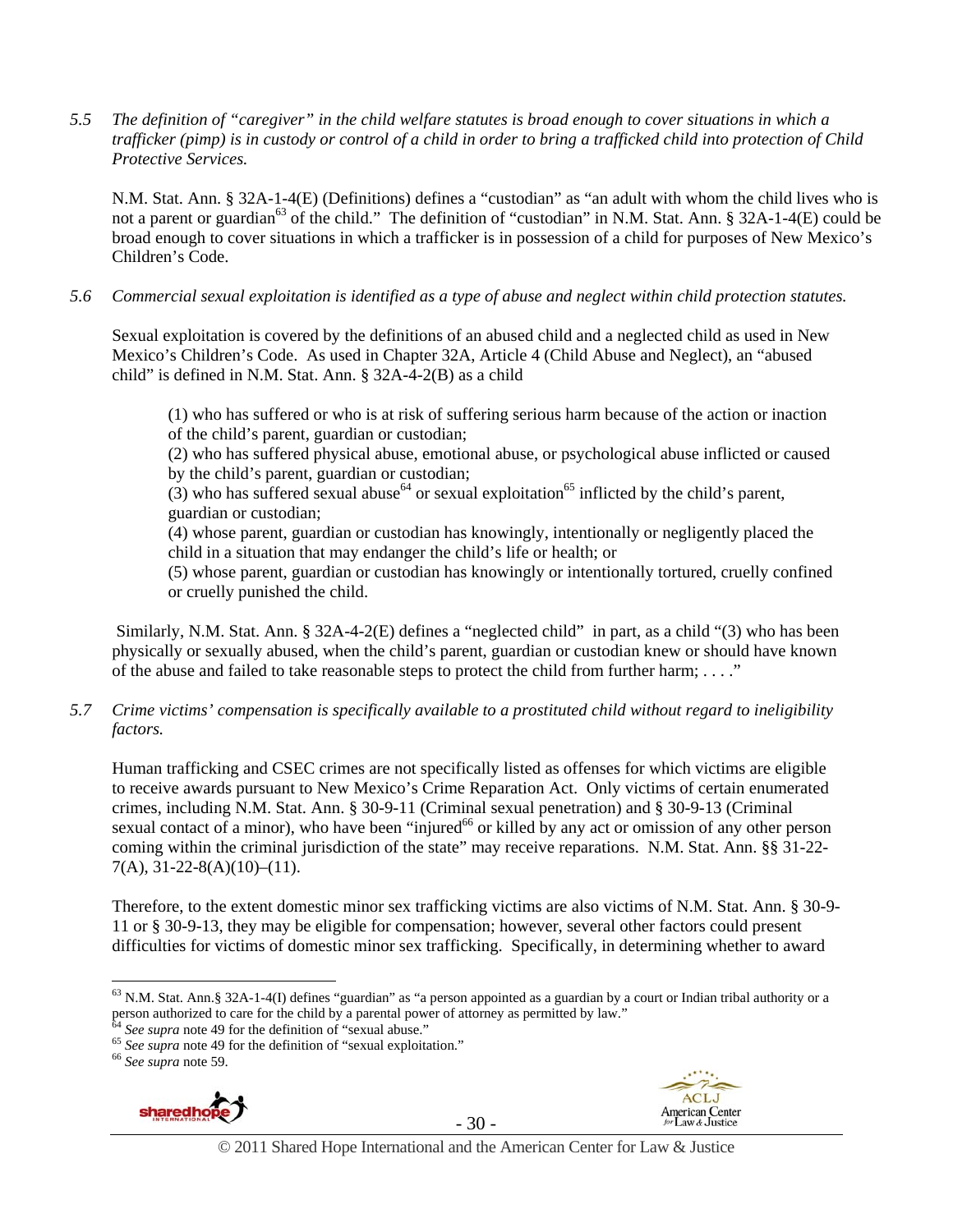reparations, "The commission shall consider the behavior of the victim and whether, because of provocation or otherwise, the victim bears responsibility for the crime that caused his injury . . . and shall reduce the amount of reparation in accordance with its assessment of the degree of responsibility attributable to the victim." N.M. Stat. Ann. § 31-22-7(C).

No award may be made to a victim "unless the commission finds that . . . the claimant or victim fully cooperated with the appropriate law enforcement agencies." N.M. Stat. Ann. § 31-22-7(D)(3). Additionally, to be eligible for a reparation award, a victim must file an application for an award within 2 years of the date the injury occurs and must report the crime to law enforcement within 30 days after the occurrence of the crime, unless the crime is sexual assault, in which case the victim has 180 days, or if the crime is N.M. Stat. Ann. § 30-9-11(Criminal sexual penetration) or N.M. Stat. Ann. § 30-9-13 (Criminal sexual contact of a minor), in which case victims have 2 years from the earlier of the date they turn 18 or the date the crime is reported to law enforcement. N.M. Stat. Ann. § 31-22-14(A), (F)(1). Nothing expressly exempts domestic minor sex trafficking victims from any of these requirements.

- 5.7.1 Recommendation: Amend the list of crimes in N.M. Stat. Ann. § 31-22-8 (Crimes enumerated) to include N.M. Stat. Ann. § 30-52-1 (Human trafficking), § 30-6A-4 (Sexual exploitation of children by prostitution), § 30-6A-3 (Sexual exploitation of children), § 30-9- 1 (Enticement of child), and § 30-37-3.2 (Child solicitation by electronic communication device).
- 5.7.2 Recommendation: Amend N.M. Stat. Ann. § 31-22-7 (Eligibility for reparation) and § 31-22- 14 (Limitations on award; collateral recovery; preliminary award) to provide exceptions from the ineligibility factors discussed above for victims of domestic minor sex trafficking.

#### *5.8 Victim-friendly criminal justice procedures and protections are provided in the court system process.*

Several victim-friendly criminal justice procedures and protections are afforded to minor victims of commercial sexual exploitation or related offenses.

New Mexico law provides special protections for victims of sexual offenses. For example, N.M. Stat. Ann. § 30-9-16 (Testimony; limitations; in camera hearing) establishes limitations on the type of evidence that can be admitted in court. Specifically, in prosecutions for certain offenses, including N.M. Stat. Ann. § 30-9-11 (Criminal sexual penetration) and § 30-9-13 (Criminal sexual contact of a minor), "evidence of the victim's past sexual conduct, opinion evidence of the victim's past sexual conduct or of reputation for past sexual conduct, shall not be admitted unless, and only to the extent the court finds that, the evidence is material to the case and that its inflammatory or prejudicial nature does not outweigh its probative value." N.M. Stat. Ann. § 30-9-16(A). $^{67}$ 

Additionally, pursuant to N.M. Stat. Ann. § 30-9-17(A), in a prosecution for N.M. Stat. Ann. § 30-9-11 or § 30-9-13, where the victim is under 16,

 $\overline{a}$ 

C. If the evidence referred to in Subsection A or B of this section is proposed to be offered, the defendant shall file a written motion prior to trial. The court shall hear the pretrial motion prior to trial at an in camera hearing to determine whether the evidence is admissible pursuant to the provisions of Subsection A or B of this section. If new information, which the defendant proposes to offer pursuant to the provisions of Subsection A or B of this section, is discovered prior to or during the trial, the judge shall order an in camera hearing to determine whether the proposed evidence is admissible. If the proposed evidence is deemed admissible, the court shall issue a written order stating what evidence may be introduced by the defendant and stating the specific questions to be permitted.







© 2011 Shared Hope International and the American Center for Law & Justice

 $67$  N.M. Stat. Ann. § 30-9-16(C) states,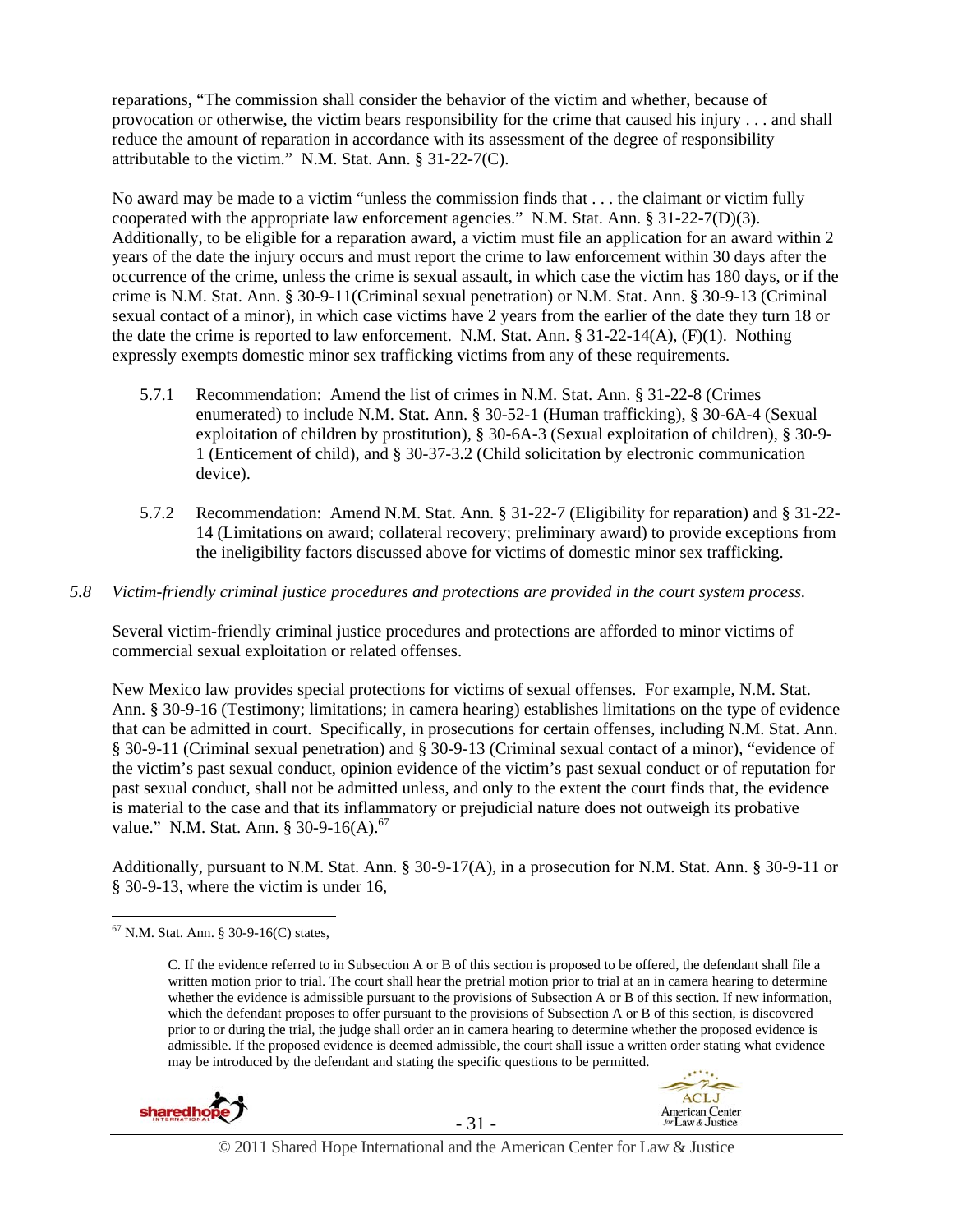[T]he district court may, for a good cause show, order the taking of a videotaped deposition of any alleged victim under the age of sixteen years. The videotaped deposition shall be taken before the judge in chambers in the presence of the district attorney, the defendant and his attorneys. Examination and cross-examination of the alleged victim shall proceed at the taking of the videotaped deposition in the same manner as permitted at trial under the provisions of Rule 611 of the New Mexico Rules of Evidence [Rule 11-611 NMRA]. Any videotaped deposition taken under the provisions of this act [this section] shall be viewed and heard at the trial and entered into the record in lieu of the direct testimony of the alleged victim.

Pursuant to N.M. Dist. Ct. R. Cr. P. § 5-504 (Videotaped depositions; testimony of certain minors who are victims of sexual offenses), such videotape testimony may be taken "upon a showing that the child may be unable to testify without suffering unreasonable and unnecessary mental or emotional harm." Under subsections (B) and (C),

B. At the trial of a defendant charged with criminal sexual penetration or criminal sexual contact on a child under sixteen (16) years of age, any part or all of the videotaped deposition of a child under sixteen (16) years of age taken pursuant to Paragraph A of this rule, may be shown to the trial judge or the jury and admitted as evidence as an additional exception to the hearsay rule of the Rules of Evidence if:

(1) the child is unable to testify before the court without suffering unreasonable and unnecessary mental or emotional harm;

(2) the deposition was presided over by a district judge and the defendant was present and was represented by counsel or waived counsel; and

(3) the defendant was given an adequate opportunity to cross-examine the child, subject to such protection of the child as the judge deems necessary.

C. Additional use at trial. In addition to the use of a videotaped deposition as permitted by Paragraph B of this rule, a videotaped deposition may be used for any of the reasons set forth in Paragraph N of Rule 5-503 NMRA.

However, prostituted children may receive less protection when they or their offender are charged with violations of N.M. Stat. Ann. § 30-9-2 (Prostitution), § 30-9-3 (Patronizing prostitutes), or § 30-9-4 (Promoting prostitution). Pursuant to N.M. Stat. Ann. § 30-9-6 (Testimony of witnesses to prostitution and lewdness), in any hearing or trial dealing with a violation of the aforementioned offenses,

[N]o person shall be excused from giving testimony or producing documentary or other evidence material to such investigation, proceeding, preliminary hearing or trial on the ground that the testimony or evidence required of him is incriminating evidence; provided that, any person who is so subpoenaed and ordered to testify or produce evidence concerning such crimes shall be immune to prosecution or conviction for any violation of such crimes about which he may testify.

- 5.8.1 Recommendation: Amend N.M. Stat. Ann. § 30-9-16 and § 30-9-17 to include N.M. Stat. Ann.§ 30-52-1 (Human trafficking), § 30-6A-4 (Sexual exploitation of children by prostitution), § 30-37-3.2 (Child solicitation by electronic communication device), § 30-6A-3 (Sexual exploitation of children), and § 30-9-1 (Enticement of child), as offenses for which minor victims may receive victim-friendly criminal justice procedures.
- *5.9 Expungement of criminal records resulting from arrests for offenses perpetrated as a result of, or in the course of, the commercial sexual exploitation of a minor is available and preferably automatic upon application by the*





 $-32$  -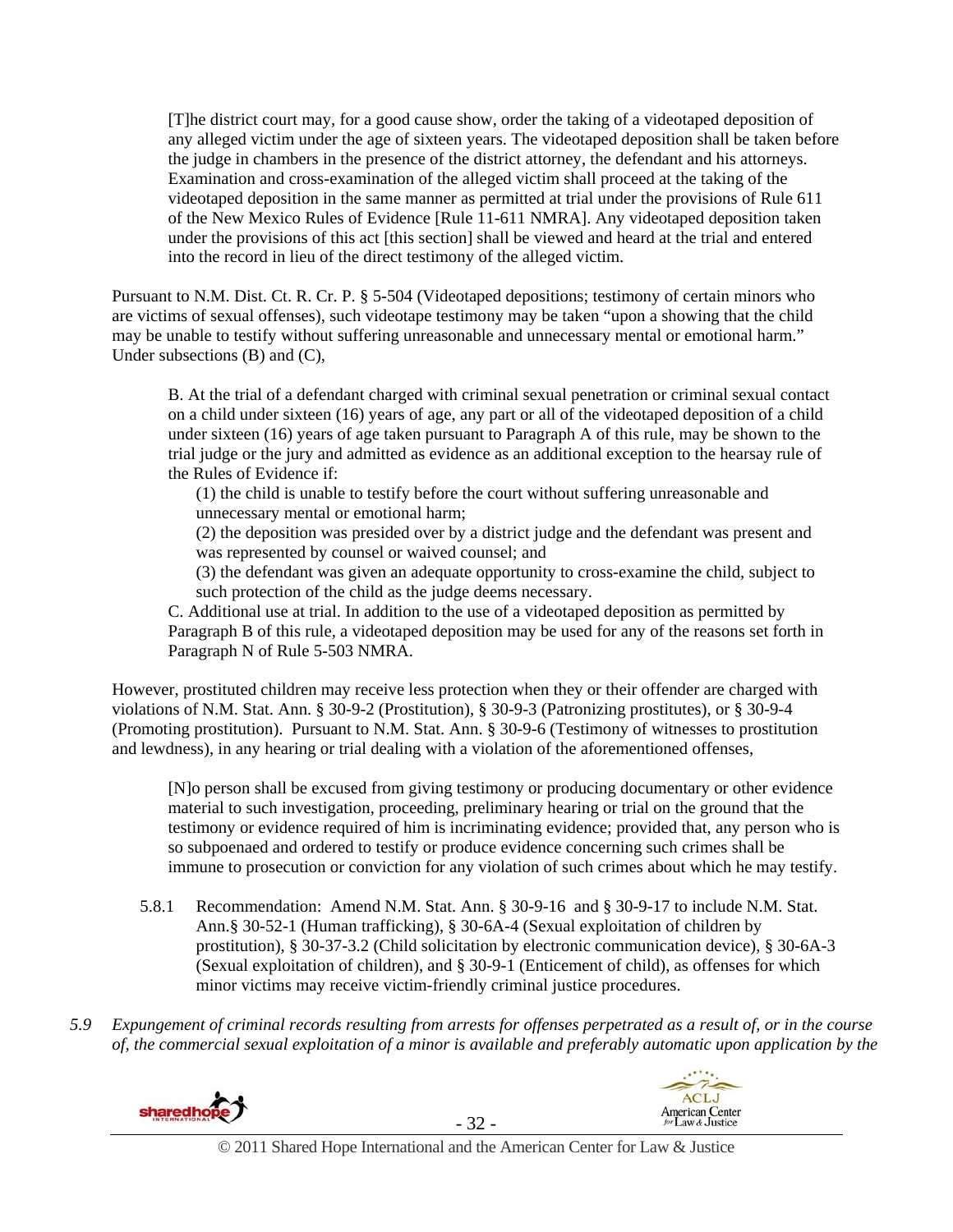*minor at age 18.* 

New Mexico law allows for the expungement of juvenile records, as long as certain conditions are met. N.M. Stat. Ann. § 32A-3B-21(A) (Expungement of records) provides,

On motion by or on behalf of an individual who has been the subject of a petition filed under the Children's Code [32A-1-1 NMSA 1978], or on the court's own motion, the court shall vacate its findings, orders and judgments on the petition, and order the legal and social files and records of the court, the department and any other agency in the case expunged . . . if the court finds that:

(1) two years have elapsed since the final release of the individual from legal custody and supervision or two years have elapsed since the entry of any other judgment not involving legal custody or supervision; and

(2) the individual has not, within the two years immediately prior to filing the motion, been convicted of a felony or of a misdemeanor involving moral turpitude or found delinquent by a court, and no proceeding is pending seeking such a conviction or finding.

*5.10 Restitution and civil remedies are statutorily authorized for minors victimized through prostitution, pornography or sexual performance.* 

N.M. Stat. Ann. § 30-52-1 (Human trafficking) expressly authorizes human trafficking victims to receive restitution from their offenders. Specifically, N.M. Stat. Ann. § 30-52-1(F) provides, "A person convicted of human trafficking shall, in addition to any other punishment, be ordered to make restitution to the victim for the gross income or value of the victim's labor or services and any other actual damages in accordance with Section 31-17-1 NMSA 1978 [Victim Restitution]."

Minor victims of other CSEC crimes also may be eligible to receive restitution, pursuant to N.M. Stat. Ann. § 31-17-1(B), which states,

If the trial court exercises either of the sentencing options under Section 31-20-6 NMSA 1978 [Conditions of order deferring or suspending sentence], the court shall require as a condition of probation or parole that the defendant, in cooperation with the probation or parole officer assigned to the defendant, promptly prepare a plan of restitution, including a specific amount of restitution to each victim and a schedule of restitution payments. . . .

Pursuant to N.M. Stat. Ann. § 31-26-4(H) (Victim's rights), victims of violations of N.M. Stat. Ann. § 30- 9-11 and § 30-9-13 are expressly afforded the right to receive restitution. However, a victim may only exercise this right if the victim reports the crime to law enforcement within 5 days of the occurrence or discovery of the offense, "unless the district attorney determines that the victim had a reasonable excuse for failing to do so," and the victim cooperates completely with the "reasonable requests made by law enforcement agencies and the district attorneys." N.M. Stat. Ann.  $8\,31\text{-}26\text{-}5(A)$ , (C).<sup>68</sup>

Civil remedies are available to victims of childhood sexual abuse<sup>69</sup> for "personal injury caused by childhood sexual abuse." N.M. Stat. Ann. § 37-1-30. Additionally, victims whose offenders are

 $69$  "Childhood sexual abuse" is defined in N.M. Stat. Ann. § 37-1-30(B) as including violations of N.M. Stat. Ann. § 30-9-11 (Criminal sexual penetration), § 30-9-13 (Criminal sexual contact of a minor), § 30-6A-3 (Sexual exploitation of children), and § 30-6A-4 (Sexual exploitation of children by prostitution).



 $\overline{a}$ 



**ACLJ** 

 $68$  For the purposes of Chapter 31, Article 26 (Victims of Crime), a "victim" is defined in part as "an individual against whom a criminal offense is committed." N.M. Stat. Ann. § 31-26-3(F). The definition of "criminal offense" includes violations of N.M. Stat. Ann. § 30-9-11 (Criminal sexual penetration) and § 30-9-13 (Criminal sexual contact of a minor). N.M. Stat. Ann. § 31-26- 3(B)(11), (12).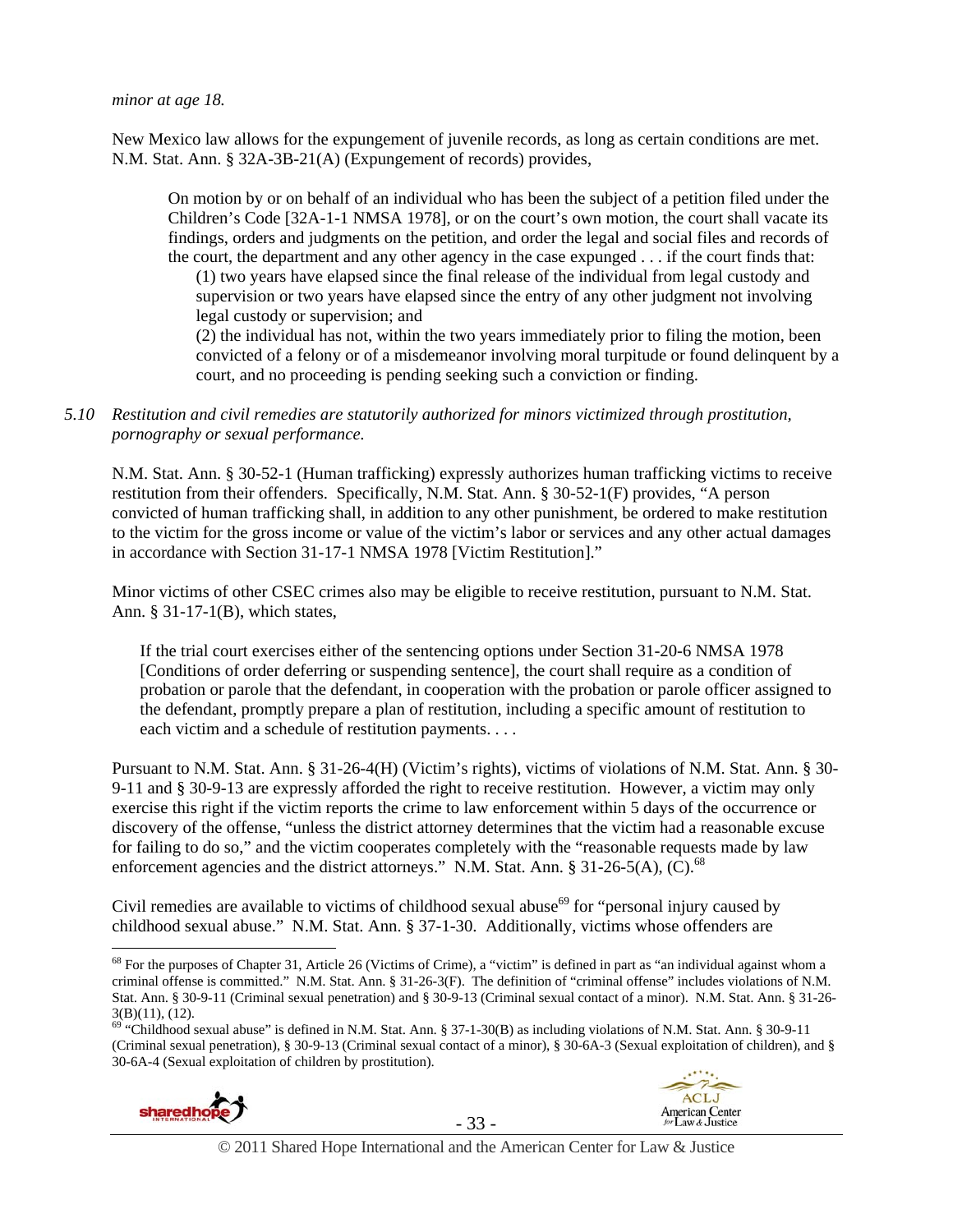convicted of violating New Mexico's racketeering statute, N.M. Stat. Ann. § 30-42-4 (Prohibited activities; penalties) may have a civil cause of action for treble damages. N.M. Stat. Ann. § 30-42-6(A) (Racketeering; civil remedies) provides, "A person who sustains injury to his person, business or property by a pattern of racketeering activity may file an action in the district court for the recovery of three times the actual damages proved and the costs of the suit, including reasonable attorney's fees."

5.10.1 Recommendation: Amend N.M. Stat. Ann. § 37-1-30 (Action for damages due to childhood sexual abuse; limitation on actions) to include N.M. Stat. Ann. § 30-52-1(2) (Human trafficking) as one of the offenses for which damages are available to minor victims.

#### *5.11 Statutes of limitations for civil and criminal actions for child sex trafficking offenses are eliminated.*

No statute of limitations applies to a "first degree violent felony." N.M. Stat. Ann. § 30-1-8(I). Generally, a 6-year statute applies to second degree felonies, a 5-year statute applies to third or fourth degree felonies, a 2-year statute applies to misdemeanors, a 1-year statute applies to petty misdemeanors, and a 3-year limitation applies to crimes not included in the Criminal Code or where a limitation is not provided. N.M. Stat. Ann. § 30-1-8(A)–(D), (H).

For minor victims of N.M. Stat. Ann §30-6-1 (Abandonment or abuse of a child), N.M. Stat. Ann. § 30-9- 11 (Criminal sexual penetration), and N.M. Stat. Ann. § 30-9-13 (Criminal sexual contact of a minor), however, the statute of limitations for criminal actions tolls "until the victim attains the age of eighteen or the violation is reported to a law enforcement agency, whichever occurs first." N.M. Stat. Ann. § 30-1- 9.1

A victim seeking civil damages for childhood sexual abuse is subject to the statute of limitations provided in N.M. Stat. Ann. § 37-1-30(A) (Action for damages due to childhood sexual abuse; limitation on actions), which states,

An action for damages based on personal injury caused by childhood sexual abuse<sup>70</sup> shall be commenced by a person before the latest of the following dates:

(1) the first instant of the person's twenty-fourth birthday; or

(2) three years from the date of the time that a person knew or had reason to know of the childhood sexual abuse and that the childhood sexual abuse resulted in an injury to the person, as established by competent medical or psychological testimony.

Civil actions for the other trafficking and CSEC offenses listed in this report are not expressly limited by statute in Chapter 37, Article 1 (Limitations of actions). Nevertheless, N.M. Stat. Ann. § 37-1-10 (Minors; incapacitated persons) generally tolls the applicable statute of limitation for minors until "one year from and after the termination of such incapacity."

## **Framework Issue 6: Criminal justice tools for investigation and prosecutions**

<sup>70</sup> *See supra* note 69.



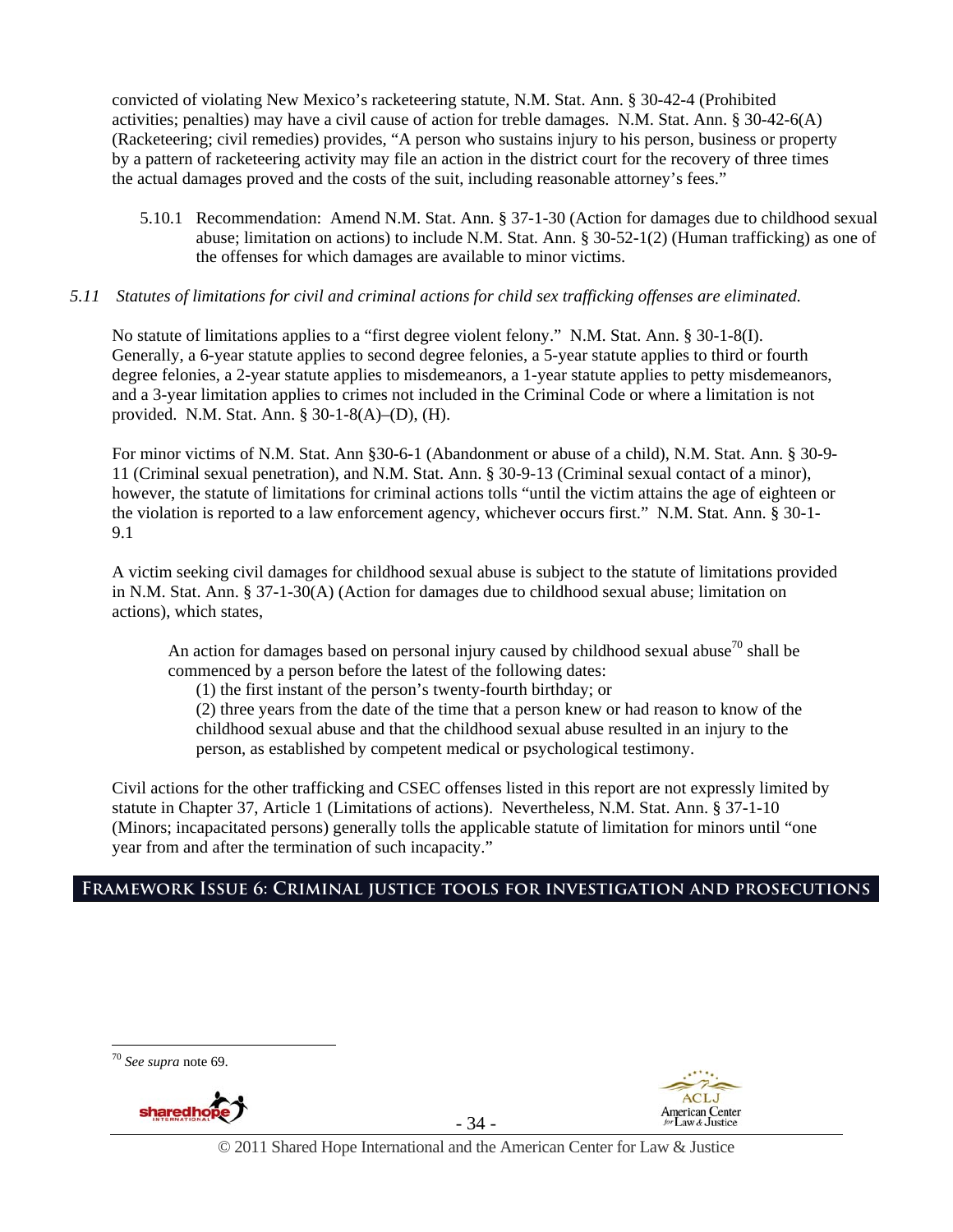## *Legal Components:*

- *6.1 Training on human trafficking and domestic minor sex trafficking for law enforcement is required*
- *6.2 Single-party consent to audio-taping is permitted.*
- *6.3 Domestic minor sex trafficking investigations may utilize wiretapping.*
- *6.4 Use of a decoy by law enforcement in the investigation of prostitution or sex trafficking is no defense to the purchase of sex with a minor.*

*\_\_\_\_\_\_\_\_\_\_\_\_\_\_\_\_\_\_\_\_\_\_\_\_\_\_\_\_\_\_\_\_\_\_\_\_\_\_\_\_\_\_\_\_\_\_\_\_\_\_\_\_\_\_\_\_\_\_\_\_\_\_\_\_\_\_\_\_\_\_\_\_\_\_\_\_\_\_\_\_\_\_\_\_\_\_\_\_\_\_\_\_\_\_* 

- *6.5 Use of the Internet to investigate buyers and traffickers is a permissible investigative technique.*
- *6.6 Reporting of missing children and rescued domestic minor sex trafficking victims is mandated.*

#### *Legal Analysis:*

*6.1 Training on human trafficking and domestic minor sex trafficking for law enforcement is required.* 

N.M. Stat. Ann. § 30-52-3 (Temporary provision; task force to combat human trafficking; membership; duties (Effective until July 1, 2016)) expressly establishes a task force to combat trafficking and directs the task force to, among other things, "develop and conduct training for law enforcement personnel and victims services providers to identify victims of human trafficking." N.M. Stat. Ann. § 30-52-3(B)(4). However, the task force is not permanent and will terminate on July 1, 2016. N.M. Stat. Ann. § 30-52- 3(F). In addition, N.M. Stat. Ann. § 29-11-5(A) (Sexual crimes prosecution and treatment program) provides for the development of:

[A] statewide comprehensive plan to train law enforcement officers and criminal justice and medical personnel in the ability to deal with sexual crimes; to develop strategies for prevention of such crimes; to provide assistance in the assembly of evidence for the facilitation of prosecution of such crimes; and to provide medical and psychological treatment to victims of such crimes. This plan shall include, but not be limited to:

(1) education and training of law enforcement officers and criminal justice and medical personnel;

(2) collection, processing and analysis of evidence which facilitates prosecution of suspects of sexual crimes; and

(3) medical and psychological treatment of victims of such crimes.

Separate from the requirements of N.M. Stat. Ann. § 30-52-3, N.M. Stat. Ann. § 29-7-6.1(A) (County sheriffs; training requirement) requires that "[e]very county sheriff, except sheriffs who have previously been awarded a certificate attesting to completion of a basic law enforcement training program, shall participate in and complete an administrative law enforcement training program no later than twelve months after the date he assumes office as a county sheriff." Additionally, law enforcement officers are subject to continuing in-service training requirements. Specifically, law enforcement officers must complete bi-annually "at least forty hours of academic instruction, approved by the [New Mexico law enforcement academy] board." N.M. Stat. Ann. § 29-7-7.1(A). The Board's power, pursuant to N.M. Stat. Ann. § 29-7-4(C)(1) (Powers and duties of board), to "prescribe courses of instruction for: (1) basic law enforcement training and in-service law enforcement training" could be used to mandate that law enforcement officers in New Mexico complete training regarding human trafficking and domestic minor sex trafficking.



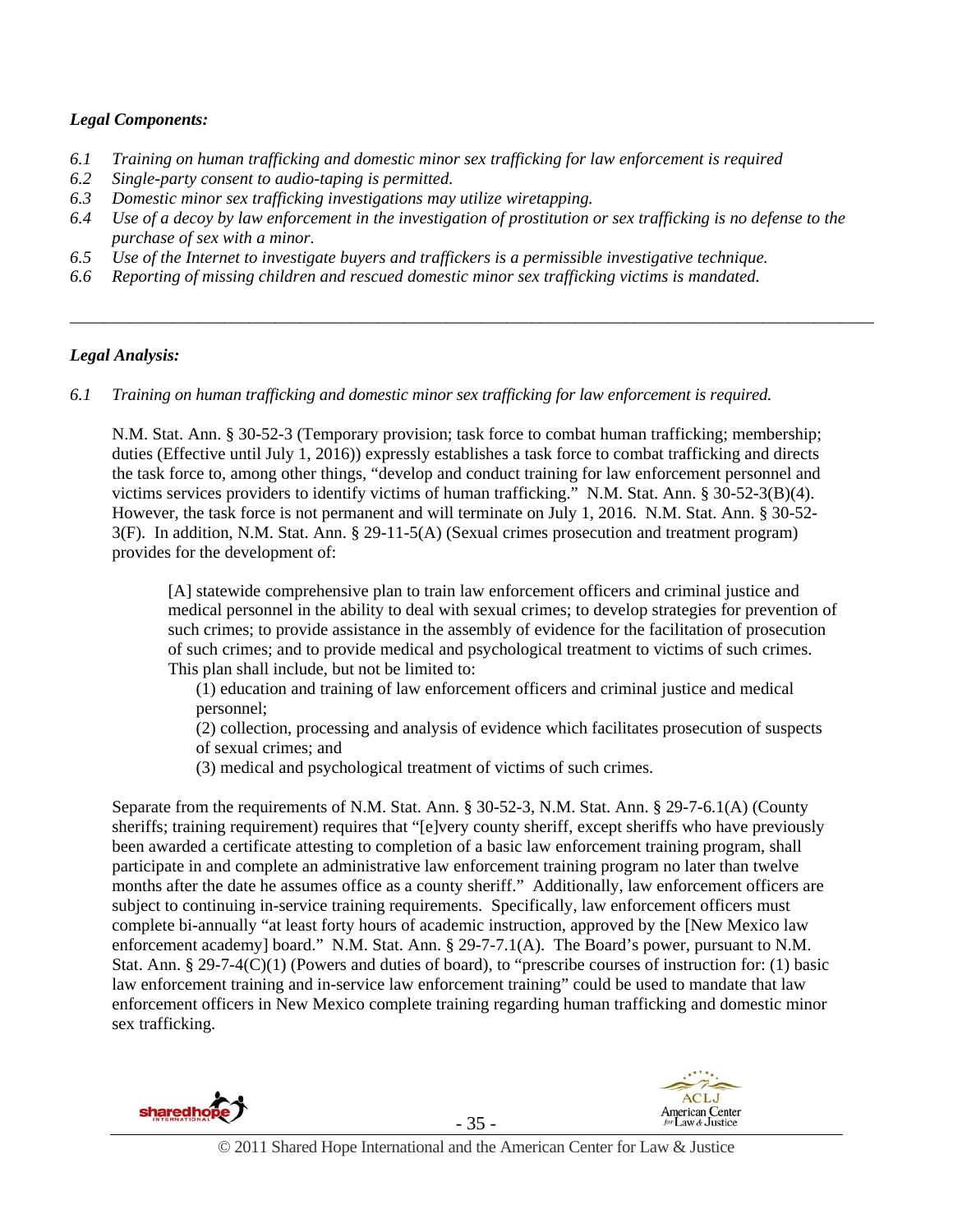- 6.1.1 Recommendation: Amend N.M. Stat. Ann. § 30-52-3 to remove the task force's termination date, making it permanent.
- 6.1.2 Recommendation: Require all law enforcement officers to complete training on human trafficking and domestic minor sex trafficking.

## *6.2 Single-party consent to audio-taping is permitted.*

Single-party consent to audio-taping is permitted in New Mexico. N.M. Stat. Ann. § 30-12-1(C) (Interference with communications; exception) permits single-party consent to audio-taping by stating, "[i]nterference with communications consists of knowingly and without lawful authority:  $\dots$  (C) reading, interrupting, taking or copying any message, communication or report intended for another by telegraph or telephone without the consent of a sender or intended recipient thereof ." No interference with communications occurs where the interference is done "by a person acting under color of law in the investigation of a crime, where such person is a party to the communication, or one of the parties to the communication has given prior consent to such interception, monitoring or recording of such communication." N.M. Stat. Ann. 30-12-1(E)(3).

*6.3 Domestic minor sex trafficking investigations may utilize wiretapping and resulting evidence.* 

Under N.M. Stat. Ann. § 30-12-2(A) (Grounds for order of interception), the attorney general and the district attorney have express authority to seek an order for wiretapping in investigations related to N.M. Stat. Ann. § 30-9-11(A) (Criminal sexual penetration). Pursuant to N.M. Stat. Ann. § 30-12-2,

An ex parte order for wiretapping, eavesdropping or the interception of any wire or oral communication may be issued by any judge of a district court upon application of the attorney general or a district attorney, stating that there is probable cause to believe that:

A. evidence may be obtained of the commission of:

(1) the crime of murder, kidnapping, extortion, robbery, trafficking or distribution of controlled substances or bribery of a witness;

(2) the crime of burglary, aggravated burglary, criminal sexual penetration, arson, mayhem, receiving stolen property or commercial gambling, if punishable by imprisonment for more than [1] year; or

(B) the communication, conversation or discussion is itself an element of any of the above specified crimes.

N.M. Stat. Ann. § 30-12-8(A) (Use of contents as evidence; disclosure; motion to suppress) allows the use of wiretapping and resulting evidence in court only where,

[E]ach party, not less than ten days before the trial, hearing or proceeding has been furnished with a copy of the court order and accompanying application, under which interception was authorized or approved. This ten-day period may be waived by the court if it finds that it was not possible to furnish the party with such information ten days before the trial, hearing or proceeding, and that the party will not be prejudiced by the delay in receiving such information.



. . . .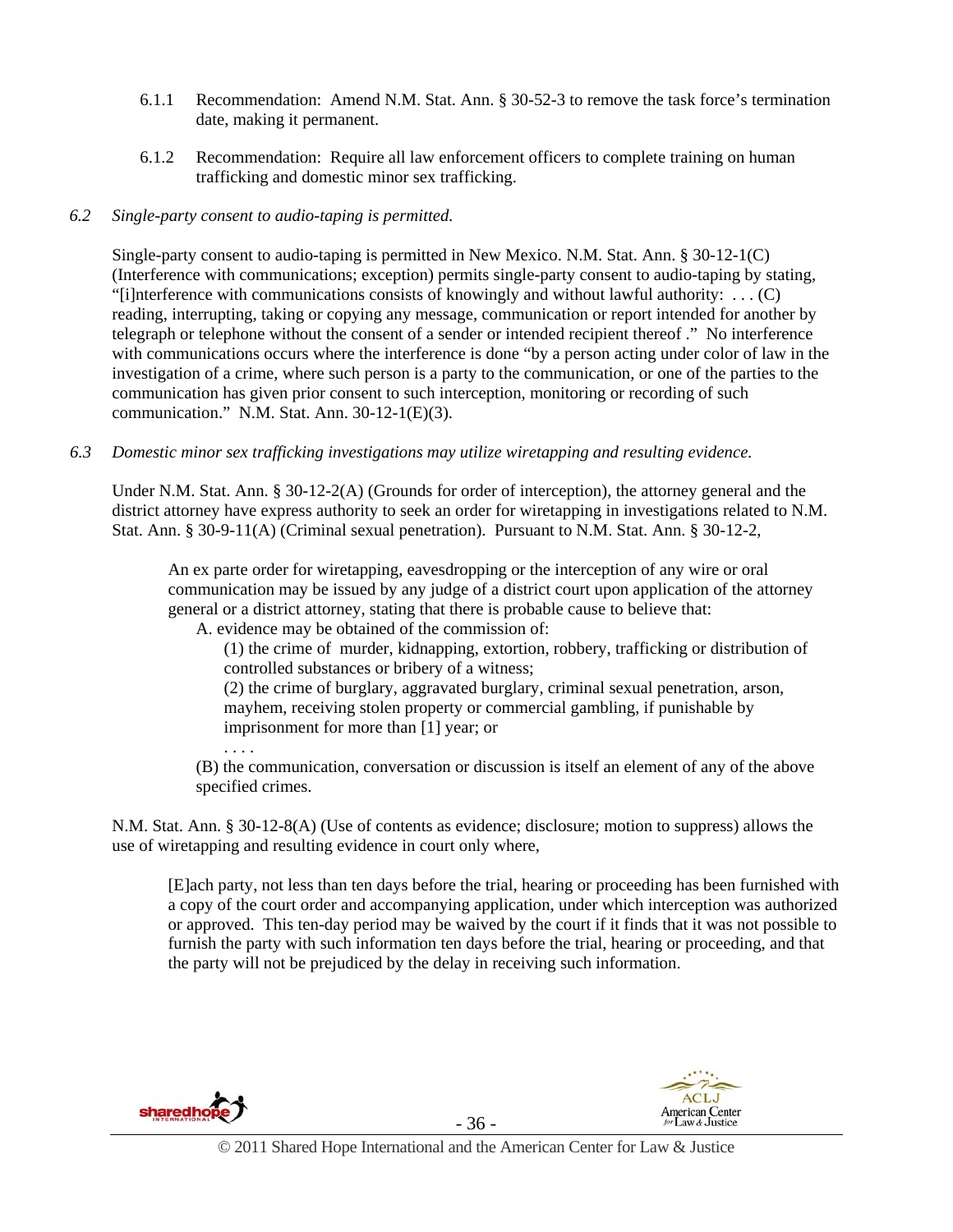*6.4 Use of a decoy by law enforcement in the investigation of prostitution or sex trafficking is no defense to the purchase of sex with a minor.* 

New Mexico's human trafficking law and CSEC laws do not contain language indicating the availability of decoys as an investigative technique or prohibiting a defense to prosecution based on the person not in fact being a minor. However, N.M. Stat. Ann. § 30-37-3.2 (Child solicitation by electronic communication device) allows law enforcement officers to use a police officer as a decoy. N.M. Stat. Ann. § 30-37-3.2(D) states that "[i]n a prosecution for child solicitation by electronic communication device, it is not a defense that the intended victim of the defendant was a peace officer posing as a child under sixteen years of age." Additionally, N.M. Stat. Ann. § 30-9-3 (Patronizing prostitutes) does state in part that "[p]atronizing prostitutes consists of . . . knowingly hiring or offering to hire a prostitute, or one believed by the offeror to be a prostitute, to engage in a sexual act with the actor or another," implying that if the buyer believes a law enforcement decoy to be a prostitute the buyer would still violate the provision. However, this limits law enforcement to charging this crime even when the person believed to be a prostitute is a minor.

- 6.4.1 Recommendation: Amend N.M. Stat. Ann. § 30-52-1(A)(2) (Human trafficking), § 30-6A-4 (Sexual exploitation of children by prostitution), § 30-6A-3(C) (Sexual exploitation of children), and § 30-9-1 (Enticement of child) to provide that the minor may be "believed to be a minor" thereby allowing for a decoy investigation and prevent a defense based on the minor not in fact being a minor.
- *6.5 Use of the Internet to investigate buyers and traffickers is a permissible investigative technique.*

N.M. Stat. Ann. § 30-37-3.2 (Child solicitation by electronic communication device) allows law enforcement officers to conduct investigations through use of the Internet. N.M. Stat. Ann. § 30-37- 3.2(D) states that "[i]n a prosecution for child solicitation by electronic communication device, it is not a defense that the intended victim of the defendant was a peace officer posing as a child under sixteen years of age."

*6.6 Reporting of missing children and rescued domestic minor sex trafficking victims is mandated.* 

N.M. Stat. Ann. § 29-15-7(A) (Law enforcement requirements; missing person reports; unidentified human remains) states,

A law enforcement agency shall accept without delay and without exception for any reason any report of a missing person and, no later than two hours after receiving a missing person report or additional or supplemental information for the report, shall:

(1) start an appropriate investigation to determine the present location of the missing person and to determine whether the missing person is an endangered person;

(2) provide to the clearinghouse all information the law enforcement agency has relating to an investigation regarding or the location or identification of a missing person;

(3) enter the name of the missing person into the clearinghouse and the national crime information center missing person file; and

(4) if the missing person is determined to be an endangered person, notify the department of public safety in accordance with procedures prescribed by the department.

Additionally, under N.M. Stat. Ann. § 29-15-7.1 (Missing child reports; law enforcement agencies; duties; registrar),